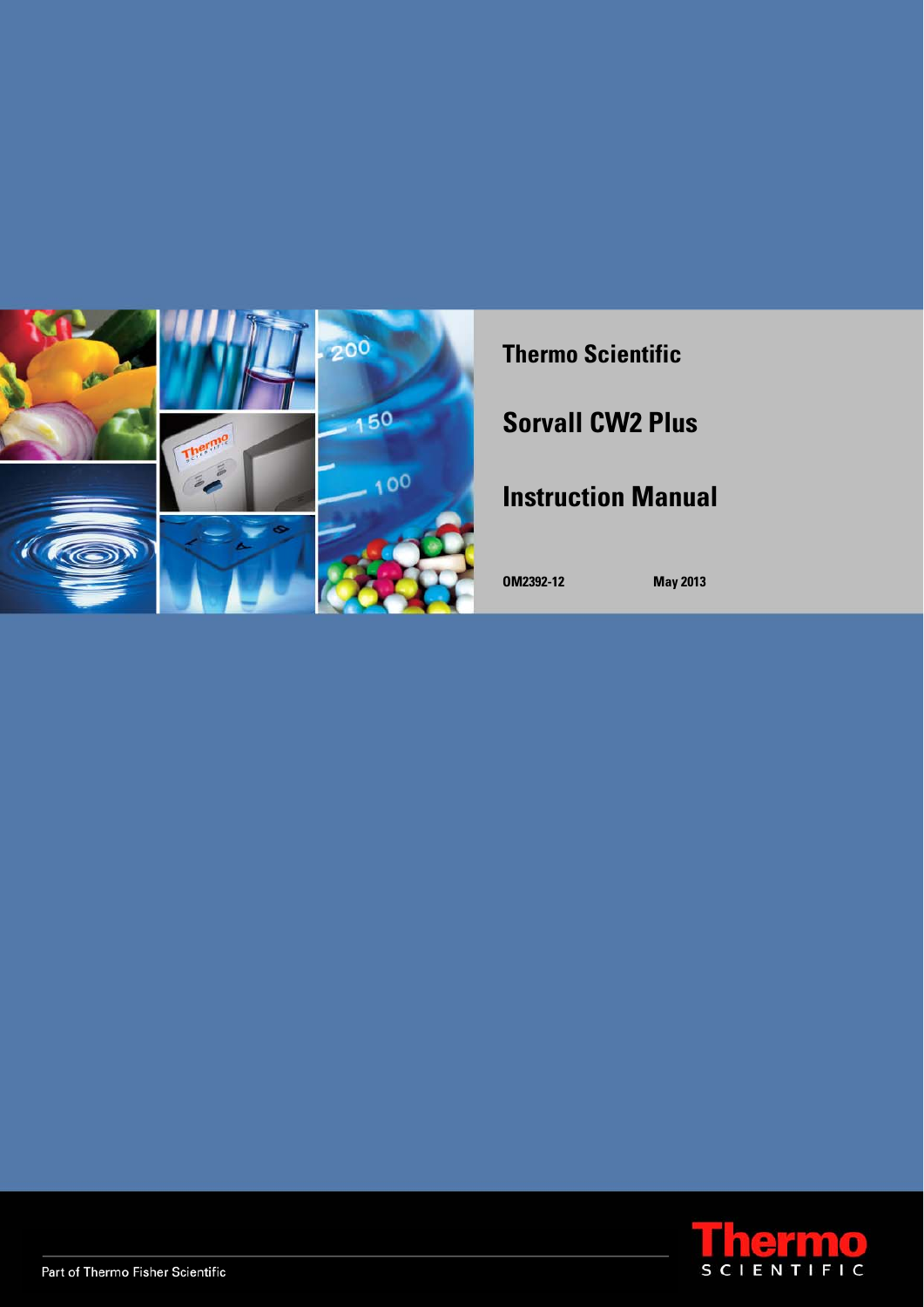© 2013 Thermo Fisher Scientific Inc. All rights reserved.

Thermo Electron LED Robert-Bosch-Straße 1 D - 63505 Langenselbold Germany

Thermo Fisher Scientific Inc. provides this document to its customers with a product purchase to use in the product operation. This document is copyright protected and any reproduction of the whole or any part of this document is strictly prohibited, except with the written authorization of Thermo Fisher Scientific Inc.

The contents of this document are subject to change without notice. All technical information in this document is for reference purposes only. System configurations and specifications in this document supersede all previous information received by the purchaser.

**Thermo Fisher Scientific Inc. makes no representations that this document is complete, accurate or errorfree and assumes no responsibility and will not be liable for any errors, omissions, damage or loss that might result from any use of this document, even if the information in the document is followed properly.** 

This document is not part of any sales contract between Thermo Fisher Scientific Inc. and a purchaser. This document shall in no way govern or modify any Terms and Conditions of Sale, which Terms and Conditions of Sale shall govern all conflicting information between the two documents.

Original Instruction Manual OM2392-12 printed in May 2013.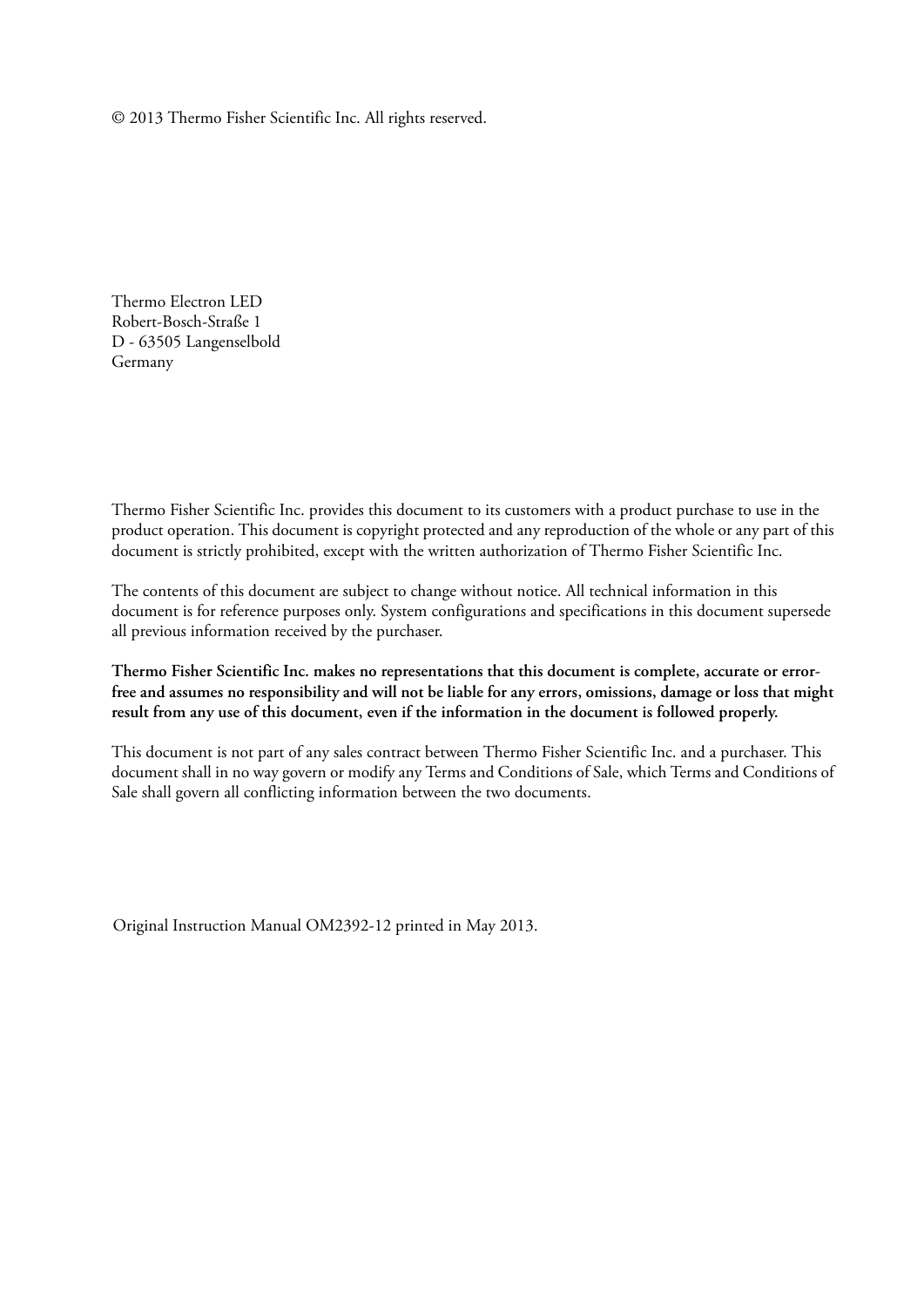## **WEEE Conformity**

This product is subject to the regulations of the EU Waste Electrical & Electronic Equipment (WEEE) Directive 2002/96). It is marked by the following symbol:



Thermo Fisher Scientific has entered into agreements with recycling and disposal companies in all EU Member States for the recycling and disposal of this device. For information on recycling and disposal companies in Germany and on the products of Thermo Fisher Scientific, which fall under the RoHS Directive (Restriction of the use of certain hazardous substances in electrical and electronic equipment), please visit the website www.thermo.com/WEEERoHS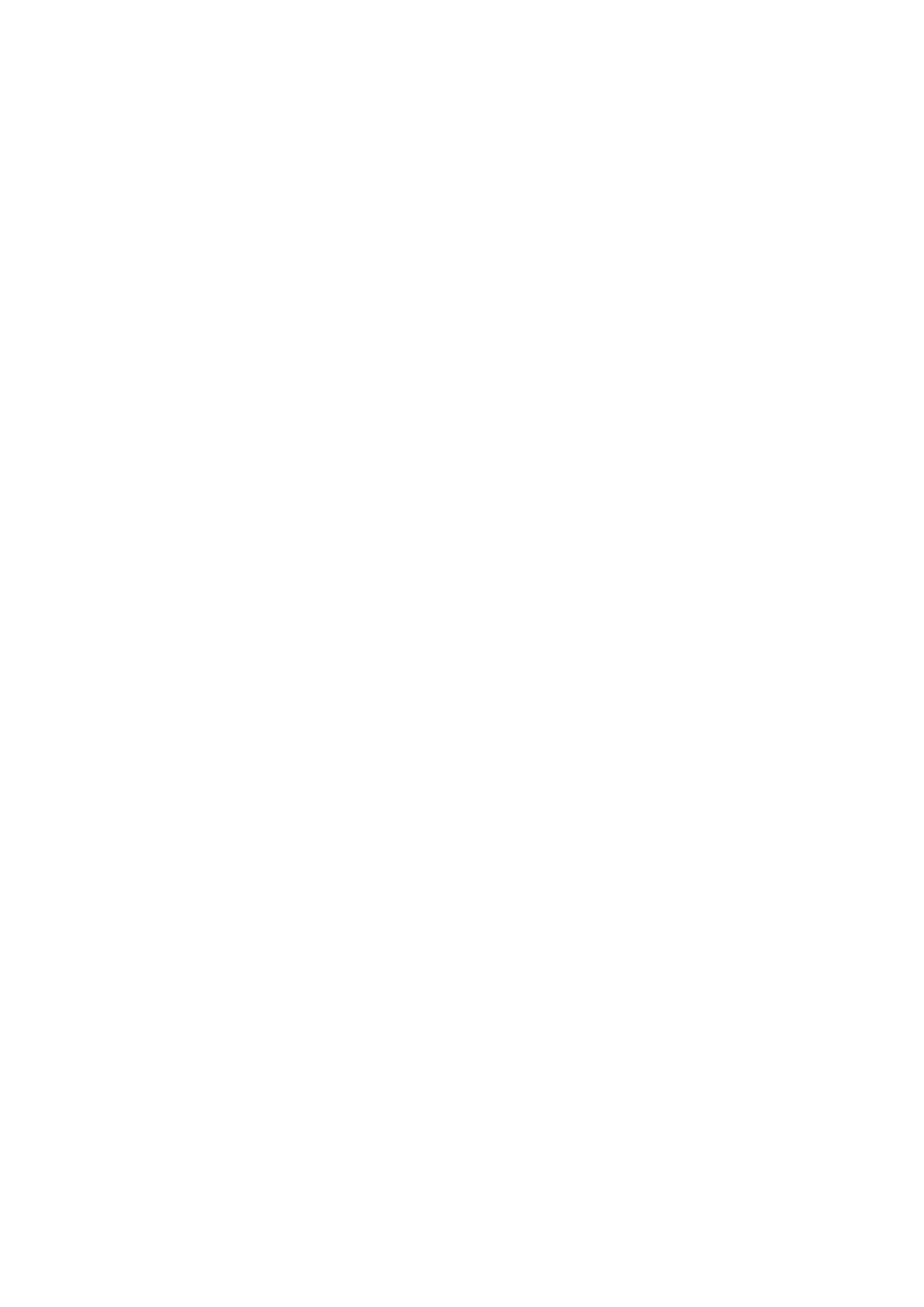# **Contents**

 $\overline{\mathsf{C}}$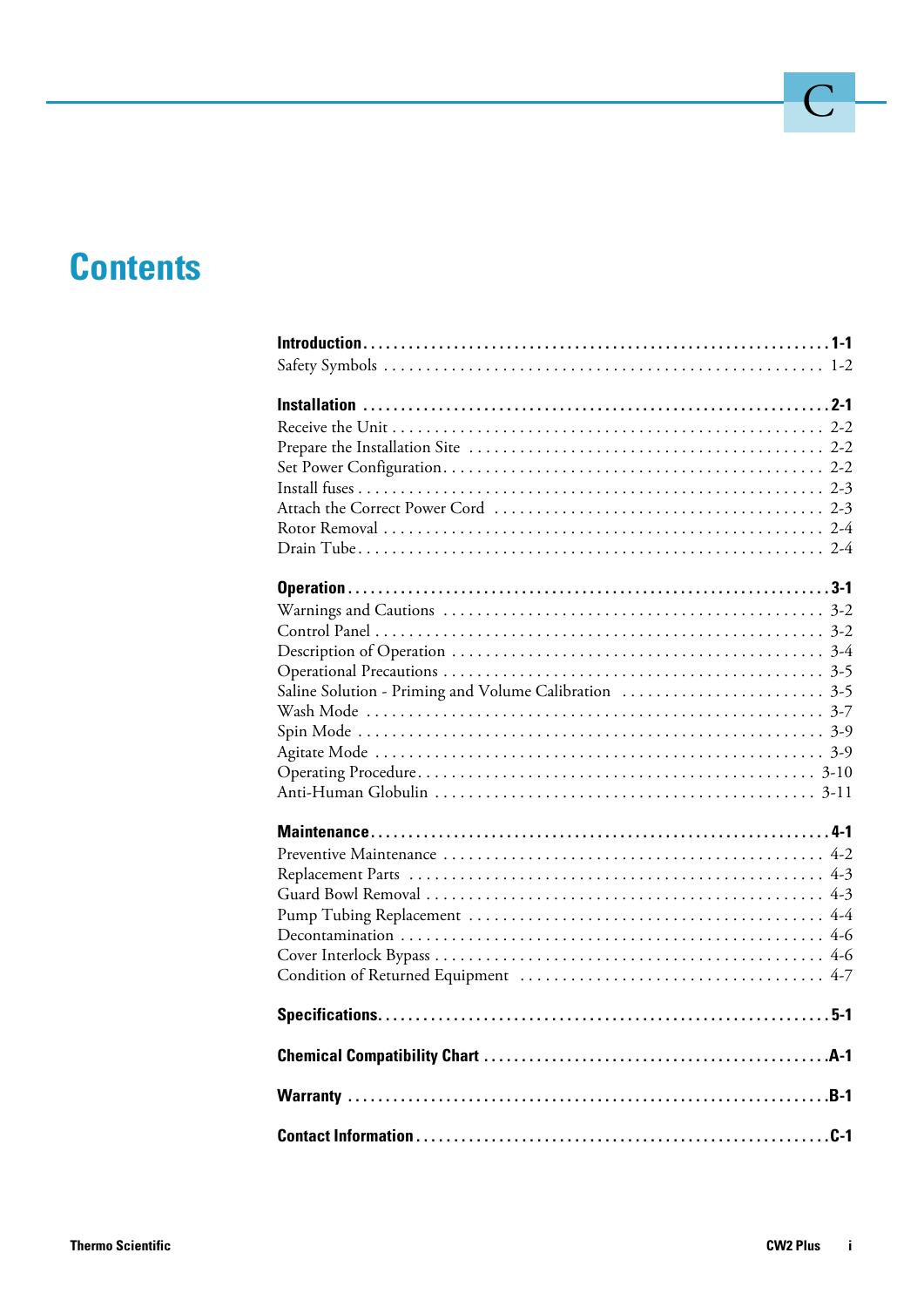## <span id="page-5-0"></span>**Introduction**

The CW2 Plus is a benchtop cell washer that automatically performs the washing phase of the anti-globulin procedure in tests using up to six drops of blood sample.

The unit will accommodate either twelve 12 x 75 mm tubes, or twelve 10 x 75 mm tubes. It is registered as a device in accordance with FDA regulations governing the distribution and use of such products.

The unit incorporates a power entry module which permits you to select operation with 100, 120, 220 or 230 VAC, 50Hz or 60 Hz power.

The unit contains a microprocessor-controlled centrifuge and a peristaltic pump for dispensing saline solution.

A cabinet supports a centrifugation chamber which is a removable plastic guard bowl. A drive assembly is mounted to the cabinet base. An induction motor is mounted to the drive assembly providing brushless operation. The motor has permanently-sealed self-lubricating ball bearings. The motor shaft projects through the center of the guard bowl. A solenoid plunger and a rotor is set on the motor shaft. A cover assembly forms the top section of the chamber. The aluminum cover assembly consists of a feed-dispensing nozzle for inserting saline solution into the tubes in the rotor, a cylindrical splash guard for directing the decanted waste into the drain hole in the chamber, a latch, and a viewport for easy speed verification.

When the cover is closed and latched, an interlock prevents the cover from opening when the rotor is in motion. The interlock also prevents operation when the cover is not closed and latched except in the CALIBRATE MODE. The remaining electrical and electronic components, along with the saline solution peristaltic pump and the rotor drive assembly, are located on the base section of the cabinet.



If the equipment is used in a manner not specified by the manufacturer, the protection provided by the equipment may be impaired.

1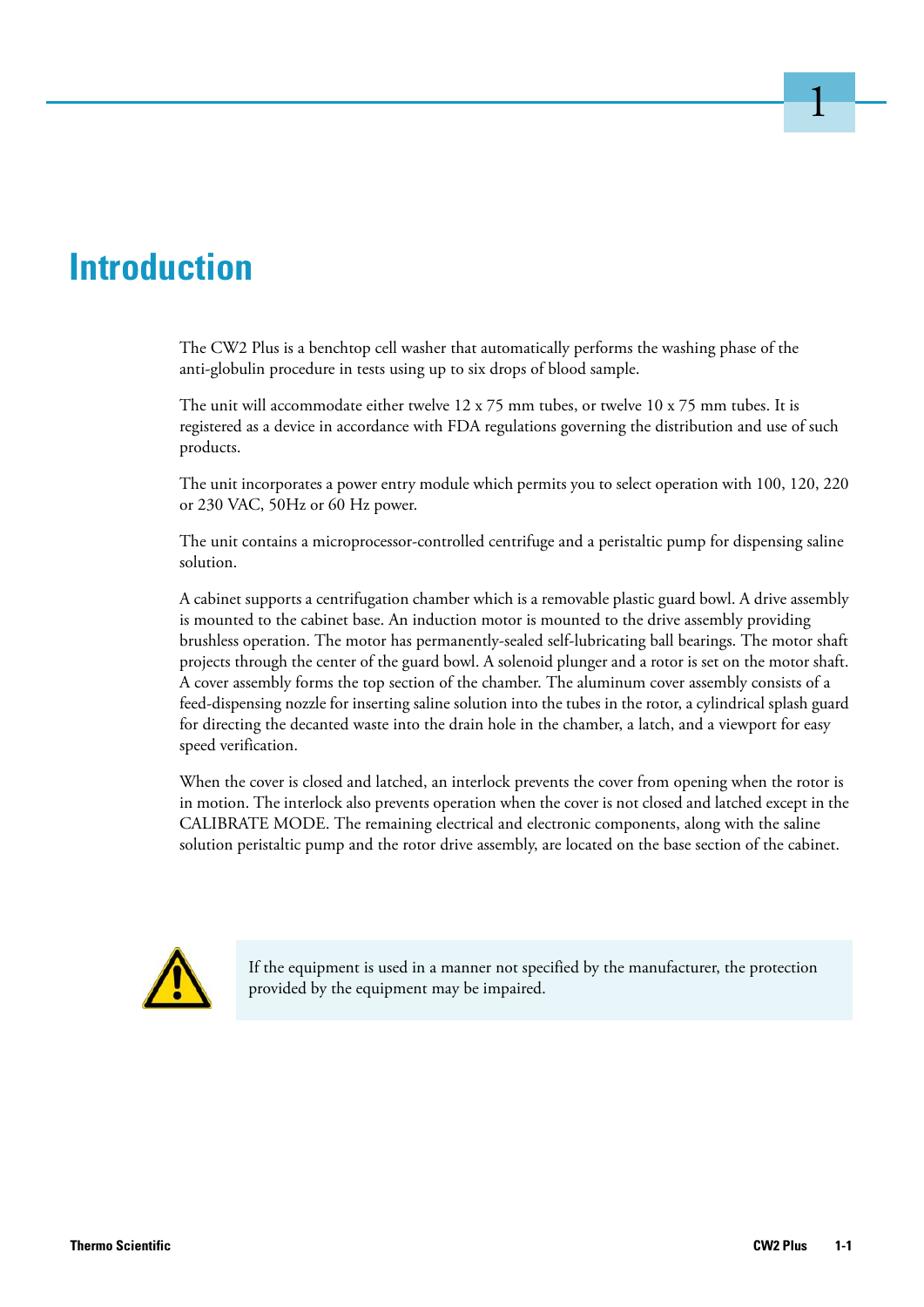## <span id="page-6-0"></span>**Safety Symbols**

Safety symbols used in the manual or on the equipment mean the following:

 $n^u$  On

 $.0^\circ$  Off



Important operating instructions. To reduce risk of injury or poor performance of the unit, read the user manual before putting the equipment into operation.



**DANGER** Indicates an immediately hazardous situation, which if not avoided, will result in death or serious injury.



**WARNING** Indicates an immediately hazardous situation, which if not avoided, will result in death or serious injury. Also a warning for situations where bloodborne pathogens may be present. Use appropriate precautions and personal protective equipment per your laboratory procedures.



**CAUTION** Indicates an immediately hazardous situation, which if not avoided, may result in minor to moderate injury.



Indicates situations where dangerous voltages exist and potential for electrical shock is present. Failure to observe these warning may result in electrocution, death or equipment failure.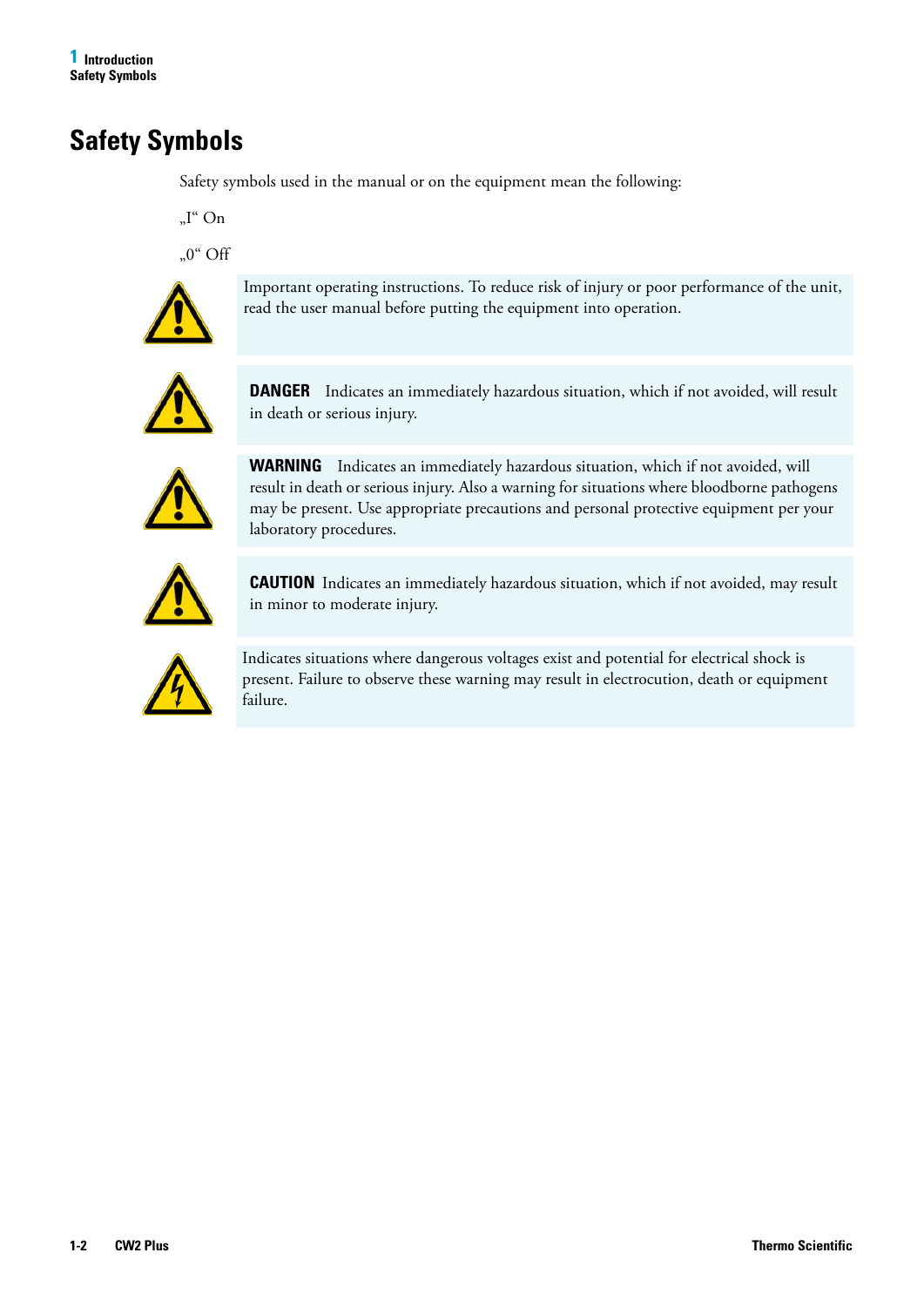**1 Introduction Safety Symbols**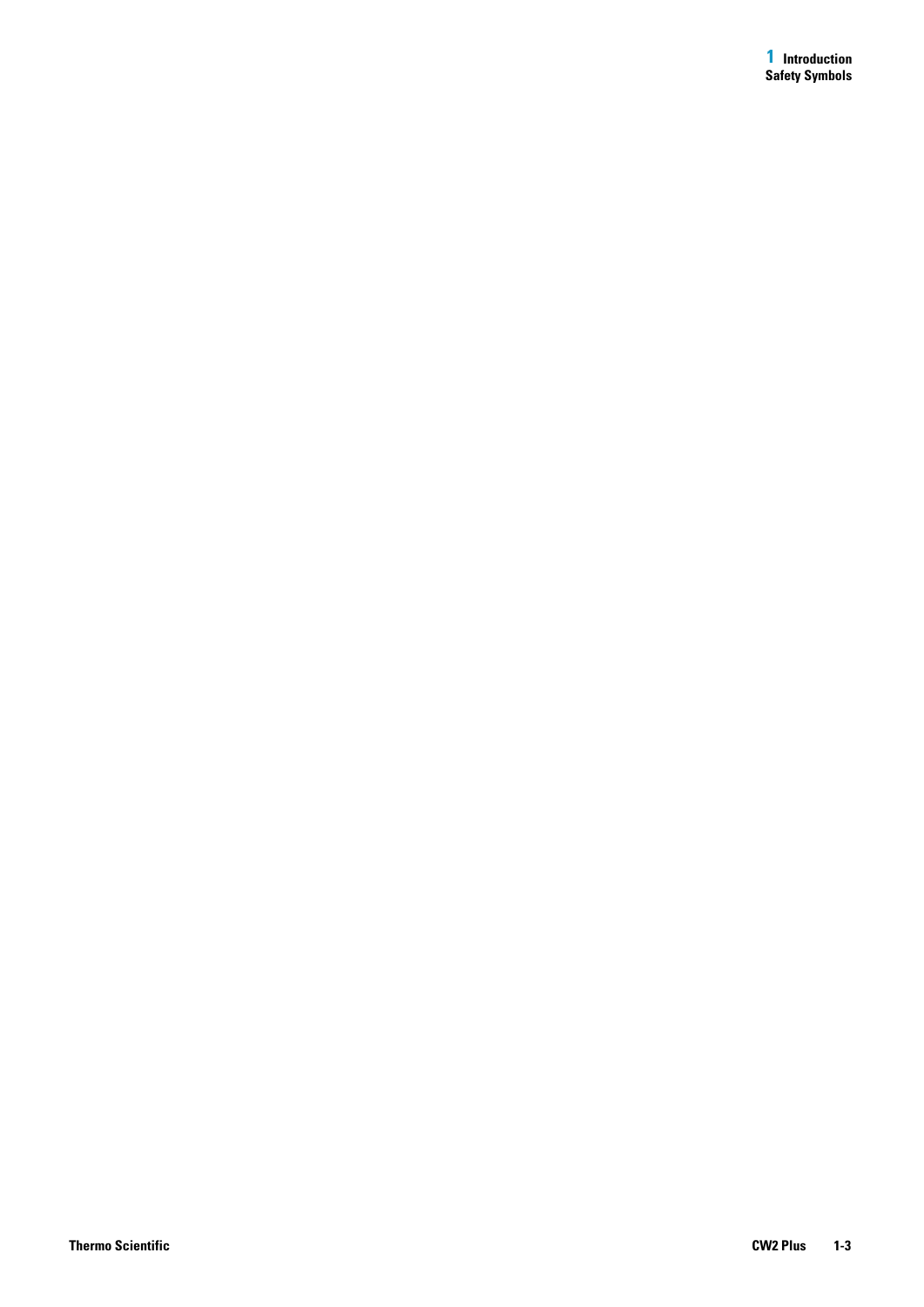**1 Introduction Safety Symbols**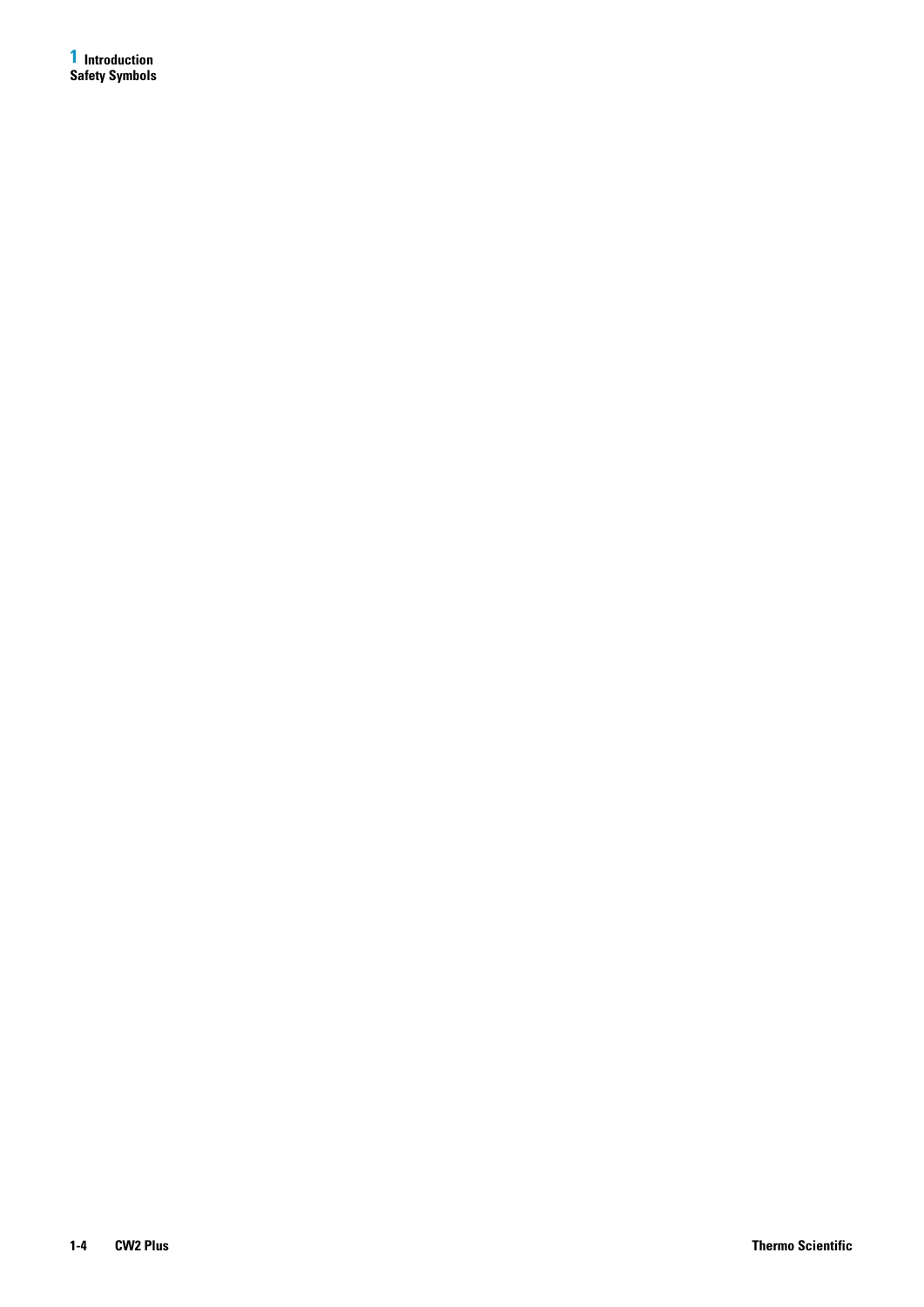# <span id="page-9-0"></span>**Installation**

#### **Contents**

- **•** "Safety Symbols" on page 2-2
- **•** ["Receive the Unit " on page](#page-10-0) 2-2
- **•** ["Prepare the Installation Site " on page](#page-10-1) 2-2
- **•** ["Set Power Configuration" on page](#page-10-2) 2-2
- **•** ["Install fuses" on page](#page-11-0) 2-3
- **•** ["Attach the Correct Power Cord " on page](#page-11-1) 2-3
- **•** ["Rotor Removal " on page](#page-12-0) 2-4
- **•** ["Drain Tube" on page](#page-12-1) 2-4

2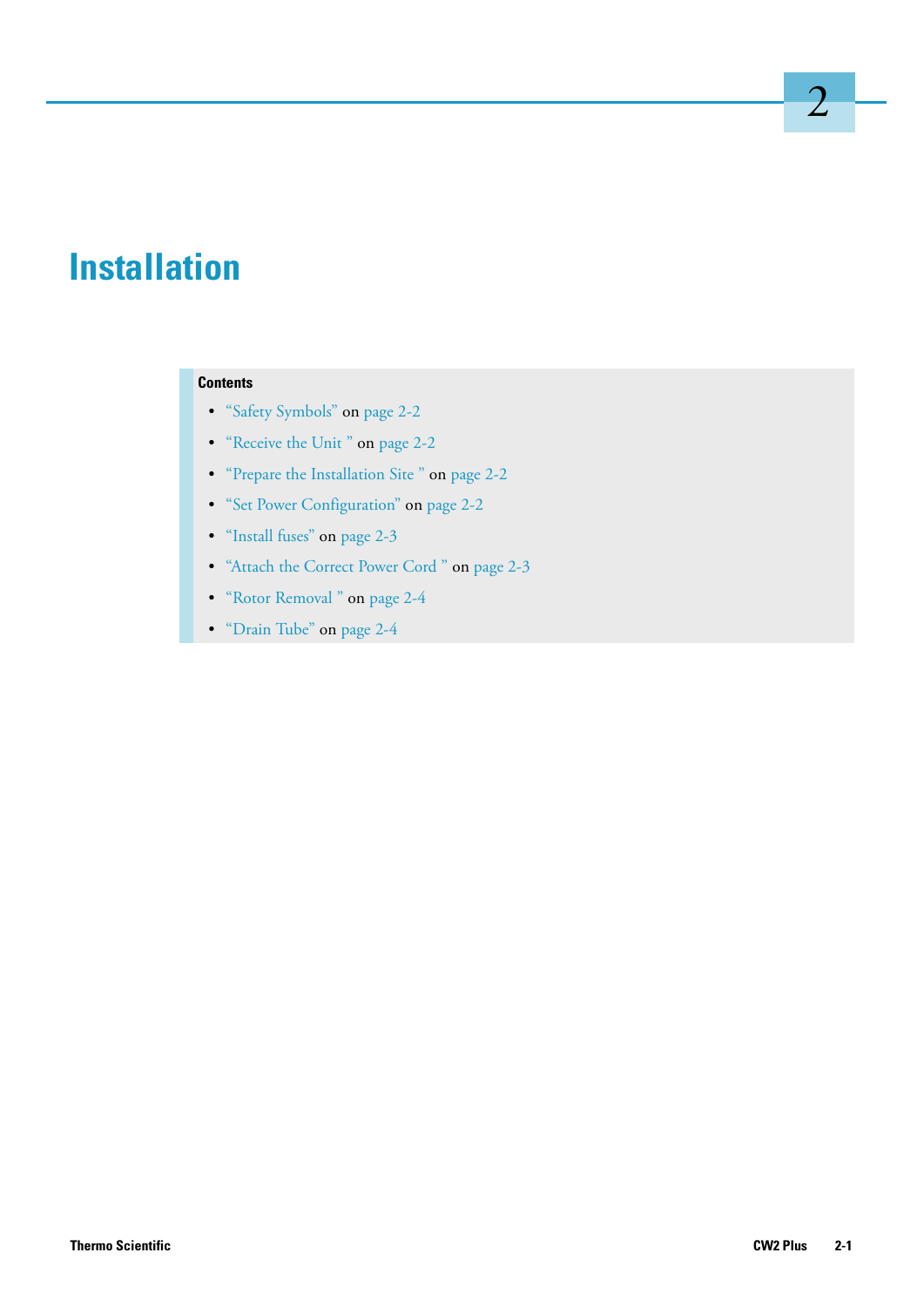## <span id="page-10-0"></span>**Receive the Unit**

All units are shipped in protective packaging.

- 1. Follow the unpacking instructions on the carton.
- 2. Inspect the unit upon receipt and immediately file any damage claims with the shipper/carrier.
- 3. Complete and return the postage-paid warranty card.

## <span id="page-10-1"></span>**Prepare the Installation Site**

The unit normally resides on a bench top.

1. Place the unit on a clean, dry surface, to make certain that the suction feet at the bottom grip the surface firmly. Keep the area beneath the unit free of debris and loose materials.



**CAUTION** The resting surface must be level, to ensure quiet, vibration-free operation. A rigid and stable location is important. An improperly loaded centrifuge may vibrate or move.

- 2. The bottom of the CW2 Plus must be high enough so that the drain hose is pitched downward from the unit to the drain, with no restriction to gravity flow. The drain hose may not be extended or constricted. Reduction of the drain flow can cause saline back up resulting in serious corrosion damage.
- 3. Locate the unit to allow a clearance of 12 cm (5 inches) on each side of the unit for ventilation. Provide clearance sufficient clearance above the unit to open the cover.



**WARNING** International Electrotechnical Commission standard 1010 part 2-20 limits the permitted movement of a laboratory centrifuge to 12" (300 mm) in the unlikely event of a disruption. Laboratory management procedures should require that no person or any hazardous materials enter within this boundary while the centrifuge operates.

4. DO NOT plug in the power cord at this time! See Power configuration below.

## <span id="page-10-2"></span>**Set Power Configuration**

Verify that the correct power cord and connector is provided for your installation.



If the equipment is used in a manner not specified by the manufacturer, the protction provided by the eqipment may be impaired.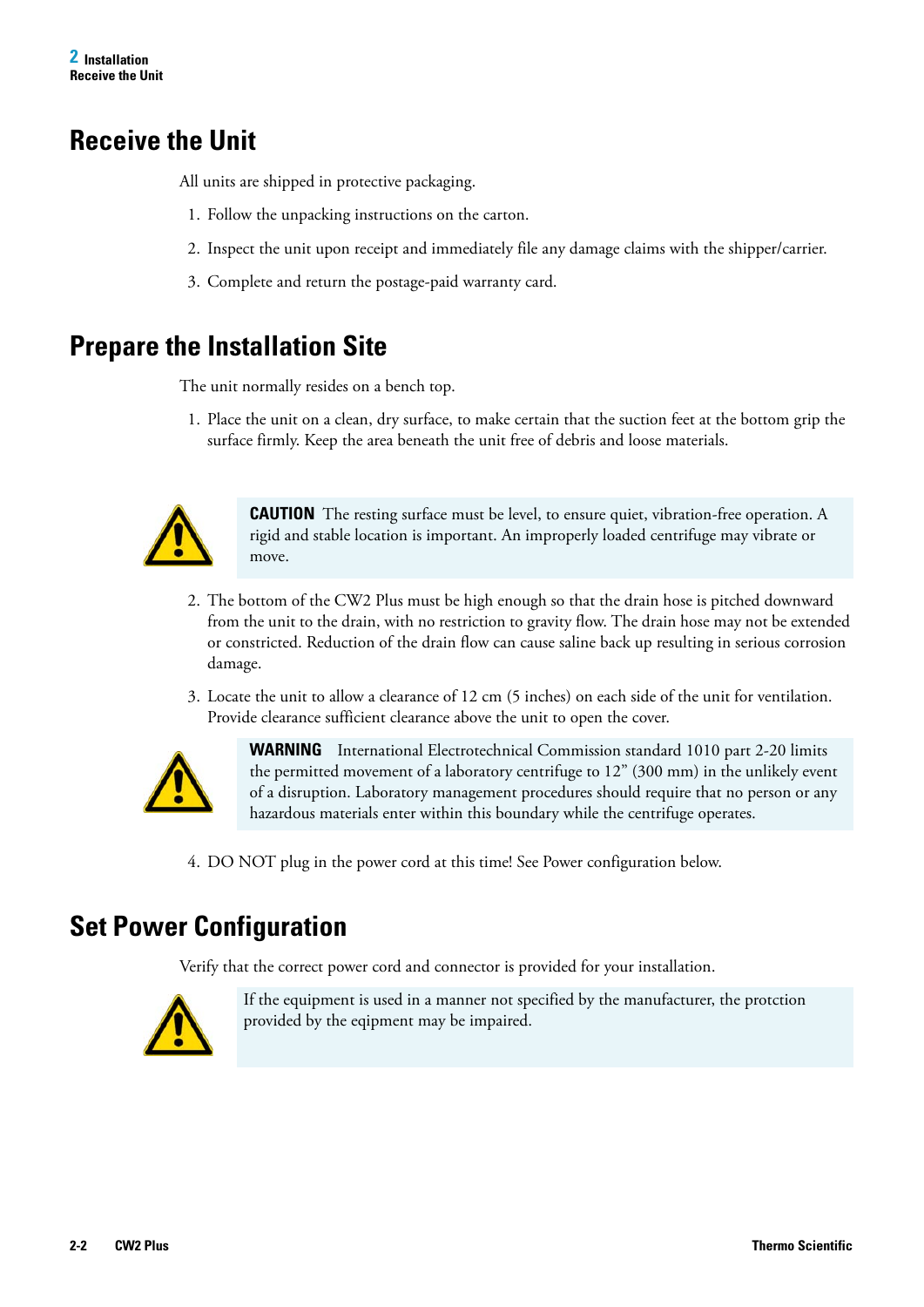## <span id="page-11-0"></span>**Install fuses**



- 1. Locate the power entry module on the back side of the unit. The removable fuse drawer is located in the module. A small latch holds the drawer in place. Press this latch, then slide the drawer out.
- 2. Select the correct fuses and insert two fuses in the fuse drawer.

| <b>Voltage</b> | <b>Frequency</b> | Part. No. |
|----------------|------------------|-----------|
| 100 V / 120 V  | 250 V, 5 A T     | 49946     |
| 220 V / 230 V  | 250 V, 2.5 A T   | 49937     |

3. Ensure that the fuses are securely in place and reinstall the entire drawer into the power entry module

## <span id="page-11-1"></span>**Attach the Correct Power Cord**

1. The unit requires a grounded power supply (3-outlet). If your facility does not have grounded power outlets, arrange for proper grounding.



**WARNING** ELECTRICAL HAZARD! Do not remove the grounding pin from the centrifuge power cord. Do not use the bare wired power cord to attach a power plug that does not have a grounding pin. The power cord provided with the unit is correctly rated for the highest current demand. This power cord should not be interchanged with cords from equipment with lower current demand. Exchange of power cords between equipment may create a fire hazard.

2. The unit is provided with two power cords. One is suitable for North America and Japan. The other is a "Continental Europe" type. Attach the appropriate power cord to the power entry module receptacle on the CW2 Plus. DO NOT connect to AC outlet at this time.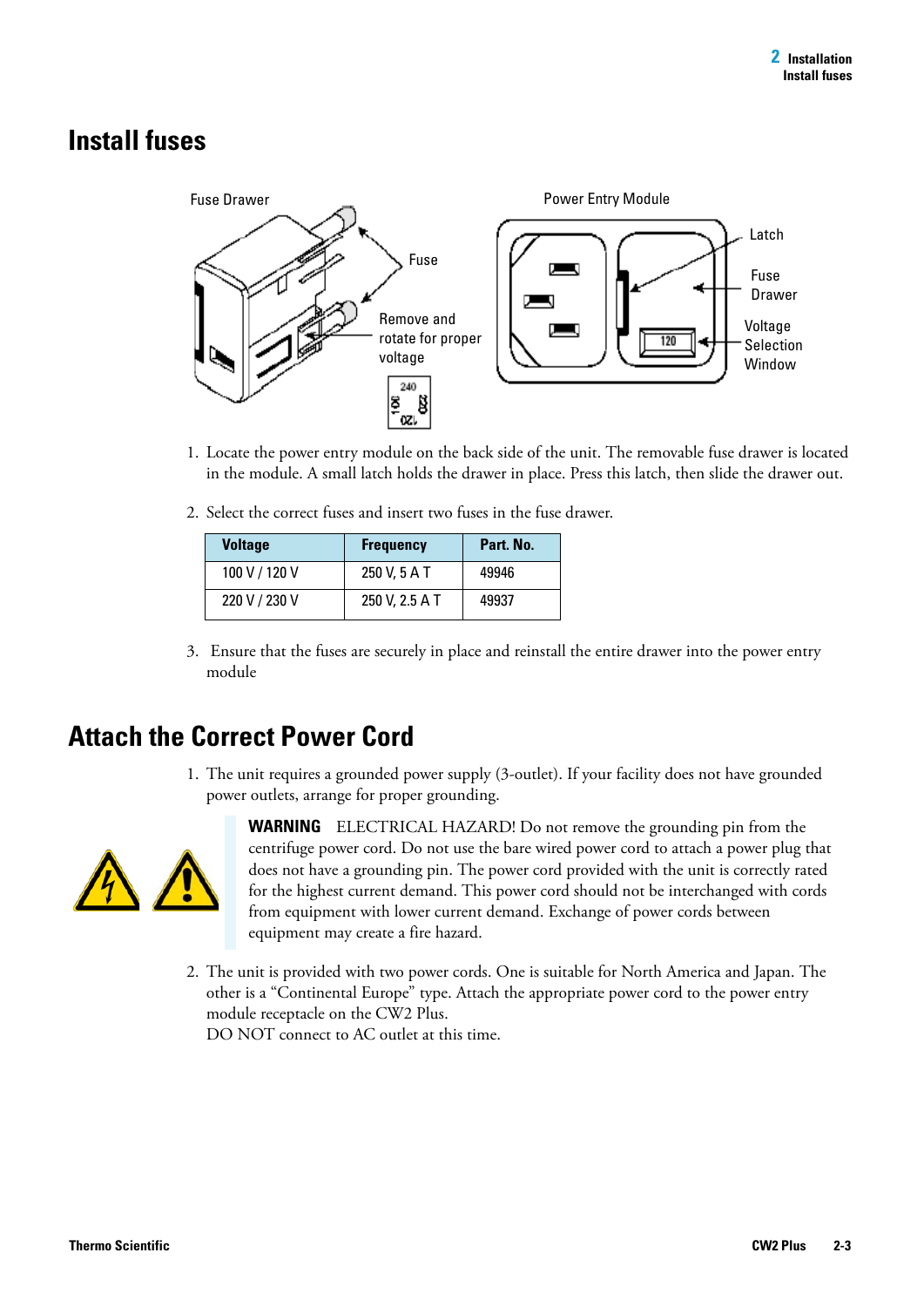## <span id="page-12-0"></span>**Rotor Removal**

The rotor is packed inside the machine. Unpacking the rotor is necessary to avoid damage to the rotor and the machine.

- 1. Plug the machine into an AC Power outlet after completing the proper power configuration as described in the previous section.
- 2. Turn ON the power switch.
- 3. Press the Cover Open Switch.
- 4. Remove the rotor and foam packing material.
- 5. Inspect the rotor.

## <span id="page-12-1"></span>**Drain Tube**

The CW2 Plus is shipped with the pump tubing already installed in the peristaltic pump at the rear of the CW2 Plus. The saline supply tubing (including volume control flow valve and supply adapter) is also connected (by a 90° elbow) to the pump tubing which extends from the pump.

1. Connect the saline supply tubing to a saline solution supply container using the adapter.



**CAUTION** The CW2 Plus has a gravity drain. Therefore be sure the drain tubing flows downward and that it is not restricted in any way

For best results, locate the CW2 Plus next to a sink for draining purposes. Periodically inspect the drain tubing to ensure its proper operation. If the drain line becomes kinked or restricted, drained liquid can back up the drain hose and into the motor compartment causing motor failure.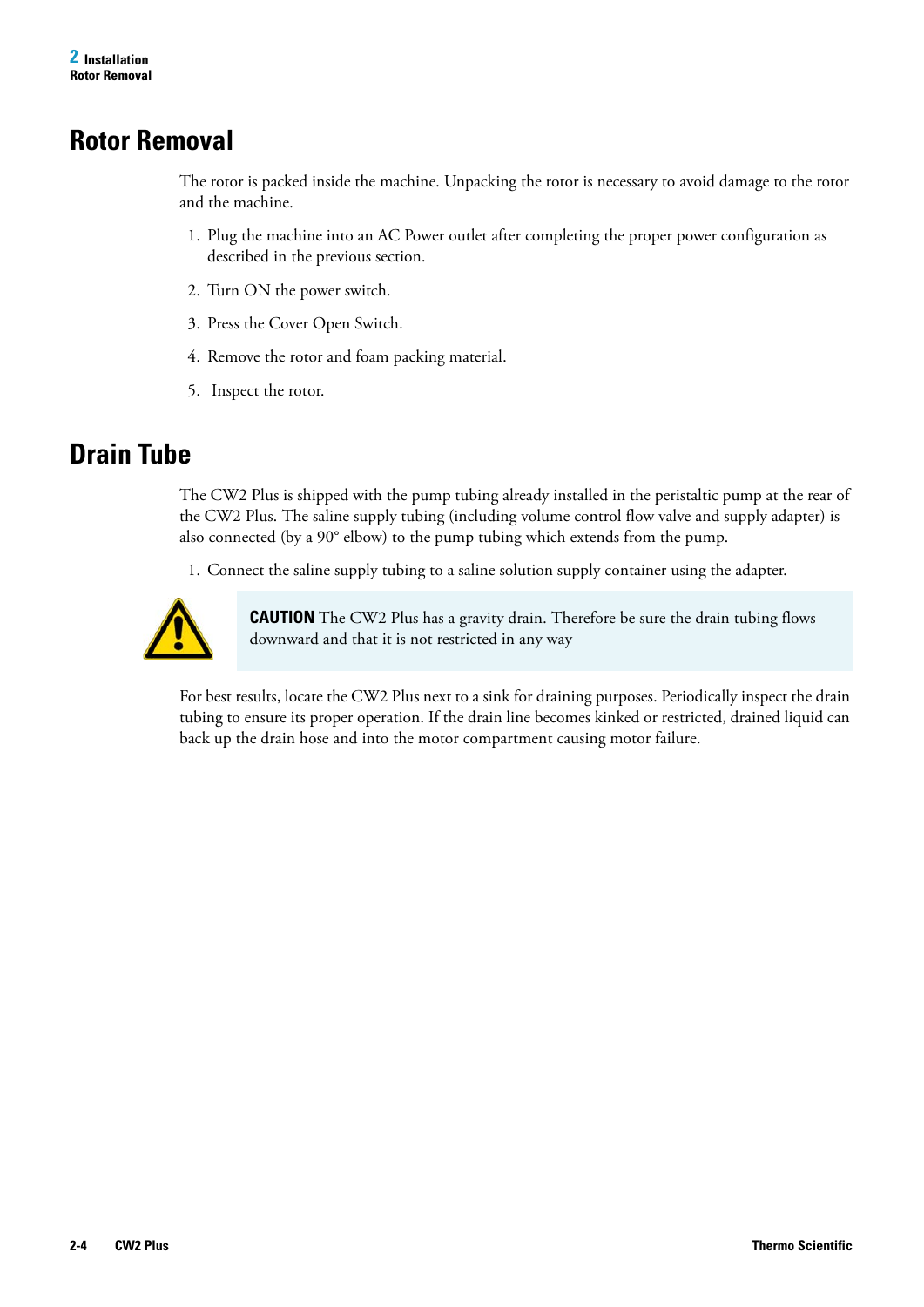# <span id="page-13-0"></span>**Operation**

#### **Contents**

- **•** ["Warnings and Cautions" on page](#page-14-0) 3-2
- **•** ["Control Panel" on page](#page-14-1) 3-2
- **•** ["Description of Operation" on page](#page-16-0) 3-4
- **•** ["Operational Precautions" on page](#page-17-0) 3-5
- **•** ["Saline Solution Priming and Volume Calibration" on page](#page-17-1) 3-5
- **•** ["Wash Mode" on page](#page-19-0) 3-7
- **•** ["Spin Mode" on page](#page-21-0) 3-9
- **•** ["Agitate Mode" on page](#page-21-1) 3-9
- **•** ["Operating Procedure" on page](#page-22-0) 3-10
- **•** ["Anti-Human Globulin" on page](#page-23-0) 3-11

3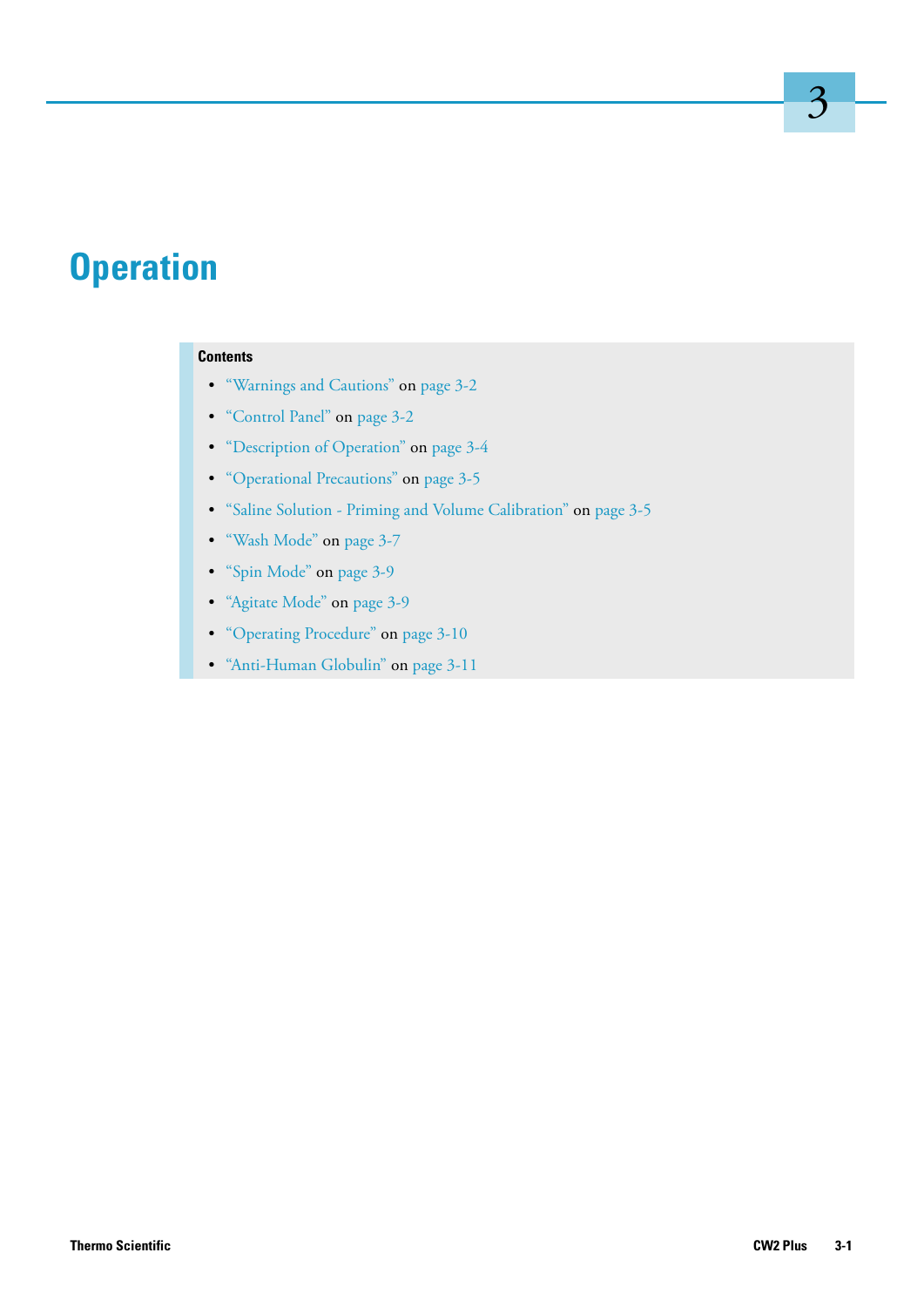## <span id="page-14-0"></span>**Warnings and Cautions**



**WARNING** To Avoid Electric Shock: Plug the power cord into a grounded outlet. Never remove the grounding prong from the power plug, or use any adapter which does not complete the grounding circuit.

Always unplug the power cord before attempting to clean or service the centrifuge.



**CAUTION** Ensure that loads are properly balanced around the rotor to minimize vibration. All Thermo Fisher Scientific accessories are stamped with their weight for easy balancing. Do not block the vents, otherwise, airflow will be restricted. Be sure the rotor and accessories are properly installed before attempting to start a run.

## <span id="page-14-1"></span>**Control Panel**

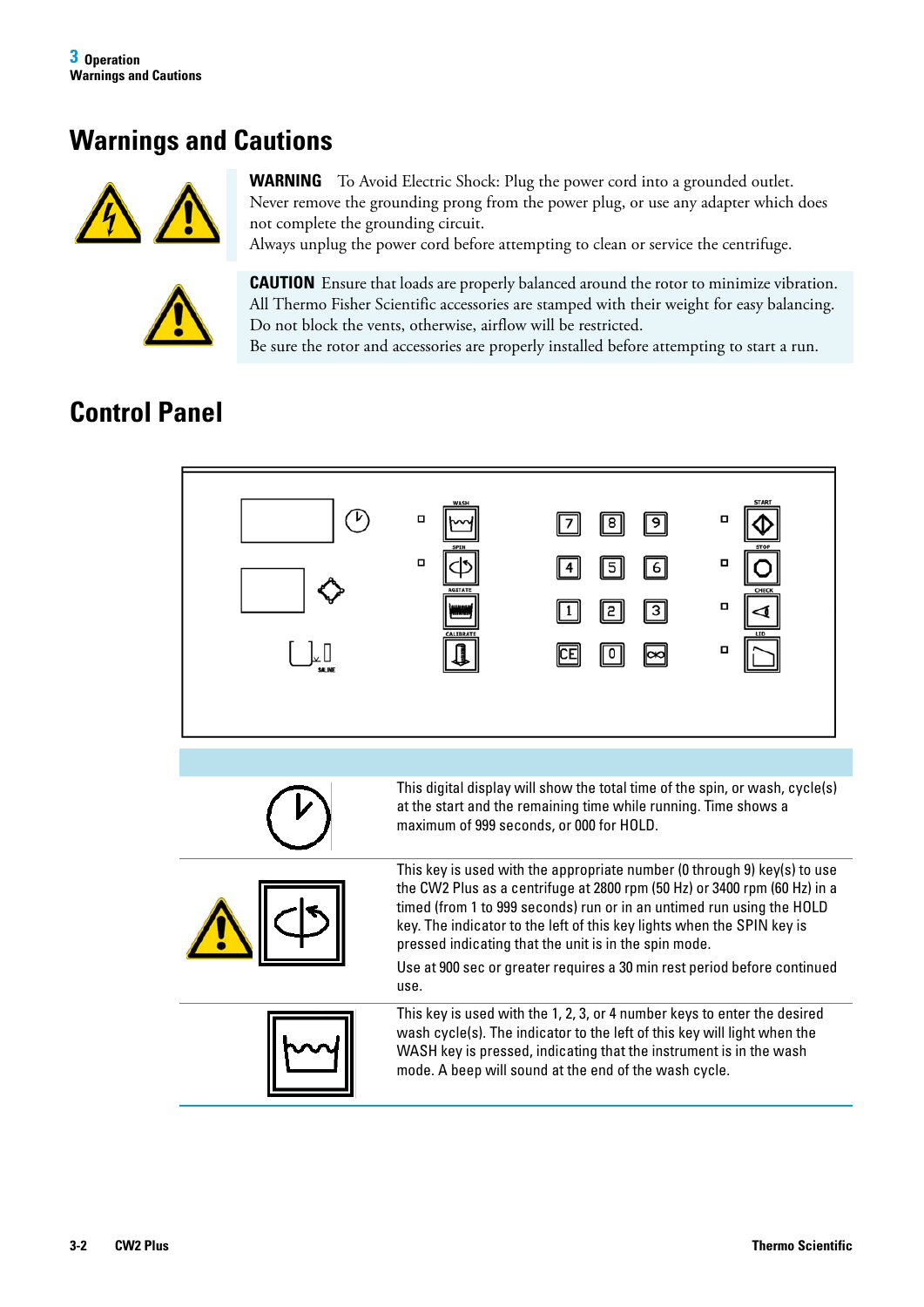| This key is used to select a six-second agitation for resuspension of the<br>cell button.                                                                                                                                                                                                                                                                                                                                                                                                                                                                            |
|----------------------------------------------------------------------------------------------------------------------------------------------------------------------------------------------------------------------------------------------------------------------------------------------------------------------------------------------------------------------------------------------------------------------------------------------------------------------------------------------------------------------------------------------------------------------|
| This key is used to select the calibrate mode in order to set the correct<br>volume of saline solution dispensed for each test tube. It is also used in<br>priming the peristaltic pump.                                                                                                                                                                                                                                                                                                                                                                             |
| This key is used to start the wash or spin run. The indicator to the left of<br>this key will light when the RUN key is pressed, indicating that the<br>instrument is in the run mode.                                                                                                                                                                                                                                                                                                                                                                               |
| This key may be used at any time and in any mode to stop a run. The<br>indicator to the left of this key will light when the stop key is pressed,<br>indicating that the unit is in the brake mode.                                                                                                                                                                                                                                                                                                                                                                  |
| <b>Note</b> No changes can be made during a run. All keys are disabled<br>except for the STOP and CHECK keys                                                                                                                                                                                                                                                                                                                                                                                                                                                         |
| This key is used to temporarily interrupt a wash cycle at the end of its<br>current phase (i.e. at the end of fill, spin, decant, or agitate). The cover<br>may be opened (by pressing the OPEN COVER key once the OPEN<br>COVER LED lights) for access to the rotor. Closing the cover and<br>pressing the RUN key will resume the wash cycle run where it was<br>interrupted. The check function can only be used in the wash mode. The<br>indicator to the left of this key lights when the CHECK key is pressed to<br>signal that the unit is in the check mode. |
| This key is used to power the cover solenoid and open the cover. The<br>indicator to the left of this key will light whenever the Power Switch is in<br>the On position and the rotor is stopped. Press the OPEN COVER key to<br>release the cover                                                                                                                                                                                                                                                                                                                   |
| This key is used to select an indefinitely timed spin run.<br>Maximum run time in this mode is 20 min followed by a 30 min rest<br>period.                                                                                                                                                                                                                                                                                                                                                                                                                           |
| Clear: This key is used to clear the current displayed TIME or CYCLE<br>numbers.                                                                                                                                                                                                                                                                                                                                                                                                                                                                                     |
| This indicator lights when the saline solution reservoir is depleted. An<br>alarm also sounds. The CW2 Plus defaults to the check mode, allowing<br>you to hand- fill the tubes, and to prime the pump system. Pressing the<br>RUN key will resume the run.                                                                                                                                                                                                                                                                                                          |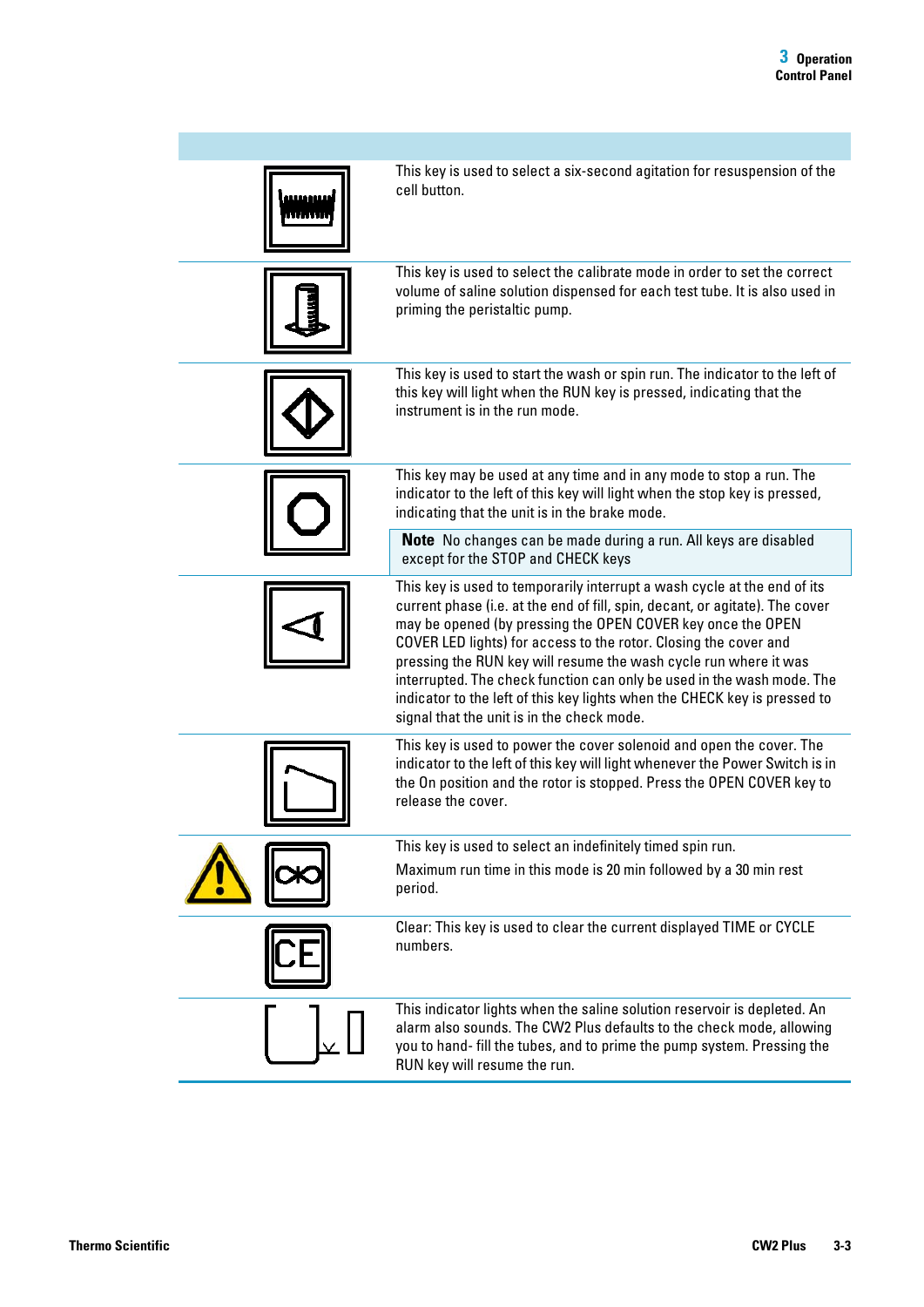

## <span id="page-16-0"></span>**Description of Operation**

The CW2 Plus can be programmed to run up to four wash cycles. Each basic 80-second wash cycle run is stored in the CW2 Plus system memory until the CLEAR key is pressed, the power switch is pushed, the power is interrupted or the wash mode parameters are changed. The user programs the required number of wash cycles. The system automatically eliminates the "agitate" step from a single, or, the final wash cycle so that the clean pellet is well defined at the completion of the run. Each wash cycle consists of four steps:



1. FILL-Low Speed

Saline wash solution is drawn from the reservoir by the peristaltic pump up through the flow control valve, the flow switch and the cover saline dispensing nozzle. The nozzle feeds the saline into the inlet porthole in the rotor distributor. There the filler tubes feed the saline into the test tubes in a directed stream for maximum resuspension of cells.

2. SPIN-High Speed

The system rapidly accelerates to full speed to pellet the red blood cells. Automatic dynamic braking at the end of this step provides rapid deceleration to prevent resuspension or dislodging of the cell button.

3. DECANT-Low Speed

The rotor holds the tubes at a slight negative angle and spent saline is expelled from the test tubes by low centrifugal force. This action retains virtually all cells in the tubes while effectively removing almost all residual saline. Decanted waste solution is directed, by the splash guard in the cover, into the drain-hole in the chamber (guard bowl) and into the drain tubing which carries the waste out of the CW2 Plus and into a waste container or drain.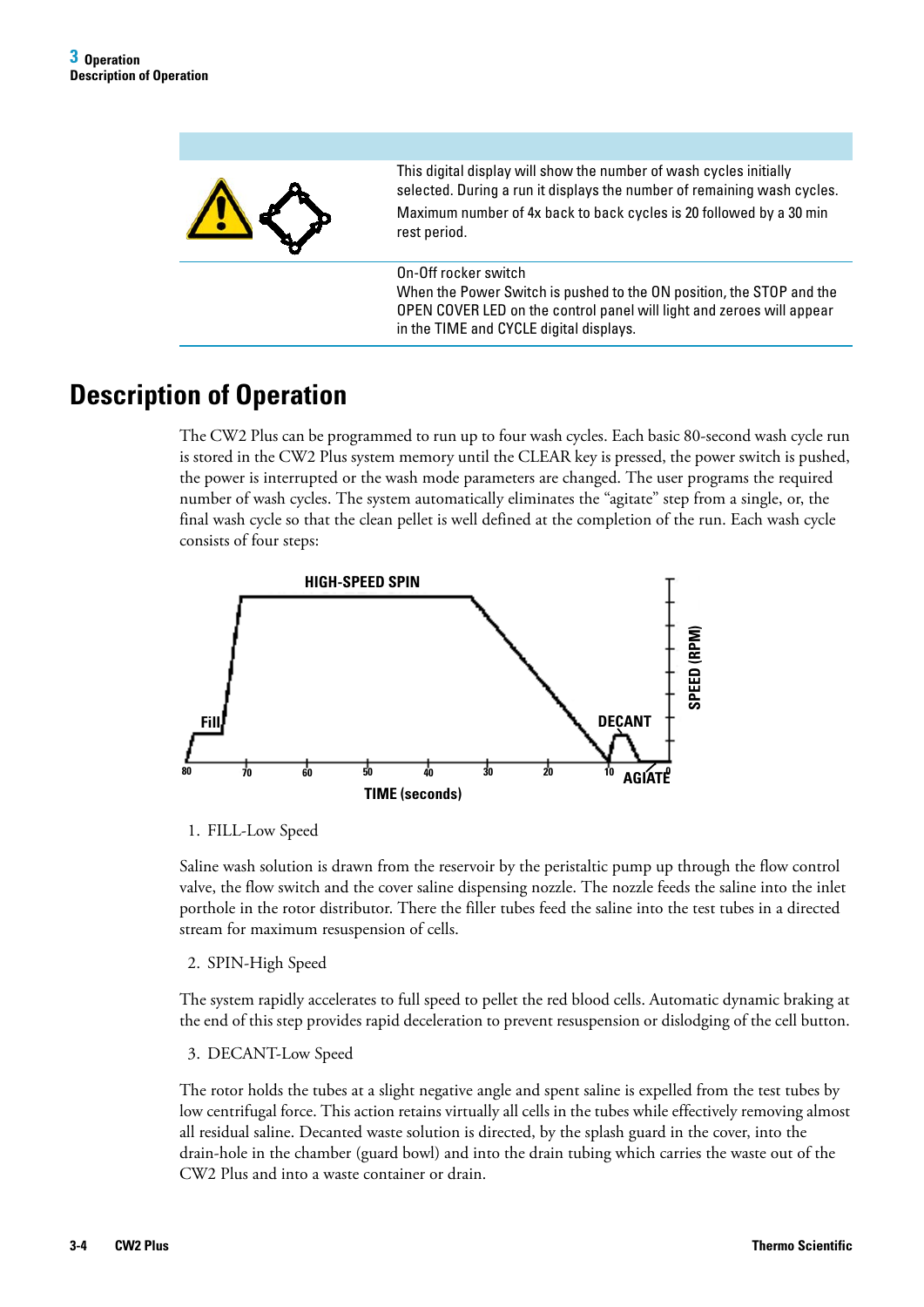#### 4. AGITATE

(except in a single or final wash cycle) This phase is included on all but the final, or a single, wash cycle. By a rapid "stepping" motion of the rotor, cell pellets are disrupted (broken up) for resuspension of the cells during subsequent wash cycles. If desired, the agitation sequence may be manually added at the end of the run.

### <span id="page-17-0"></span>**Operational Precautions**

To guarantee accurate test results, the proper use of the CW2 Plus as detailed in this manual and in the testing procedure provided by the reagent manufacturers must be followed.

Make sure that test materials are used within the manufacturers' recommended dates.

Erroneous antiglobulin readings can result from any of the following:

- **•** The sample serum/cell ratio is improper.
- **•** The red cells were not sufficiently washed.
- **•** The saline solution was improperly decanted.
- **•** The volume calibration has shifted due to change in the saline level or restriction in the feed tube.
- **•** The antiglobulin serum is inactive or outdated.
- **•** The antiglobulin serum was not added to a tube(s).
- **•** The final centrifugation (spin) was improper.
- **•** The reading or recording of results is inaccurate.

This CW2 Plus provides accurate washing, decanting, and a proper speed for the final spin. However, the CW2 Plus and the procedures outlined in this manual will not eliminate all potential errors. To minimize errors, proper laboratory procedures require adequate control of all tests performed.



**WARNING** When handling and disposing of blood and blood components follow standard laboratory procedures. Observe all safety precautions and standard laboratory practices.

### <span id="page-17-1"></span>**Saline Solution - Priming and Volume Calibration**



WARNING Some saline solution contains a sodium azide preservative which may react with the drain plumbing to form dangerous explosive azide salts. Check with the saline solution supplier before discharging waste solutions directly into normal drains.

Long-term exposure to certain preservatives found in azidefree saline solutions may adversely effect certain plastic components within the CW2 Plus. Routine housekeeping and cleaning practices will help to remove salt deposits in, and prolong the life of, these components.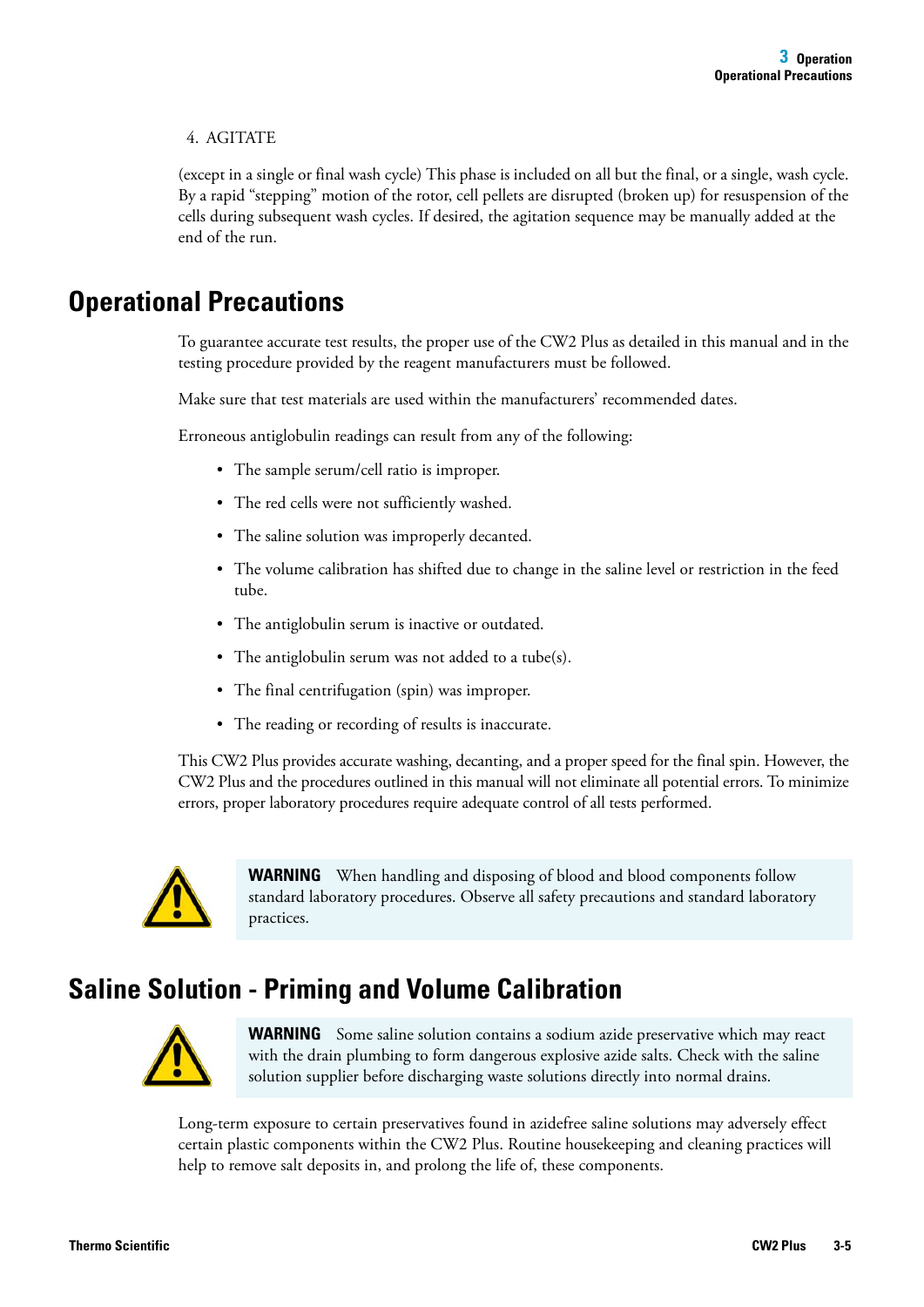### **Priming**

Priming is required whenever a new saline supply is connected. To prime the instrument:

- 1. Connect the saline reservoir to the cube adapter of the pump tubing.
- 2. Open the cover and place a receptacle under the saline dispenser nozzle in the cover.



**CAUTION** When priming or calibrating the pump with the cover open always put a container in front of the nozzle before pressing the calibrate key. (Otherwise, you will get wet!)

3. Press the CALIBRATE key.

Saline will enter the lines. If saline does not reach the receptacle, press the CALIBRATE key again until the lines are full of saline solution and free of air bubbles.

#### **Volume Calibration**

This procedure provides the correct volume of saline solution to be distributed to each test tube. Calibration is required daily. Calibration is also required if the saline reservoir has been replaced or pump tubing replaced.

- 1. Push the Power Switch to the on position.
- 2. The OPEN COVER LED lights.
- 3. Press the OPEN COVER key.
- 4. The cover will open.
- 5. Hold a 100 ml graduated cylinder directly under the saline dispenser in the cover.



**CAUTION** When priming or calibrating the pump with the cover open always put a container in front of the nozzle before pressing the calibrate key. (Otherwise, you will get wet!)

6. Press the CALIBRATE key.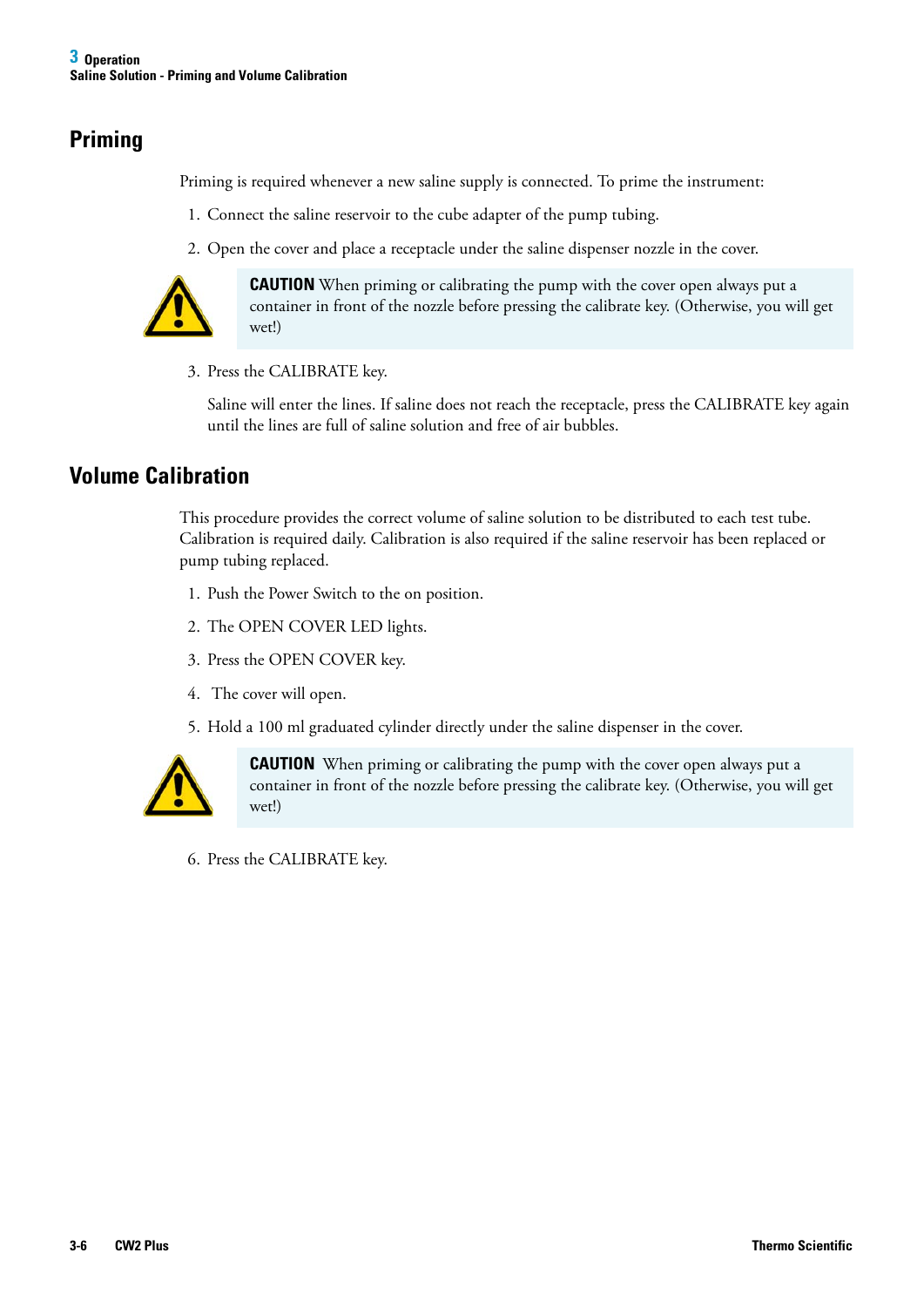| <b>VOLUME TOTAL</b> | <b>TUBE SIZE</b>        |  |
|---------------------|-------------------------|--|
| 54 ml               | $12 \times 75$ mm tubes |  |

40 ml 10 x 75 mm tubes

A volume of saline will dispense into the cylinder. This volume should be:

If the volume is not correct, turn the flow valve on the saline supply tubing clockwise (CW) to decrease volume flow or counter clockwise (CCW) to increase volume flow. Recheck by following this procedure starting at step 5. Repeat this procedure as necessary.

The CW2 Plus must be Calibrated for a 1 2 tube load even though fewer tubes may be used.

## <span id="page-19-0"></span>**Wash Mode**

#### **Wash Cycle**

The wash mode can consist of 1, 2, 3 or 4 wash cycles. To perform an automatic wash:

- 1. Push the POWER SWITCH to the ON position. The TIME and the CYCLE displays will show zeroes. The STOP LED and OPEN COVER LED will light.
- 2. Press the OPEN COVER key and raise the cover.
- 3. Install the solenoid plunger onto the drive assembly shaft.
- 4. Turn the solenoid plunger counterclockwise (CCW) until the slot in its underside completely engages the pin in the drive assembly shaft.

The solenoid plunger is correctly seated when it cannot be turned independently of the motor shaft.

- 5. Carefully install and seat the rotor onto the drive assembly shaft.
- 6. Turn the rotor counterclockwise (CCW) until it rests on the drive assembly shaft and engages the slot at the top of the drive assembly shaft. The rotor is properly seated when it cannot be turned independently of the solenoid plunger.
- 7. Install tubes symmetrically in the rotor.



**CAUTION** The rotor must be run with a balanced load or damage to the rotor and instrument can occur.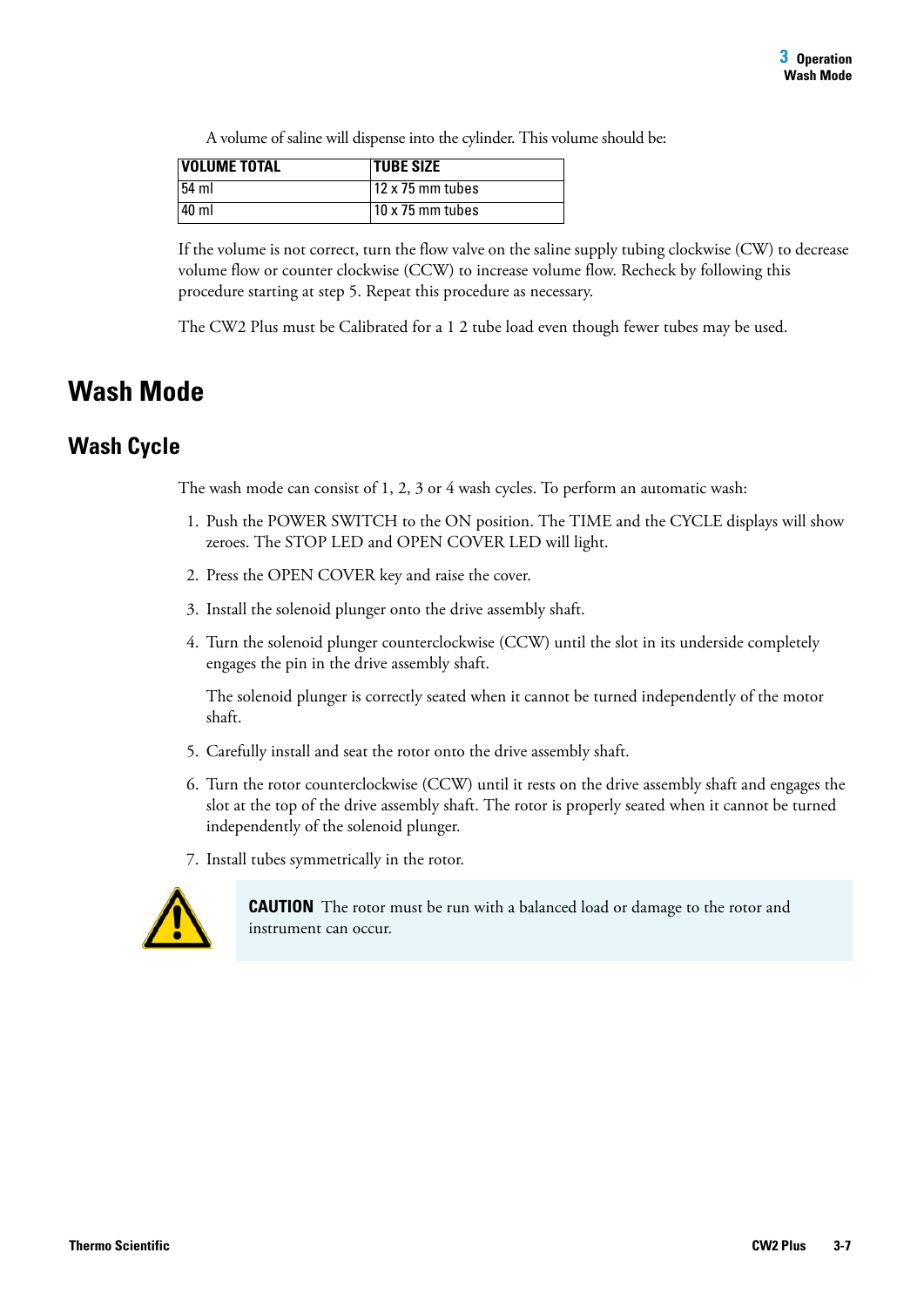

- 8. Close the cover and press the WASH key.
- 9. Press the appropriate number key 1, 2, 3 or 4 for the desired wash cycle(s).

The selected cycle number will appear on the CYCLE display. Also, the TIME display will show 80,160, 240 or 320 seconds for the respective 1, 2, 3 or 4 wash cycles.

10. Press the RUN key.

The RUN LED will light, and the TIME display will show the run time remaining.

11. You may stop the run by pressing the STOP key for immediate braking or pressing the CHECK key to pause after the current step (Fill, Spin, Decant or Agitate). If the STOP key was used, then the wash cycle will start from the beginning when restarted.



**CAUTION** If saline flow is interrupted or depleted, the run stops, an alarm sounds and the ADD SALINE LED lights.

The CHECK key is operable only in the WASH mode. Pressing the CHECK key stops the run between two steps. The run will continue from there when the cover is closed and the RUN key is pressed.

12. At the end of the run the OPEN COVER LED will light, and an alarm will sound. Press the OPEN COVER key and raise the cover.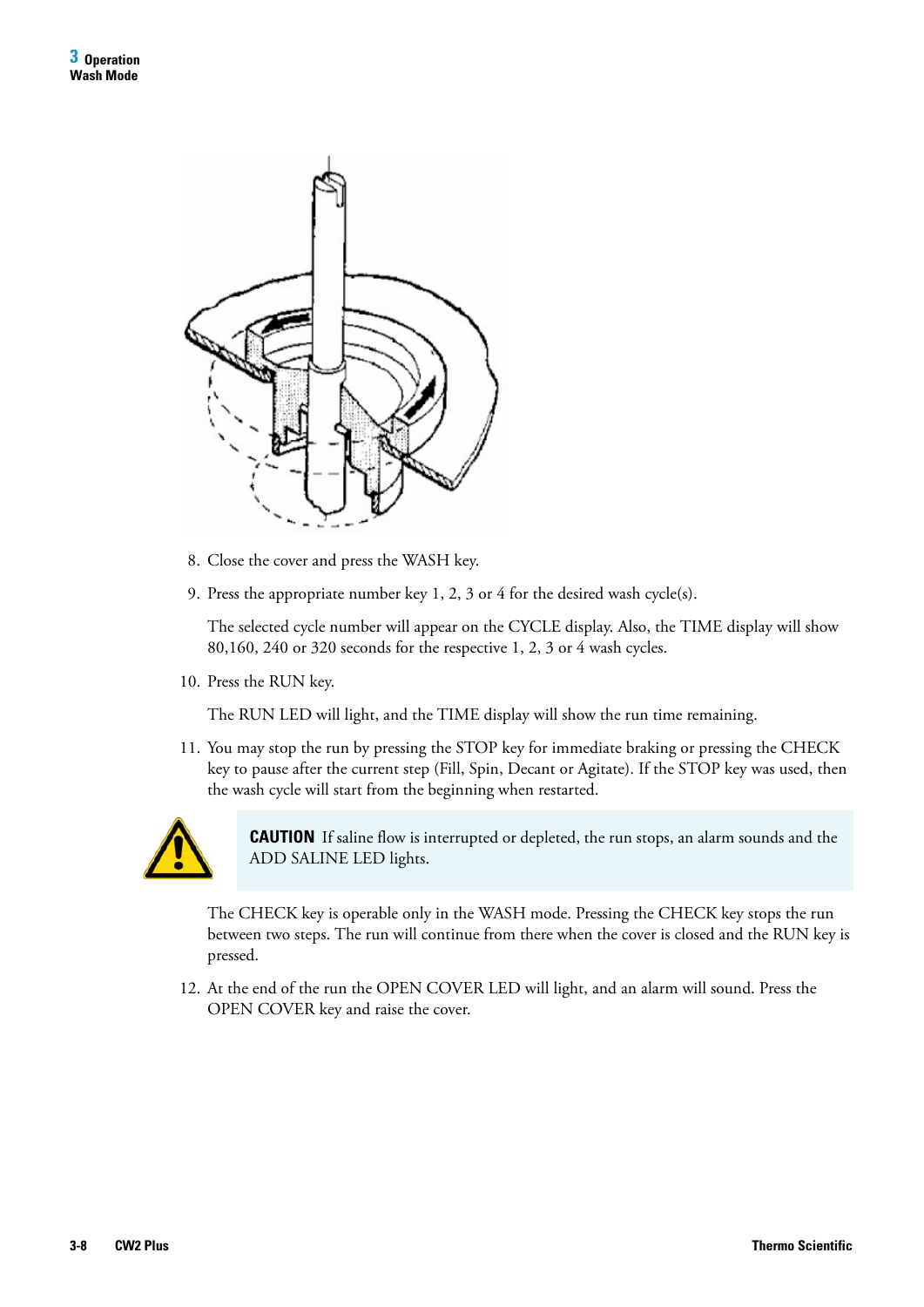## <span id="page-21-0"></span>**Spin Mode**

In this mode the CW2 Plus can be operated at high speed as a centrifuge in a timed run or in an untimed (HOLD) run.

#### **Timed**

- 1. Press the SPIN key and enter the desired centrifugation run time from I through 999 seconds. The selected time will appear on the TIME display.
- 2. Press the RUN key. In the timed mode the rotor will accelerate to, and spin at high speed for the designated time. The remaining time to spin will be displayed continuously in the TIME display and then the unit will shut off automatically.



**CAUTION** If agitation is desired prior to spin: press the SPIN Key; press the AGITATE key, then press the appropriate run time keys. Now the instrument is programmed for a six-second agitation prior to centrifugation.

### **Untimed (Hold)**

- 1. Press the SPIN key and then press the HOLD key.
- 2. Press the RUN key.

The rotor will accelerate to, and spin at, high speed until the STOP key is pressed.

## <span id="page-21-1"></span>**Agitate Mode**



**CAUTION** Agitation can only be performed with the cover closed.

Press the AGITATE key to obtain a six-second agitation.



**CAUTION** An agitate can be added to the spin cycle by pressing the SPIN and AGITATE keys.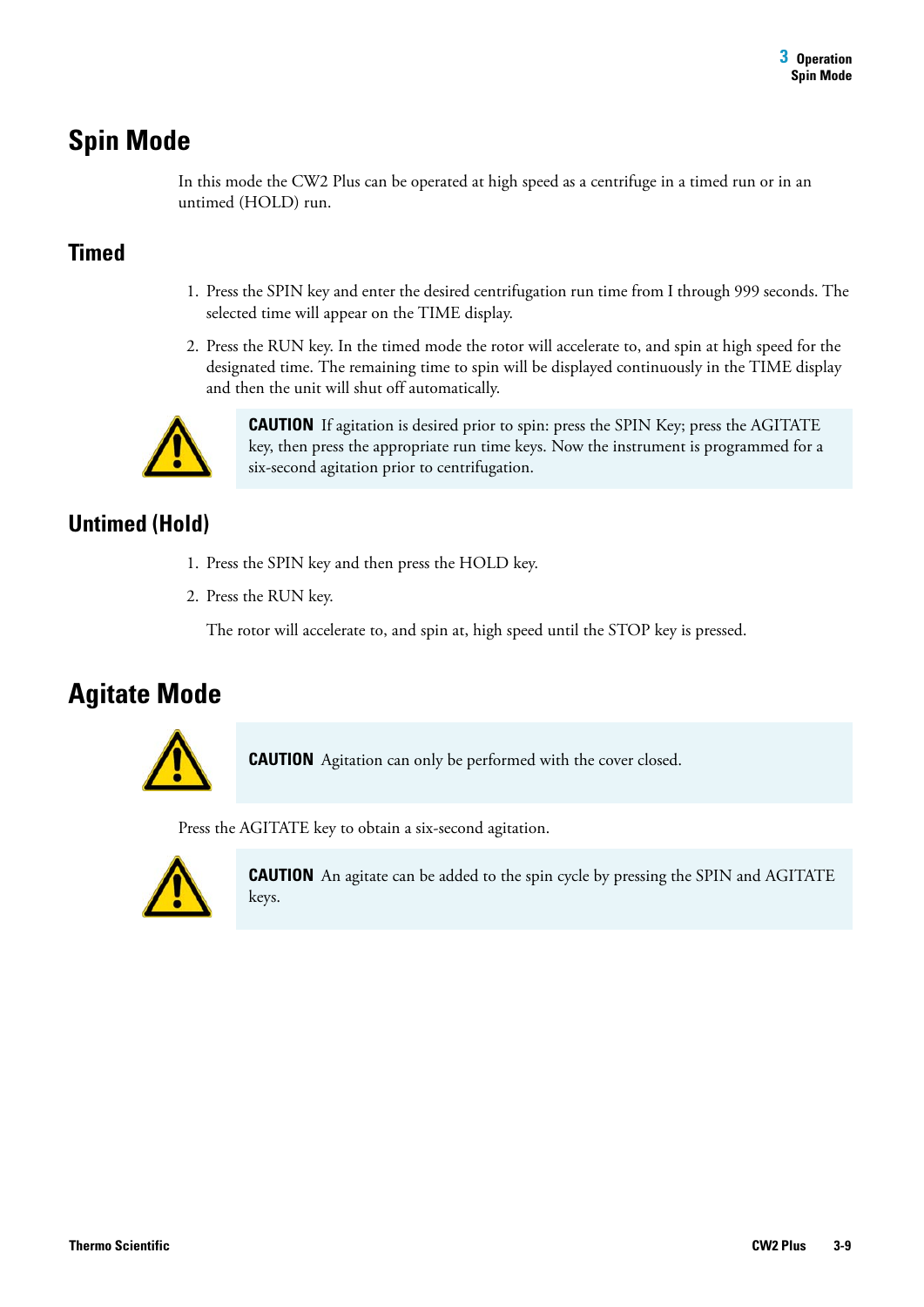## <span id="page-22-0"></span>**Operating Procedure**

- 1. Press the POWER switch to the ON position. The STOP LED and the OPEN COVER LED will light and the TIME and CYCLE displays will show zeroes.
- 2. Press the OPEN COVER key and raise the cover.
- 3. Install the tubes symmetrically in the rotor.



**CAUTION** The rotor must be run with a balanced load or damage to the rotor and instrument can occur.

- 4. Close the cover.
- 5. Press the WASH Key.
- 6. Press the desired number of washes (1-4).
- 7. Press the RUN Key to initiate the wash cycle.
- 8. The STOP LED, and the OPEN COVER LED will light when the wash cycle(s) is complete.
- 9. Press the OPEN COVER key and raise the cover.
- 10. Add the appropriate amount of anti-human serum to the tubes.
- 11. Close the cover.
- 12. Press the SPIN key and, if desired, the AGITATE key. (If AGITATE key is pressed the tubes will be agitated for six-seconds and then spun).
- 13. ENTER the number of seconds for the desired cycle time.
- 14. Press the RUN key to begin the spin cycle.
- 15. At the end of the entered time the STOP LED and the OPEN COVER LED will light. When the spin cycle(s) is complete; press the OPEN COVER key and raise the cover. Remove the tubes and read the results.
- 16. Add lgG-sensitized control cells to all negative reactions and replace the tubes in the rotor. Be sure the load is symmetrically balanced.
- 17. Repeat steps 14 and 15.



**CAUTION** Once the preceding programmed wash and spin cycles have been entered, they remain in the memory unless the CLEAR key is pressed, the Power Switch is pushed, the wash mode parameters are changed or the power is interrupted. Therefore, simply press the WASH key or SPIN key. Then press the RUN key. The run cycle will include all the previously entered number of wash cycles or spin time, and agitate, if programmed.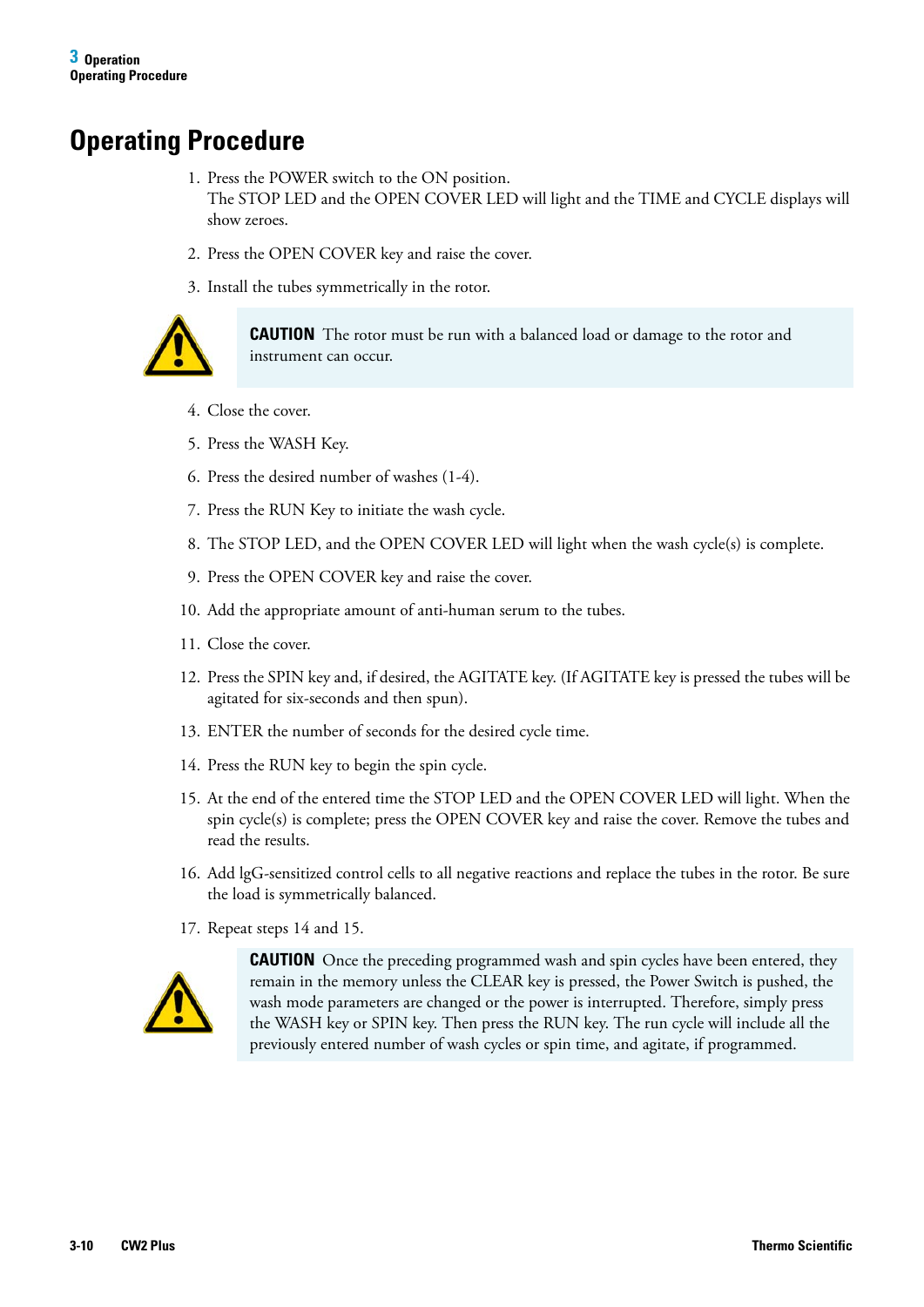## <span id="page-23-0"></span>**Anti-Human Globulin**

The following Anti-Human Globulin Test protocol can be used as a check of proper CW2 Plus operation.

Perform the operational tests with a full rotor of twelve (12) either the 10 mm x 75 mm tubes or the 12 x 75 mm tubes as described below:

- 1. Add up to six (6) drops of AB serum and one (1) drop of a 2-5% red cell suspension in each tube.
- 2. Run the tubes through three (3) wash cycles with tubes at least 80% filled [approximately 40 ml total for twelve (12) 10 x 75 mm tubes and 54 ml total for twelve 12 x 75 mm tubes for each wash].
- 3. Add two (2) drops of anti-human serum to each tube.
- 4. Agitate tubes and spin for 15-20 seconds. Examine for agglutination. All tubes should give negative reactions.
- 5. Add one (1) drop of Coombs control cells to each negative tube.
- 6. Agitate tubes and spin for 15 seconds. Examine for agglutination. All tubes should give positive reactions.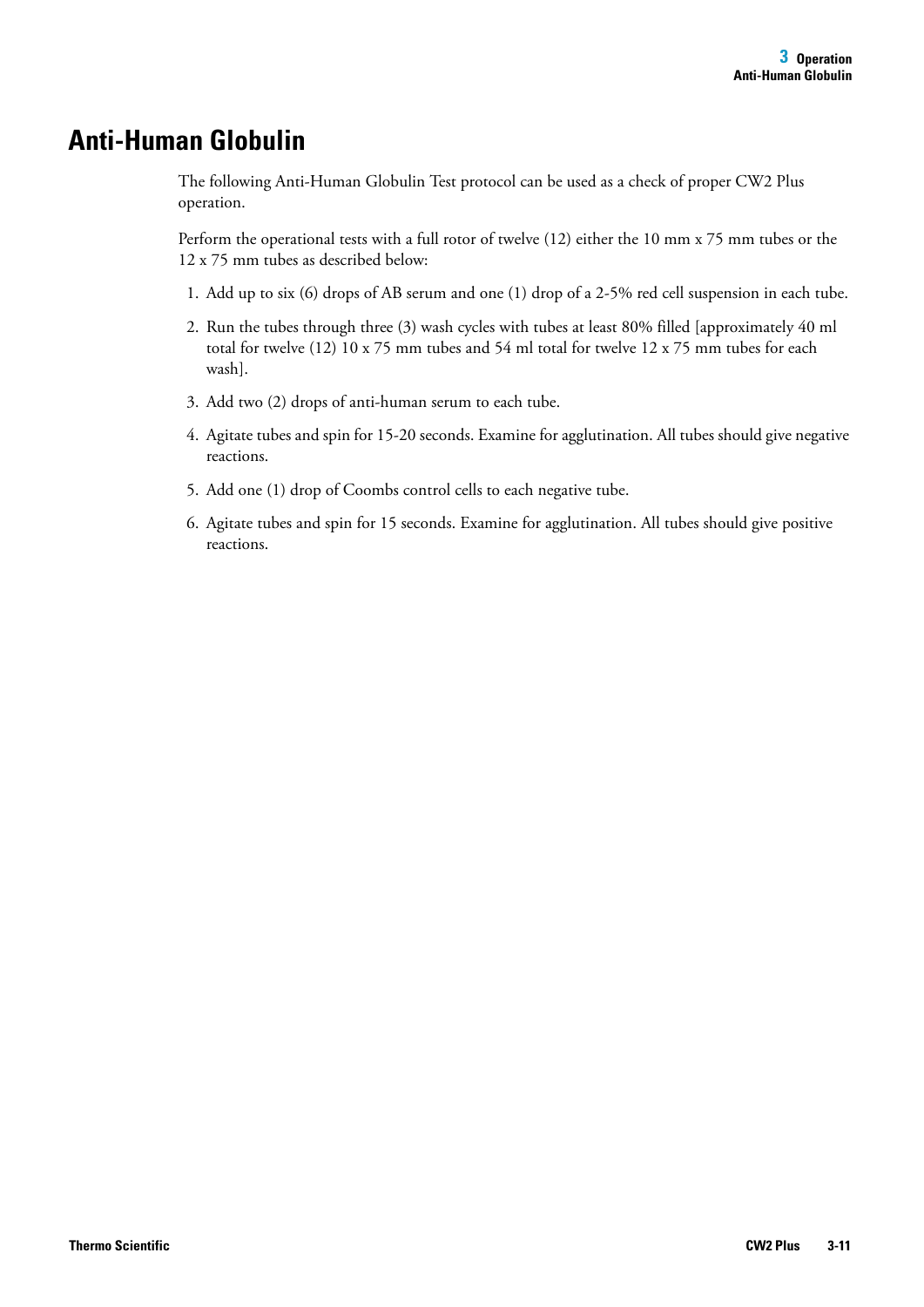**3 Operation Anti-Human Globulin**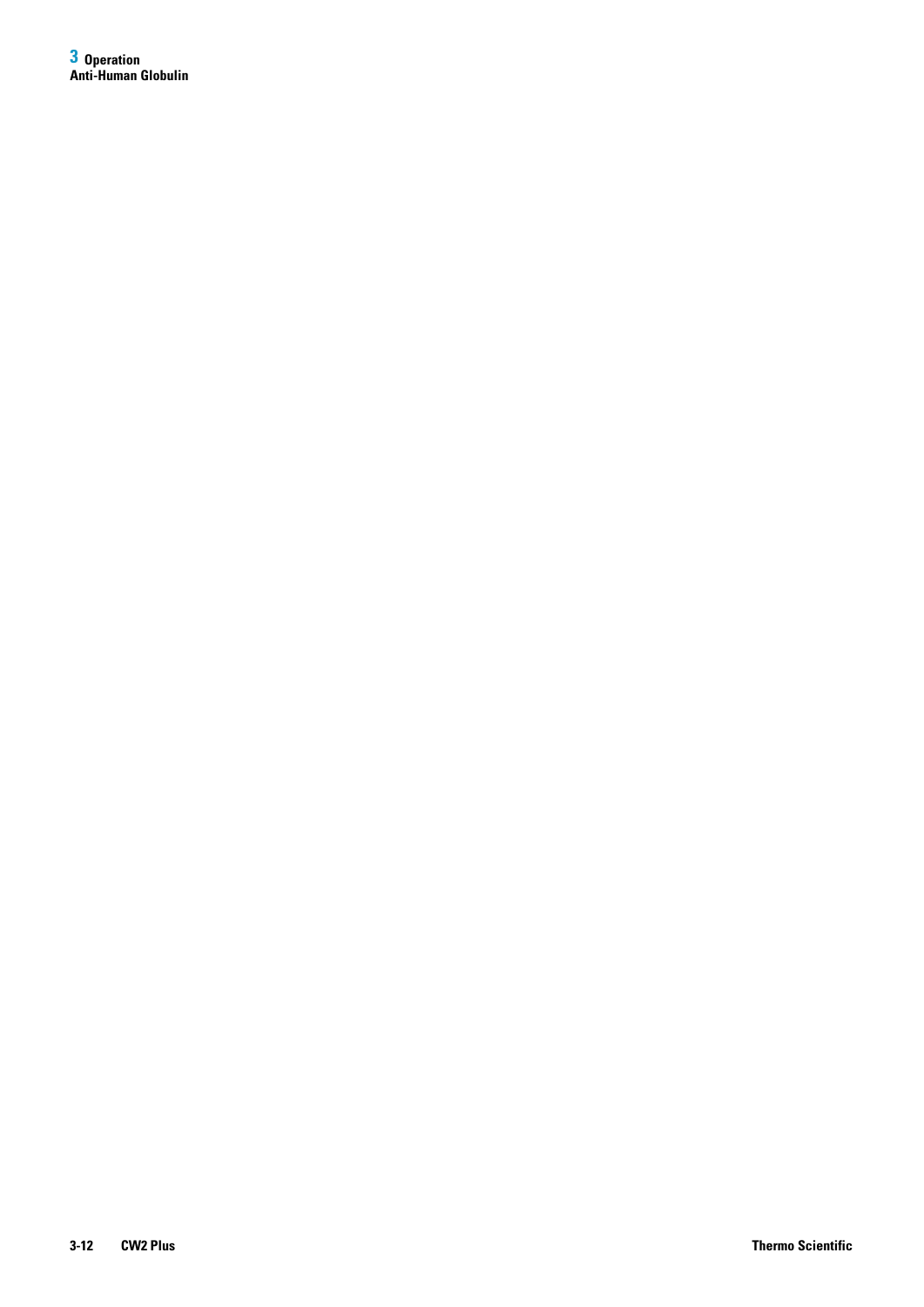# <span id="page-25-0"></span>**Maintenance**

#### **Contents**

- **•** ["Preventive Maintenance " on page](#page-26-0) 4-2
- **•** ["Replacement Parts " on page](#page-27-0) 4-3
- **•** ["Guard Bowl Removal " on page](#page-27-1) 4-3
- **•** ["Pump Tubing Replacement " on page](#page-28-0) 4-4
- **•** ["Decontamination" on page](#page-30-0) 4-6
- **•** ["Cover Interlock Bypass " on page](#page-30-1) 4-6
- **•** ["Condition of Returned Equipment " on page](#page-31-0) 4-7

4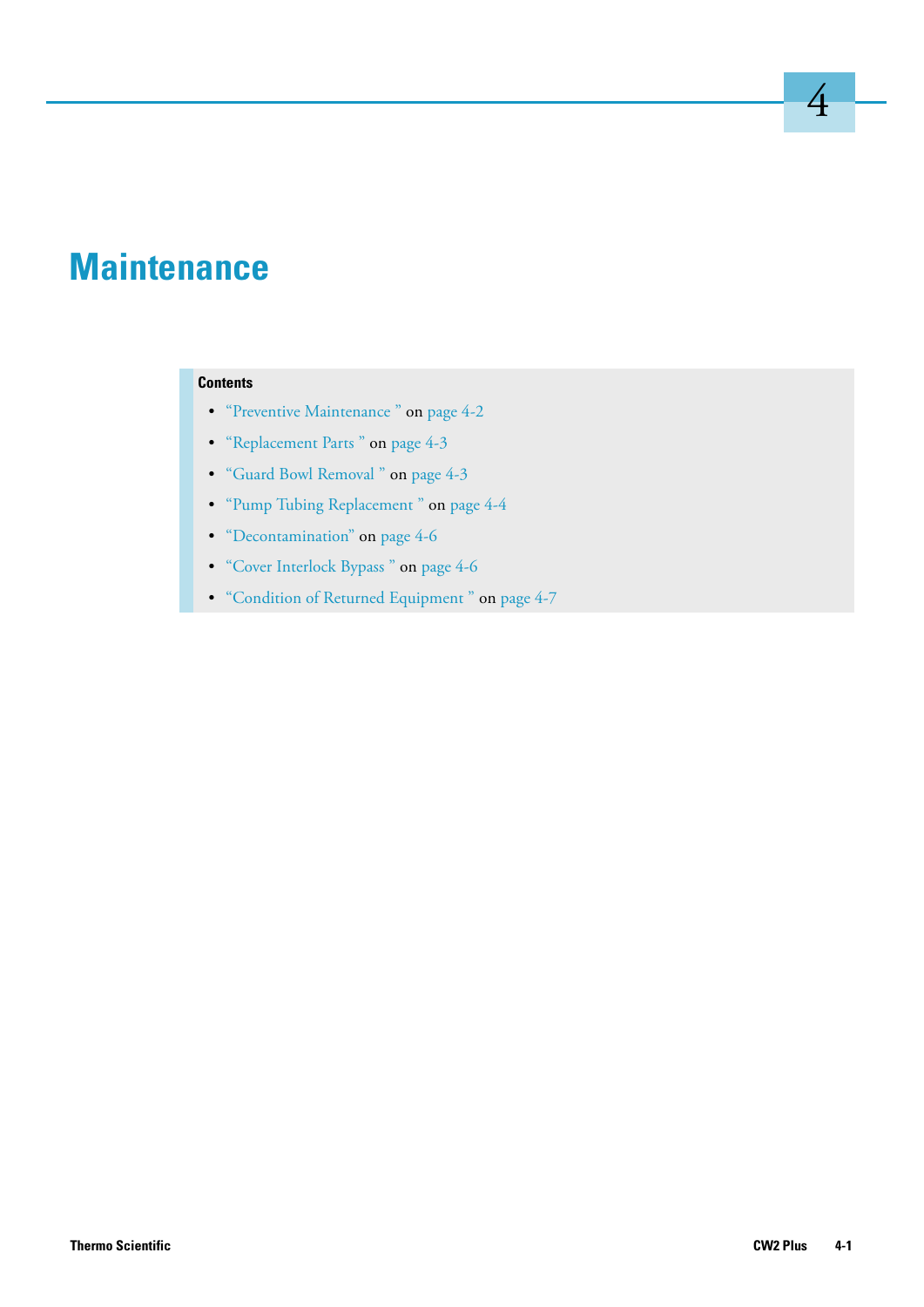## <span id="page-26-0"></span>**Preventive Maintenance**

| <b>Interval</b> | <b>Action</b>                                                                                                                                                                                                                                                                                                                                                                                                        |
|-----------------|----------------------------------------------------------------------------------------------------------------------------------------------------------------------------------------------------------------------------------------------------------------------------------------------------------------------------------------------------------------------------------------------------------------------|
| Daily           | 1. Inspect tubing and connections.                                                                                                                                                                                                                                                                                                                                                                                   |
|                 | Make sure all tubing is securely connected and free from obstructions. Make certain that<br>drain tubing is not restricted and that saline waste can flow through freely by gravity.                                                                                                                                                                                                                                 |
|                 | 2. Inspect interior bowl (Remove guard bowl).                                                                                                                                                                                                                                                                                                                                                                        |
|                 | Make certain that the bowl is clean and free of dried saline crystals and other debris. It is<br>important to wipe out the bowl daily with a damp sponge or cloth.                                                                                                                                                                                                                                                   |
|                 | 3. Check saline fill volume.                                                                                                                                                                                                                                                                                                                                                                                         |
|                 | Using the CALIBRATE key and a graduated cylinder, make certain the unit delivers 40 mL of<br>saline if using 10 x 75 mm tubes or 54 mL if using 12 x 75 mm tubes. It the volume delivered<br>is below the required amount adjust the saline flow valve (clockwise to decrease the<br>amount of saline and counterclockwise to increase the flow).                                                                    |
| Weekly          | 1. Flush tubing with a 1:10 solution of household bleach (0.5% Sodium Hypochlorite).                                                                                                                                                                                                                                                                                                                                 |
|                 | Prepare enough diluted bleach to run through four wash cycles (approximately 200 ml).<br>Install the rotor and plunger.                                                                                                                                                                                                                                                                                              |
|                 | CAUTION Do not run wash cycles without the rotor and plunger installed. Damage to the<br>bearing may result.                                                                                                                                                                                                                                                                                                         |
|                 | Remove the saline supply tube from the saline reservoir. Press the CALIBRATE key until all<br>saline is pumped out of the line.                                                                                                                                                                                                                                                                                      |
|                 | Connect the saline supply line to the bleach solution and program the unit to Wash 4 (four)<br>times. Remove the saline supply line from the bleach solution and again empty the line by<br>pressing the CALIBRATE key. Then connect the saline supply tubing to at least one liter of<br>distilled water and fill the line by pressing the CALIBRATE key. Run the unit through enough                               |
|                 | Wash cycles to use all of the distilled water. Again clear the line using the CALIBRATE key.                                                                                                                                                                                                                                                                                                                         |
|                 | Reconnect the saline supply line to the saline reservoir and prime the unit using the<br>CALIBRATE key. Make certain that the inner bowl is wiped out to remove any excess<br>moisture before resuming use of the CW2 Plus.                                                                                                                                                                                          |
|                 | 2. Clean the rotor and solenoid plunger.                                                                                                                                                                                                                                                                                                                                                                             |
|                 | Remove the solenoid plunger and wash with plenty of warm water and a mild detergent<br>(paying particular attention to the bore.) Rinse thoroughly under warm water. Take a damp<br>cloth and wipe any saline residue from the well that the plunger sits in.                                                                                                                                                        |
|                 | Replace the solenoid plunger.                                                                                                                                                                                                                                                                                                                                                                                        |
|                 | Remove rotor from the unit and wash with warm water and a mild detergent. Direct running<br>water into the hole in the top of the rotor for several minutes and make sure water is<br>flowing freely out of all filler tubes. Direct water into the slot of each tube holder and the<br>shaft hole in the bottom. Install and spin the rotor in the CW2 Plus for approximately 20<br>seconds to remove excess water. |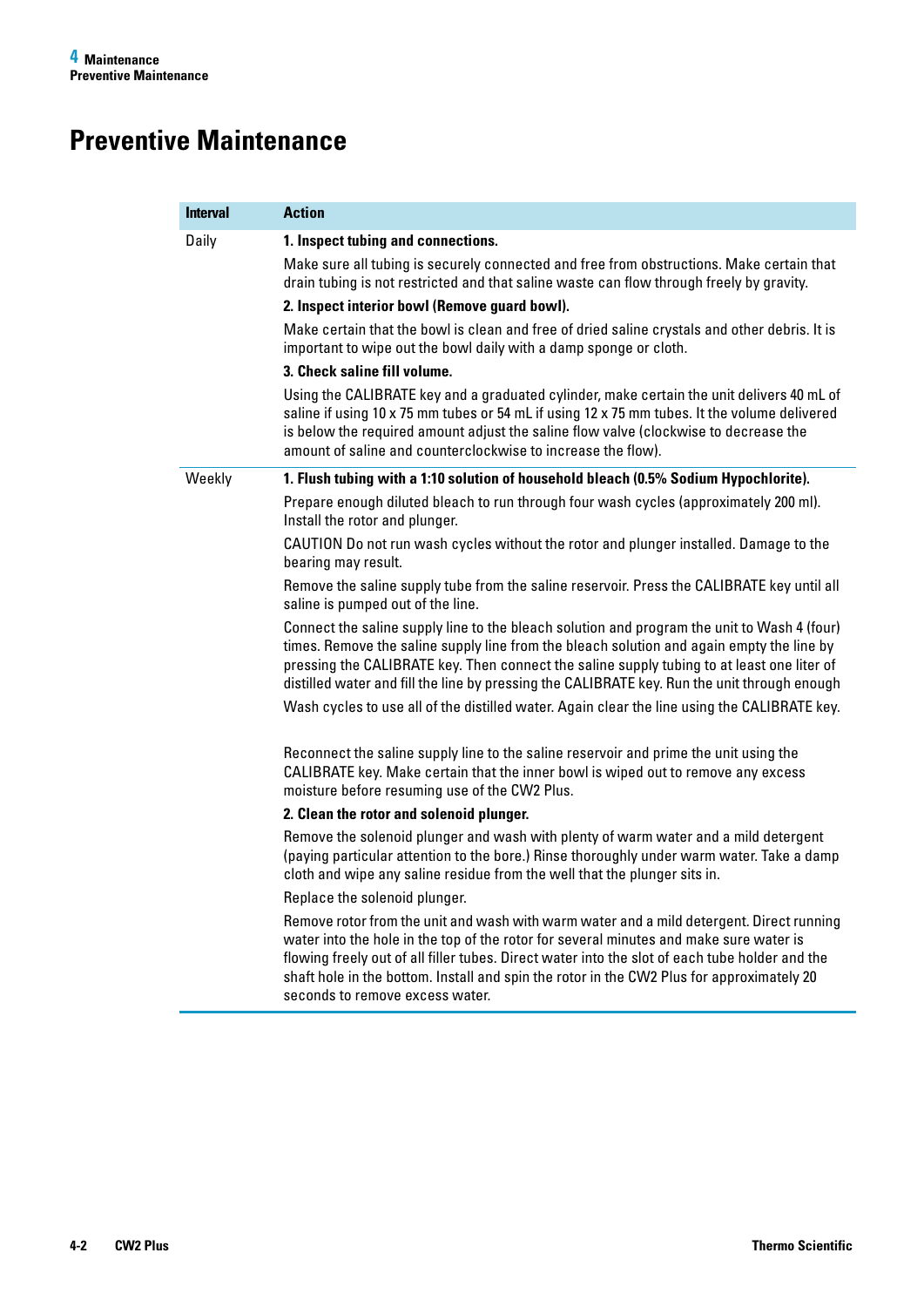| <b>Interval</b> | <b>Action</b>          |                                                                                                                                                                                                                                                                            |
|-----------------|------------------------|----------------------------------------------------------------------------------------------------------------------------------------------------------------------------------------------------------------------------------------------------------------------------|
| Three           | 1. Check motor speed.  |                                                                                                                                                                                                                                                                            |
| <b>Months</b>   |                        | Set the power switch to ON. Press the SPIN key. Press the HOLD key. Press the START key.<br>Allow the motor to accelerate to speed. Shine a stroboscope or tachometer through the<br>viewport in the cover to verify the speed as indicated below.                         |
|                 | plunger and rotor.     | If the motor is not spinning at the correct speed, you should notify your Service<br>Representative. Press the STOP key. Set the power switch to OFF. Replace the solenoid                                                                                                 |
|                 | <b>Power Frequency</b> | <b>RPM</b>                                                                                                                                                                                                                                                                 |
|                 | 50 Hz                  | 2800-3000                                                                                                                                                                                                                                                                  |
|                 | 60 Hz                  | 3400-3600                                                                                                                                                                                                                                                                  |
|                 | 2. Check spin time.    |                                                                                                                                                                                                                                                                            |
|                 |                        | Press the SPIN key and enter the length of spin time. Press RUN. As soon as the spin cycle<br>starts (start of spin can be determined by listening for hum), start the stopwatch. Stop the<br>stopwatch when the time display reads 000. Verify that spin time is correct. |

## <span id="page-27-0"></span>**Replacement Parts**

The following parts may be replaced by the user.

| <b>Description</b>                     | Cat. No. |
|----------------------------------------|----------|
| <b>Guard Bowl</b>                      | 50402    |
| <b>Pump Head Tubing Kit</b>            | 50019    |
| Valve                                  | 65450    |
| Fuse - 100 / 120 VAC, 5 A, 5 x 20 mm   | 49946    |
| Fuse - 220 / 230 VAC, 2.5 A, 5 x 20 mm | 49937    |
| Solenoid Plunger                       | 44919    |
| Rotor                                  | 477      |
| <b>Cover Splash Guard</b>              | 50247    |
| <b>Spare Parts Kit</b>                 | 50008    |

### <span id="page-27-1"></span>**Guard Bowl Removal**

- 1. Set the POWER switch to the ON position and open the cover.
- 2. Set the POWER switch to the OFF position.
- 3. Unplug the power cord.
- 4. Remove the rotor and solenoid plunger.
- 5. Wipe the inside of the guard bowl completely dry.
- 6. Pull up the three white guard bowl retainers approximately 1/4 inch.
- 7. Carefully lift the guard bowl out of the cabinet. Do not allow saline solution on the guard bowl drain to drip into the motor shaft area.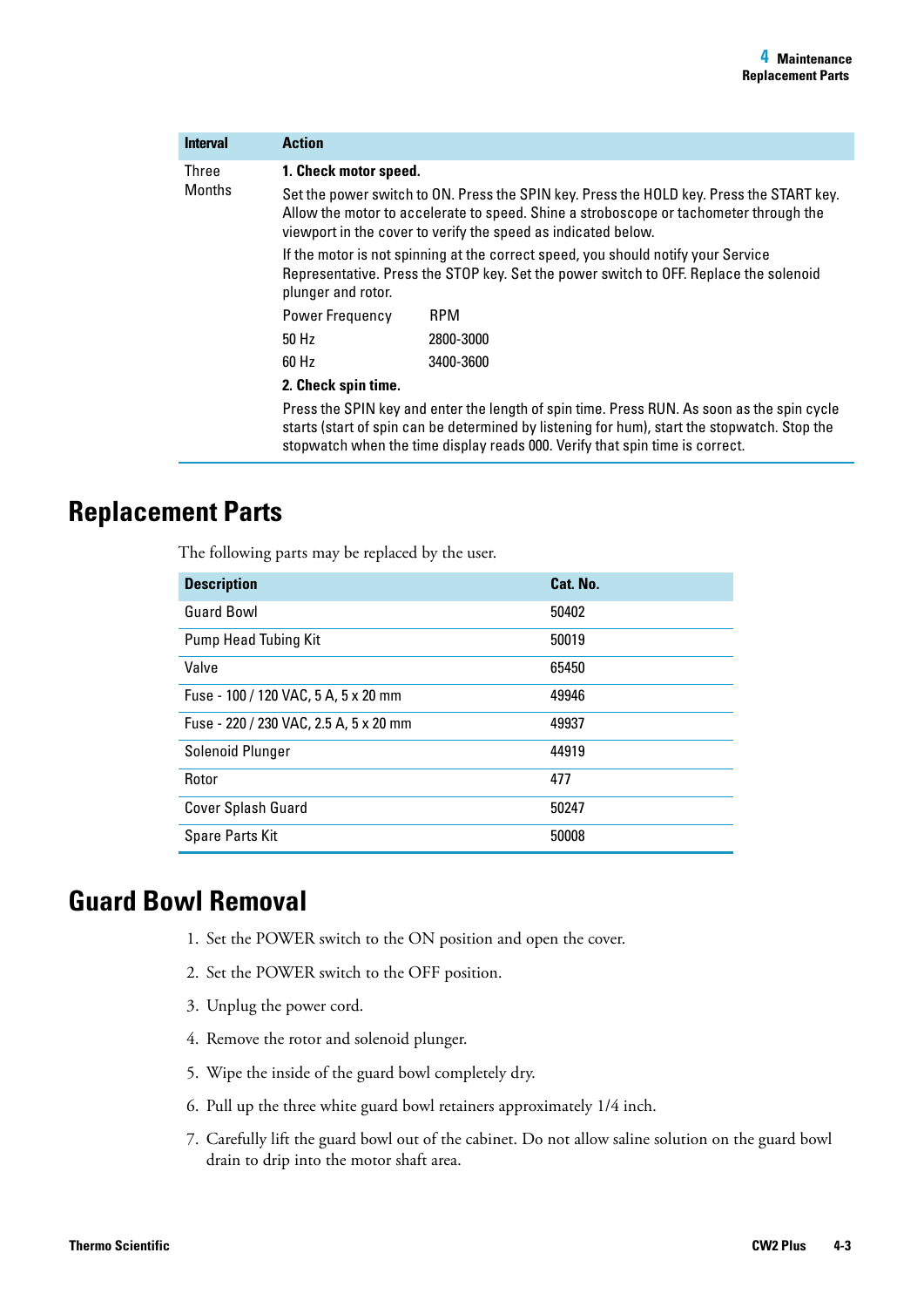8. Examine the interior and exterior surfaces of the guard bowl for cracks or holes. If damaged, or if the surfaces are sticky to the touch, replace it with a new one, otherwise wash it with warm water and mild detergent.

#### **Guard Bowl Replacement:**

- 1. Place the guard bowl in the cabinet opening; orient the guard bowl so that the drain faces the rear of the unit and fits into the drain hole of the inner splash guard.
- 2. Insert the lower portion of the three retainers into the holes in the cabinet before locking in place with the thumb buttons.
- 3. Replace the solenoid plunger; turn it counterclockwise (CCW) until it is properly seated.
- 4. Replace the rotor; turn it counterclockwise (CCW) until it is properly seated.

## <span id="page-28-0"></span>**Pump Tubing Replacement**

Refer to the figure on the next page when replacing pump tubing.

- 1. Unplug line cord from power source.
- 2. At the rear of the unit, remove the two thumbscrews that hold the pump head in place. Pull out the front half of the pump head and the roller assembly to free up the tubing.
- 3. Disconnect the tubing attached to the bottom of the flow sensor and remove the tubing from the saline supply. Discard the entire tubing set.
- 4. Attach the new tubing set (already assembled) by connecting the pump tubing end to the flow sensor (short tubing end). Be sure that it is pushed all the way up.
- 5. Insert the pump rollers into the pump head (long end of shaft outward). Turn the pump shaft by hand to verify that the pump motor is coupled.
- 6. Wrap the pump tubing portion around the rollers with the elbow at the bottom.
- 7. With one hand, place both ends of the pump tubing into the channels and gently pull the ends (stretching the tubing). With the other hand, attach the pump head front half over the back half (pump halves should be flush against each other). Insert the thumbscrews and fasten them. Take care to avoid pinching the tubing (turning the pump shaft during alignment/fastening may help).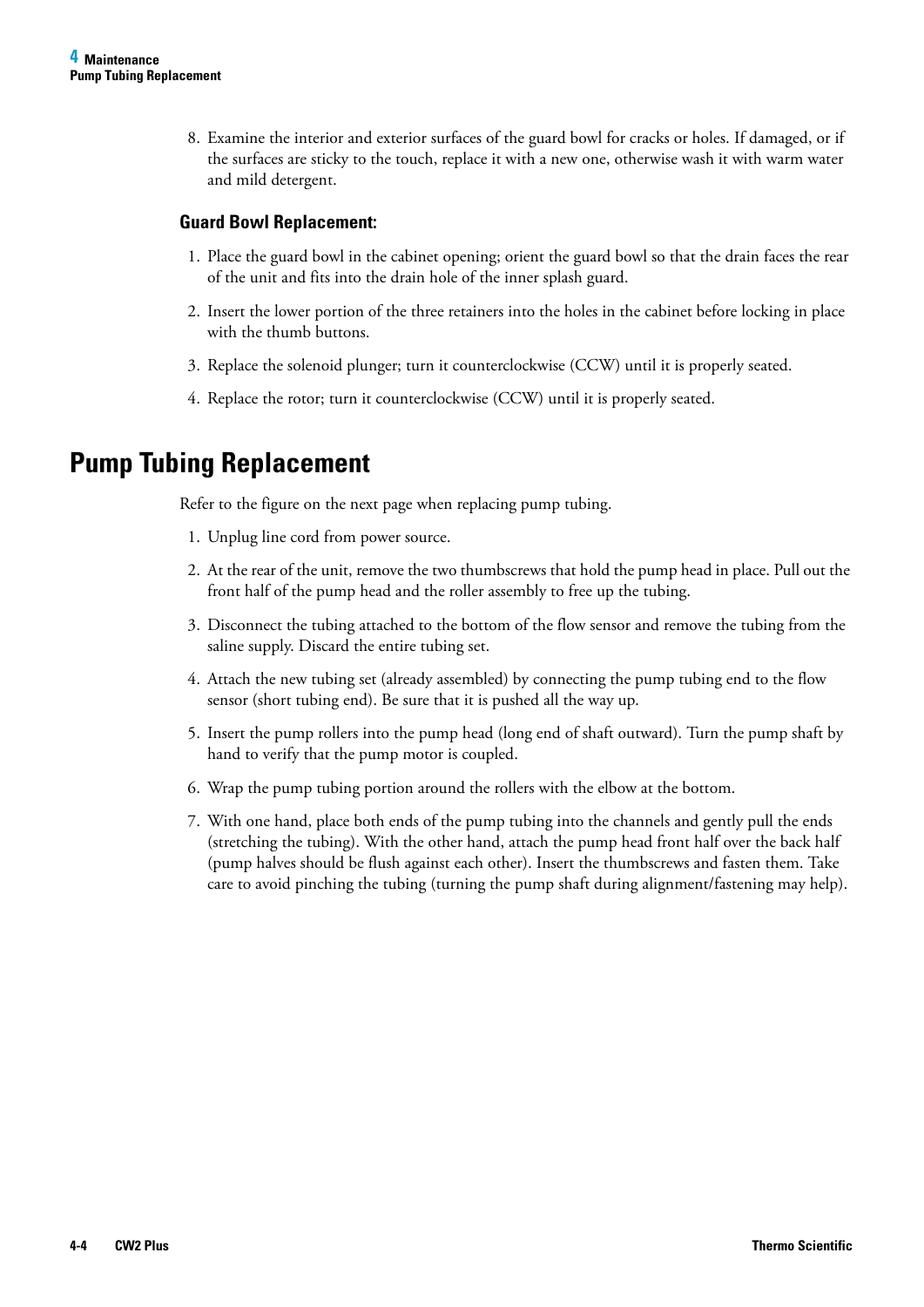



**CAUTION** Do not use a sharp object to fit the tubing in place as this may damage the tubing.

- 8. Gently pull on the drain tubing (to unkink it), and slide its clamp up the tubing as close to the cabinet assembly as possible. Tighten it in place to prevent kinking.
- 9. Visually inspect all tubing to ensure that none is kinked. Turn the pump shaft by hand to ensure proper operation. Connect the cube adapter to saline cube nozzle (or insert entire tube end into any saline container). Slide the flow valve to a convenient location along the inlet tubing. Plug the line cord back in, and calibrate.



**CAUTION** Failure to ensure this proper seating before operating the pump, may result in damage to the drive unit.

The supplied silicone tubing is specially manufactured for use in the peristaltic pump. Do not use any other tubing. Improper installation of peristaltic pump silicone tubing may significantly shorten its life. Failure to hold a slight tension of the pump tubing during installation may cause binding of the pump tube to the roller and possible damage to the pump.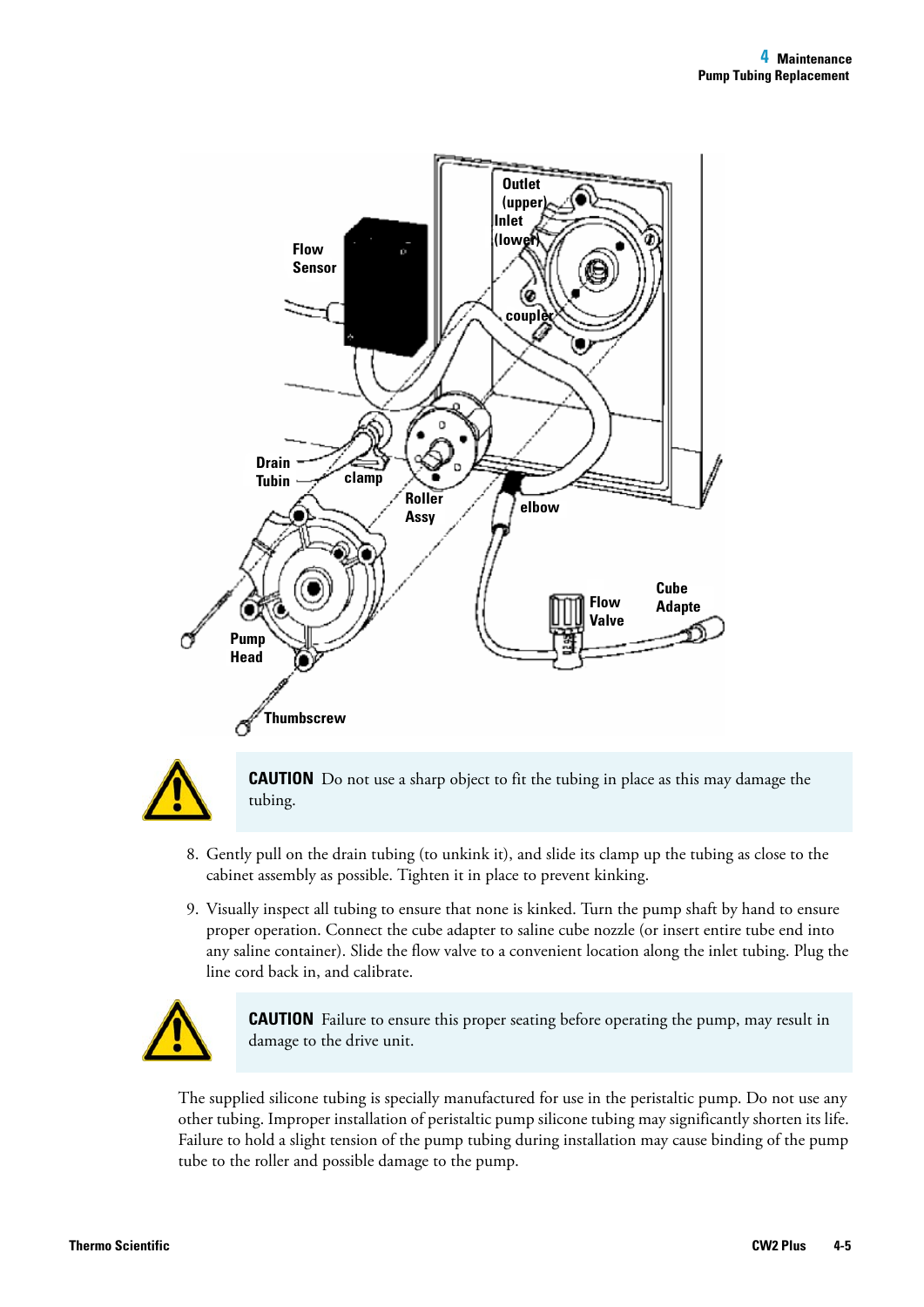## <span id="page-30-0"></span>**Decontamination**



**WARNING** All materials of human origin should be handled as potentially infectious materials.

- 1. Always wear protective gloves when handling blood, blood component or blood contaminated materials.
- 2. Clean blood spills according to your institution's recommended procedure for decontamination or that described in the latest revision of the National Committee for Clinical Laboratory Standards (NCCLS) guidelines for the protection of laboratory workers from instrument biohazards.
- 3. Wipe instrument with a damp towel (water only) and thoroughly dry.

### <span id="page-30-1"></span>**Cover Interlock Bypass**

In the event of a power failure, the cover interlock has a mechanical bypass for sample retrieval. To bypass the interlock:

- 1. Turn the POWER switch to the OFF position and unplug the CW2 Plus.
- 2. Locate the access hole in the upper right hand corner of the CW2 Plus (remove the cover plug).
- 3. Place an insulated rod approximately 6 inches straight through the opening. Push gently to disengage the latch.



4. Replace the cover plug and turn the POWER switch back to ON.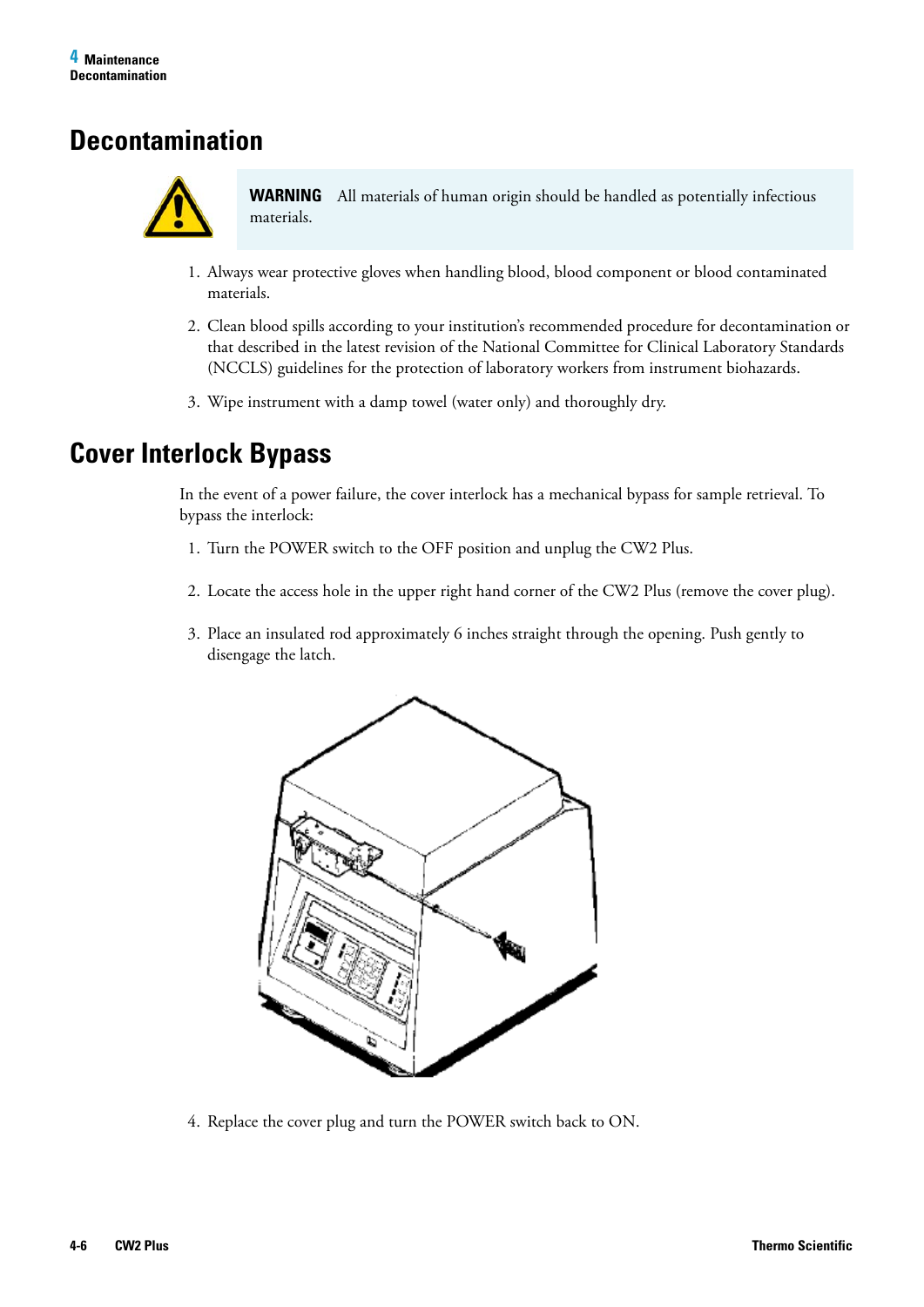## <span id="page-31-0"></span>**Condition of Returned Equipment**

Obtain a return goods authorization (RGA) before returning equipment to the manufacturer. The RGA paperwork includes a Certificate of Decontamination for you to sign. It indicates that you have performed the proper steps for decontaminating the unit.



**WARNING** All returned units must be decontaminated, free of radioactivity, and free of hazardous, infectious, pathogenic, or toxic materials.

All return equipment shipments will be refused until the signed certificate is received. You must prepay transportation to the service depot.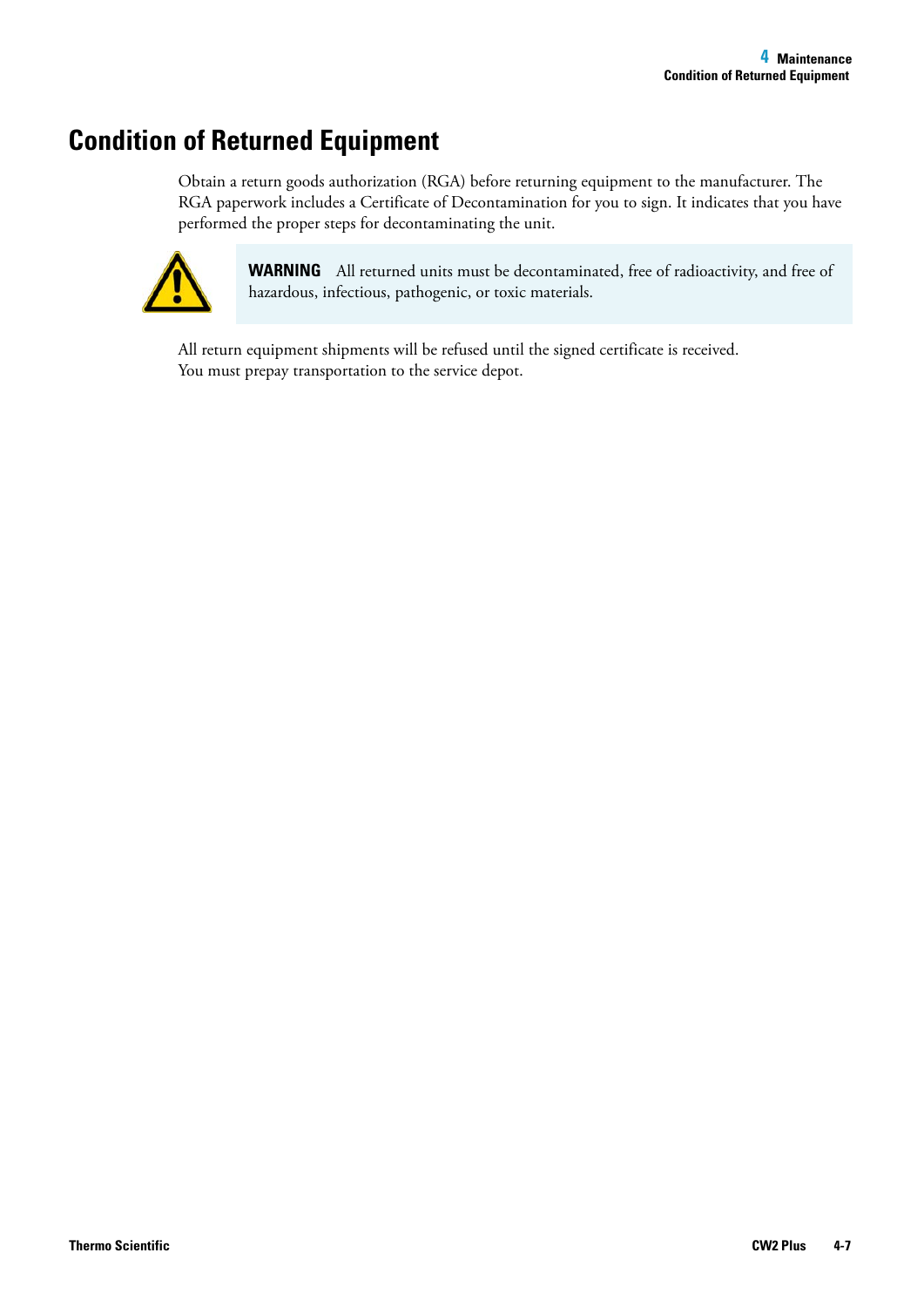**4 Maintenance Condition of Returned Equipment**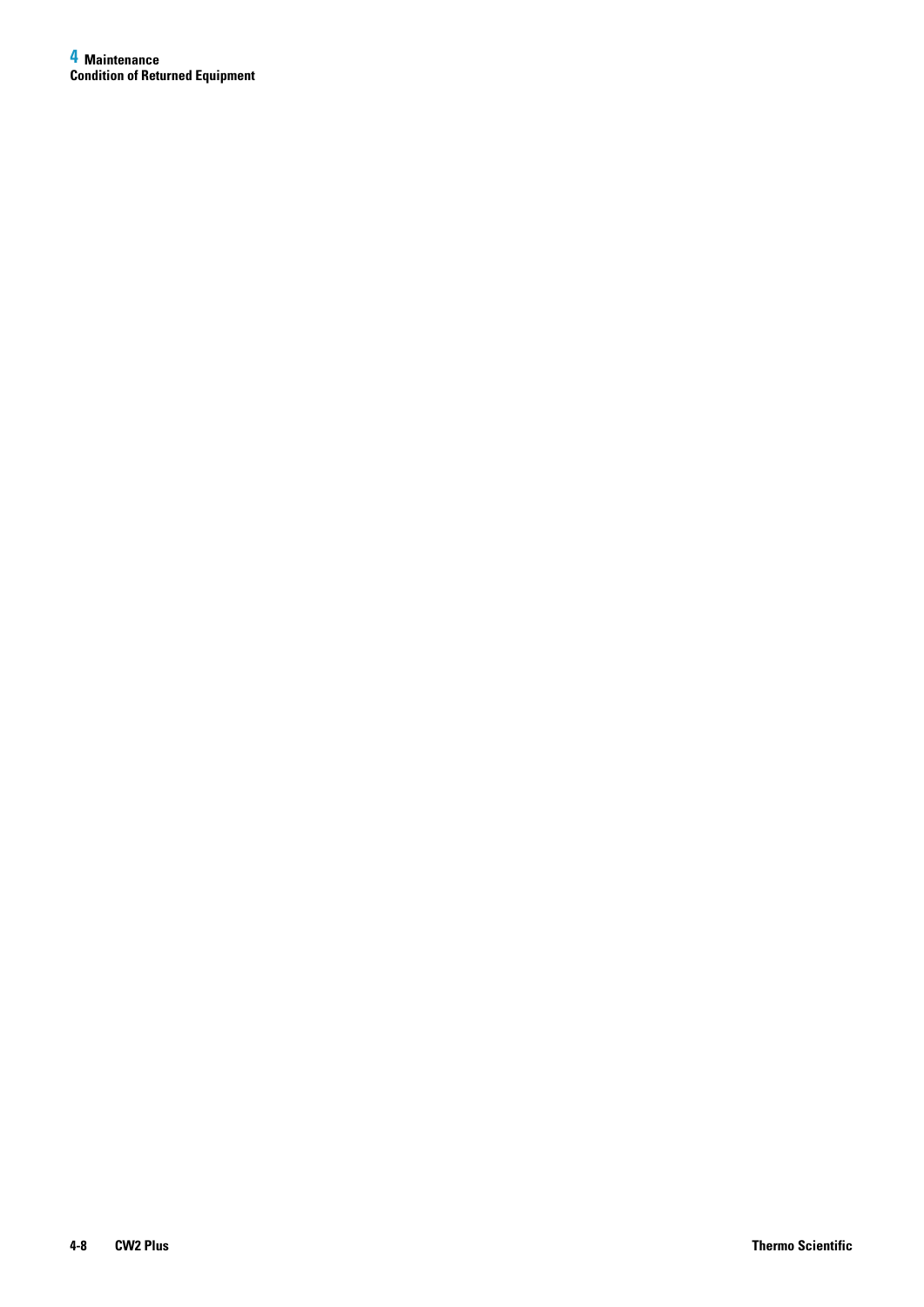5

# <span id="page-33-0"></span>**Specifications**

| <b>Electrical Requirements</b>    | 100 / 120 V, 60 / 50 Hz, 5 A<br>220 / 230 V, 50 / 60 Hz, 2.5 A |
|-----------------------------------|----------------------------------------------------------------|
| Motor Type                        | 2 speed induction                                              |
| High Speed Spin (50 Hz)           | 2800-3000 rpm <sup>1</sup>                                     |
| High Speed Spin (60 Hz)           | 3400-3600 rpm <sup>1</sup>                                     |
| Low Speed Decant (50 Hz or 60 Hz) | 550-600 $rpm1$                                                 |
| Altitude                          | 2000 m                                                         |
| Pollution                         | Degree 2                                                       |
| <b>Installation Category</b>      | Ш                                                              |
| <b>LENGTH OF MODES:</b>           |                                                                |
| Automatic                         | total cycle time 80 seconds                                    |
| Manual                            | timed to 999 seconds, or indefinite in hold mode               |
| TUBE TOLERANCES:                  |                                                                |
| <b>Diameter</b>                   | 10 mm or 12 mm +/-0.09 mm                                      |
| Length                            | $75$ mm +/- 2 mm                                               |
| <b>CW2 Plus DIMENSIONS:</b>       |                                                                |
| Depth                             | 16 3/8 inches (41.6 cm)                                        |
| Width                             | 12 5/8 inches (32.1 cm)                                        |
| Height:                           |                                                                |
| Cover closed                      | 15 3/16 inches (38.6 cm)                                       |
| Cover open                        | 25 inches (63.3 cm)                                            |
| Mass (weight): Net                | 45 lbs. (20.4 kg)                                              |
| PACKING CASE DIMENSIONS:          |                                                                |
| Depth                             | 17 1/4 inches (43.8 cm)                                        |
| Width                             | 20 1/8 inches (51.1 cm)                                        |
| Height                            | 28 inches (71.1 cm)                                            |
| <b>AMBIENT TEMPERATURE:</b>       |                                                                |
| Operation                         | 10° C to 35° C                                                 |
| Storage                           | 20° C to 70° C                                                 |
| RELATIVE HUMIDITY:                |                                                                |
| Operation                         | 20 to 90%                                                      |
| Non-Operation                     | 5 to 95%                                                       |
| Storage                           |                                                                |

<span id="page-33-1"></span><sup>4</sup> No Load<br>Specifications subject to change without notice.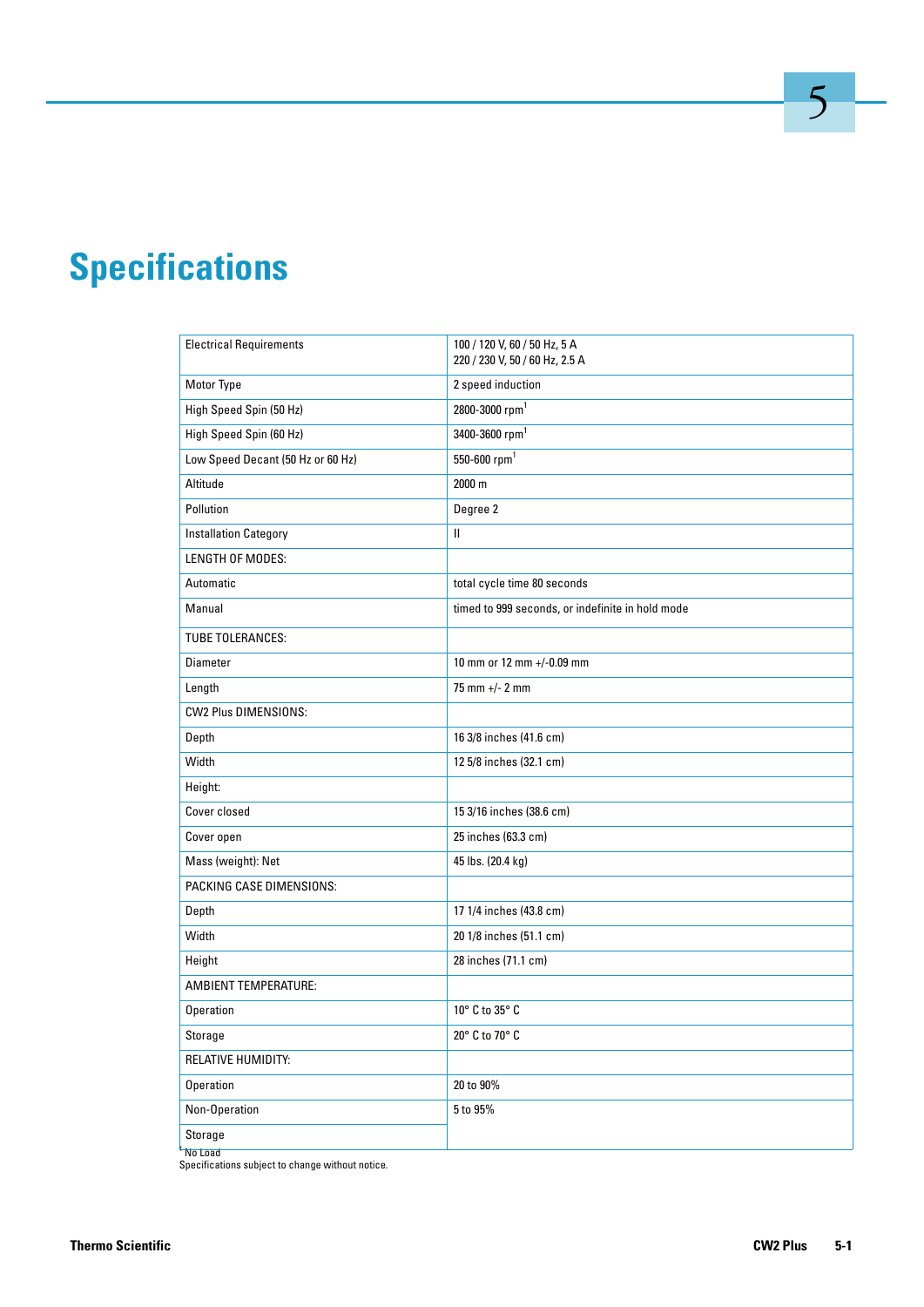#### **5 Specifications**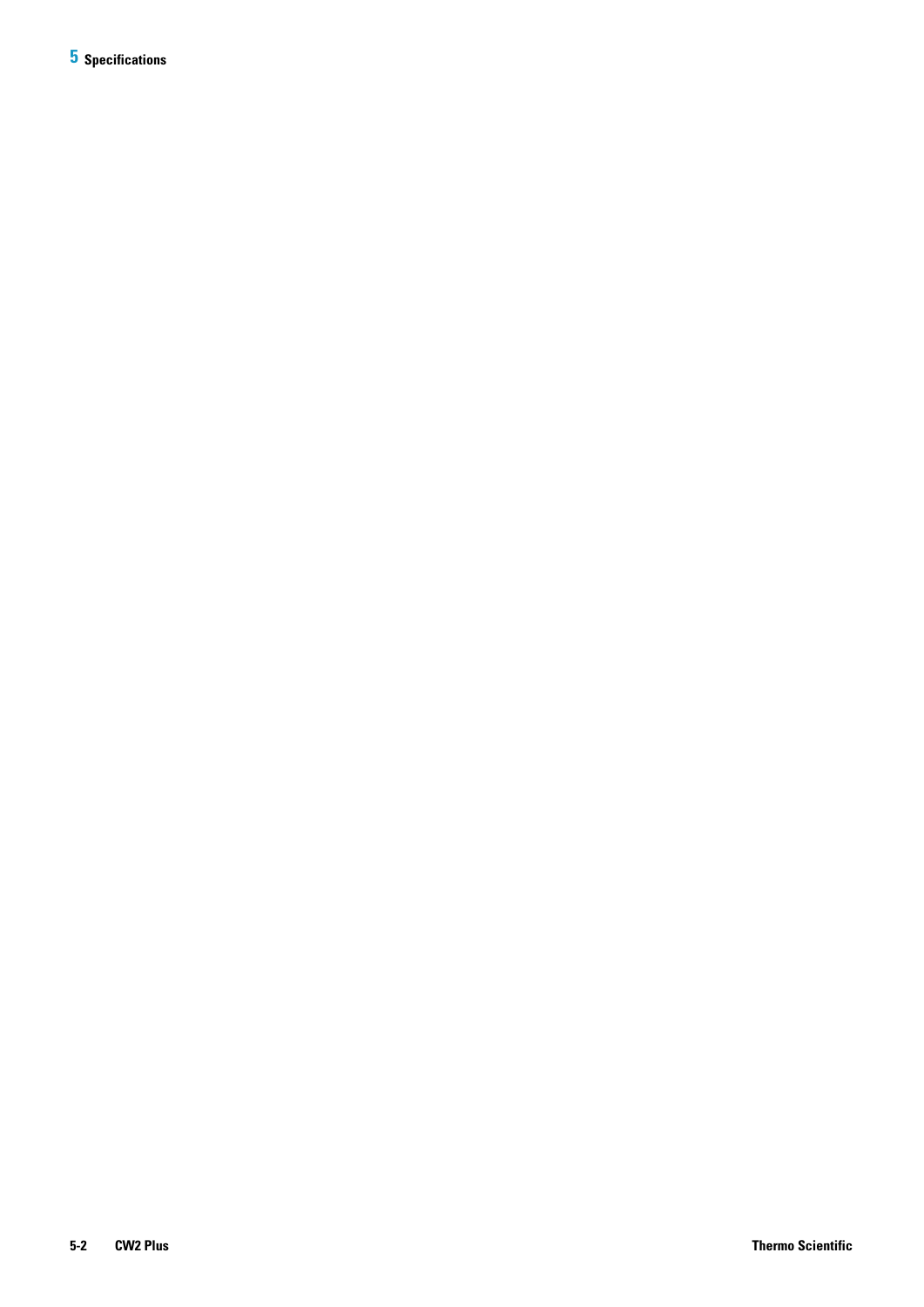# <span id="page-35-0"></span>**Chemical Compatibility Chart**

| <b>CHEMICAL</b>                         | <b>MATERIAL</b> | ALUMINUM | ANODIC COATING for ALUMINUM | <b>BUNAN</b> | ш<br>CELLULOSE ACETATE BUTYRATI | POLYURETHANE ROTOR PAINT | TE Carbon Fiber/Epoxy<br>COMPOSI                                    | <b>DELRIN<sup>™</sup></b> | <b>ETHYLENE PROPYLENE</b> | GLASS                    | VEOPRENE | NORYL <sup>™</sup> | NYLON | PET', POLYCLEAR"', CLEARCRIMP" | POLYALLOMER | POLYCARBONATE | GLASS THERMOSET<br>POLYESTER, | POLYTHERMIDE | <b>POLYRTHYLENE</b> | ш<br><b>DUYPROPYLEN</b> | POLYSULFONE              | POLYVINYL CHLORIDE | , TEFLON™<br>RULON A <sup>™</sup> . | SILICONE RUBBER     | <b>STEEL</b><br>STAINLESS | ITANIUM | <b>TYGON</b> <sup>TM</sup> | VITON <sup>™</sup> |
|-----------------------------------------|-----------------|----------|-----------------------------|--------------|---------------------------------|--------------------------|---------------------------------------------------------------------|---------------------------|---------------------------|--------------------------|----------|--------------------|-------|--------------------------------|-------------|---------------|-------------------------------|--------------|---------------------|-------------------------|--------------------------|--------------------|-------------------------------------|---------------------|---------------------------|---------|----------------------------|--------------------|
| 2-mercaptoethanol                       |                 | S        | S                           | U            |                                 | S                        | М                                                                   | S                         |                           | S                        | U        | S                  | S     |                                | S           | S             |                               |              | S                   | S                       | S                        |                    | S                                   | S                   | S                         | S       | S                          | S                  |
| Acetaldehyde                            |                 | S        |                             | U            | U                               |                          |                                                                     |                           | M                         |                          | U        |                    |       |                                | M           | U             | U                             | U            | M                   | M                       |                          | M                  | S                                   | U                   |                           | S       |                            | U                  |
| Acetone                                 |                 | M        | S                           | U            |                                 | S                        | U                                                                   | M                         | S                         | S                        | U        | U                  | S     | U                              | S           | U             | U                             | U            | S                   | S                       | U                        | U                  | S                                   | M                   | M                         | S       | U                          | $\cup$             |
| Acetonitrile                            |                 | S        | S                           | U            |                                 | S                        | M                                                                   | S                         |                           | S                        | S        | U                  | S     | U                              | M           | U             | U                             |              | S                   | M                       | U                        | U                  | S                                   | S                   | S                         | S       | U                          | $\cup$             |
| $\overline{\text{Alconox}^{\text{TM}}}$ |                 | U        | U                           | S            |                                 | S                        | S                                                                   | S                         |                           | S                        | S        | S                  | S     | S                              | S           | M             | S                             | S            | S                   | S                       | S                        | S                  | S                                   | S                   | S                         | S       | S                          | $\cup$             |
| Allyl Alcohol                           |                 |          |                             |              | U                               |                          |                                                                     | S                         |                           |                          |          |                    | S     |                                | S           | S             | M                             | S            | S                   | S                       |                          | M                  | S                                   |                     |                           | S       |                            |                    |
| Aluminum Chloride                       |                 | U        | U                           | S            | S                               | S                        | S                                                                   | U                         | S                         | S                        | S        | S                  | M     | S                              | S           | S             | S                             |              | S                   | S                       | S                        | S                  | S                                   | M                   | U                         | U       | S                          | S                  |
| Formic Acid (100%)                      |                 |          | S                           | M            | U                               |                          |                                                                     | U                         |                           |                          |          |                    | U     |                                | S           | M             | U                             | U            | S                   | S                       |                          | U                  | S                                   |                     | U                         | S       |                            | U                  |
| Ammonium Acetate                        |                 | S        | S                           | U            |                                 | S                        | S                                                                   | S                         |                           | S                        | S        | S                  | S     | S                              | S           | S             | U                             |              | S                   | S                       | S                        | S                  | S                                   | S                   | S                         | S       | S                          | S                  |
| Ammonium<br>Carbonate                   |                 | M        | S                           | U            | S                               | S                        | S                                                                   | S                         | S                         | S                        | S        | S                  | S     | S                              | S           | U             | U                             |              | S                   | S                       | S                        | S                  | S                                   | S                   | M                         | S       | S                          | S                  |
| Ammonium Hydroxide<br>(10%)             |                 | U        | U                           | S            | U                               | S                        | S                                                                   | M                         | S                         | S                        | S        | S                  | S     | L,                             | S           | U             | M                             | S            | S                   | S                       | S                        | S                  | S                                   | S                   | S                         | S       | M <sub>S</sub>             |                    |
| Ammonium Hydroxide<br>(28%)             |                 | U        | U                           | S            | U                               | S                        | U                                                                   | M                         | S                         | S                        | S        | S                  | S     | U                              | S           | U             | M                             | S            | S                   | S                       | S                        | S                  | S                                   | S                   | S                         | S       | M S                        |                    |
| Ammonium Hydroxide<br>(cone.)           |                 | U        | U                           | U            | U                               | S                        | U                                                                   | M                         | S                         | $\overline{\phantom{a}}$ | S        | $\overline{a}$     | S     | U                              | S           | U             | $\sf U$                       | S            | S                   | S                       | $\overline{\phantom{a}}$ | M                  | S                                   | S                   | S                         | S       | $\overline{a}$             | U                  |
| Ammonium<br>Phosphate                   |                 | U        | $\blacksquare$              | S            |                                 | S                        | S                                                                   | S                         | S                         | S                        | S        | S                  | S     |                                | S           | S             | M                             |              | S                   | S                       | S                        | S                  | S                                   | S                   | M                         | S       | S                          | S                  |
| Ammonium Sulfate                        |                 |          |                             | U M S -      |                                 |                          | $S \quad S \quad U \quad S \quad S \quad S \quad S \quad S \quad S$ |                           |                           |                          |          |                    |       |                                |             |               | $S S -$                       |              | S.                  |                         |                          |                    |                                     | $S$ $S$ $S$ $S$ $S$ | U                         | S.      | S                          | U                  |
| Amyl Alcohol                            |                 | $S -$    |                             |              | M U                             | $\sim$                   | $\sim$ $-$                                                          |                           | $S S -$                   |                          |          | M -                | $S -$ |                                |             |               | M S S S S                     |              |                     | M -                     |                          | $\sim$ $ \sim$ $-$ |                                     |                     | $U -$                     | $S -$   |                            | M                  |
| Aniline                                 |                 | S.       | -S                          | U U          |                                 | S                        | U                                                                   | S.                        | M S                       |                          |          |                    |       | U U U U U U U -                |             |               |                               |              | S                   |                         | M U U                    |                    | S                                   | S.                  | S                         | S       | U                          | S                  |
| Sodium Hydroxide<br>(21%)               |                 | U -      |                             |              |                                 | MSSS                     |                                                                     | $\blacksquare$            | $\sim$                    |                          |          |                    |       | $S$ M $S$ $S$ -                |             |               | S M M S S                     |              |                     |                         |                          |                    |                                     | S S S S M S S       |                           |         | $\sim 10^{-11}$            | U                  |

 $\bm{A}$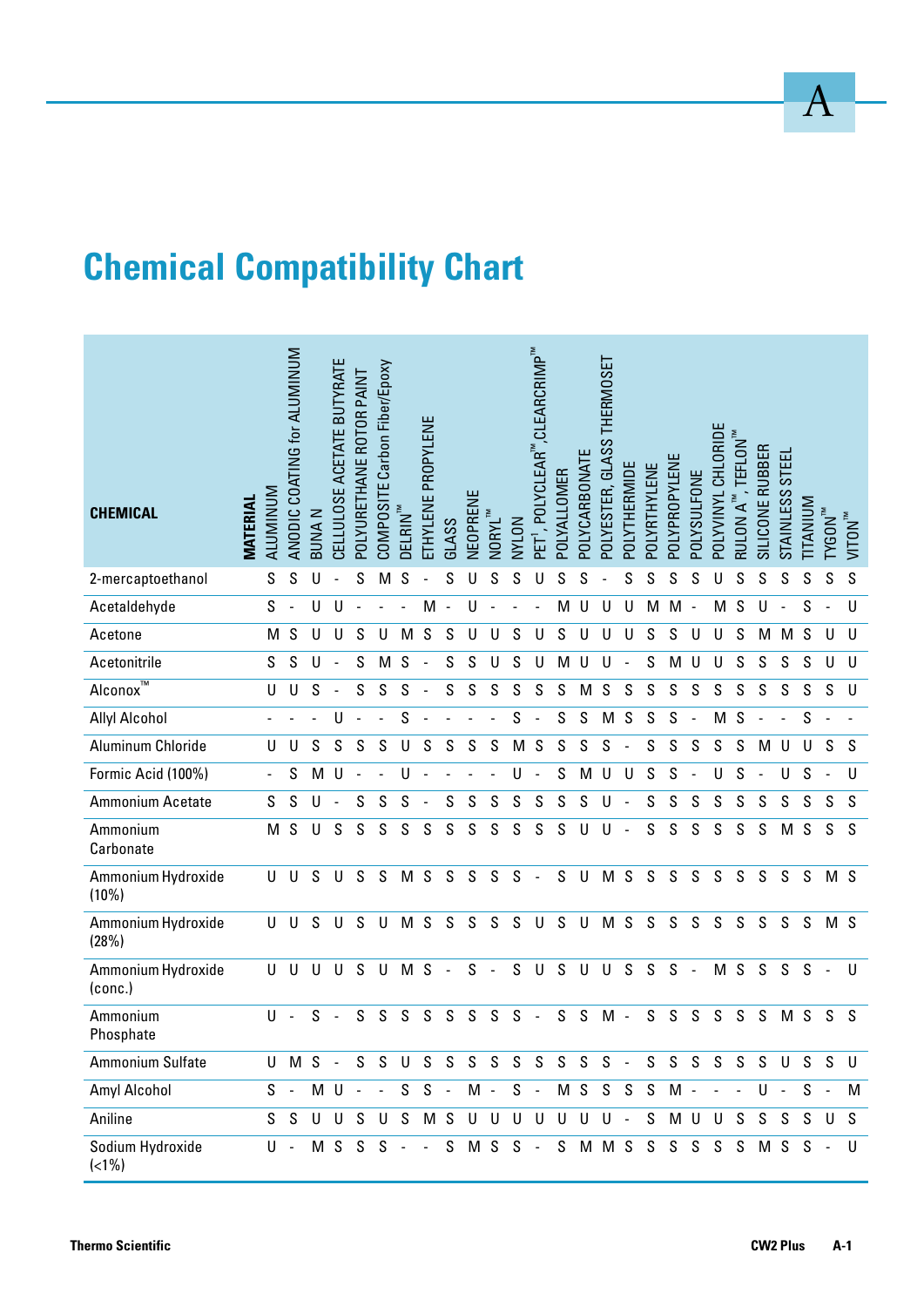| MATERIAL<br><b>CHEMICAL</b> | ALUMINUM | ANODIC COATING for ALUMINUM | <b>BUNAN</b> | CELLULOSE ACETATE BUTYRATE | POLYURETHANE ROTOR PAINT | Carbon Fiber/Epoxy<br><b>COMPOSITE</b> | <b>DELRIN<sup>™</sup></b> | ETHYLENE PROPYLENE       | GLASS                    | NEOPRENE      | NORYL <sup>™</sup>       | <b>NVLON</b>  | PET', POLYCLEAR", CLEARCRIMP" | POLYALLOMER | POLYCARBONATE | GLASS THERMOSET<br>POLYESTER, | POLYTHERMIDE             | POLYRTHYLENE | POLYPROPYLENE | POLYSULFONE | POLYVINYL CHLORIDE | <b>TEFLON<sup>™</sup></b><br>RULON A™. | SILICONE RUBBER          | <b>STEEL</b><br>STAINLESS | <b>TITANIUM</b> | <b>TYGON</b> <sup>™</sup> | <b>MLOUIA</b> |
|-----------------------------|----------|-----------------------------|--------------|----------------------------|--------------------------|----------------------------------------|---------------------------|--------------------------|--------------------------|---------------|--------------------------|---------------|-------------------------------|-------------|---------------|-------------------------------|--------------------------|--------------|---------------|-------------|--------------------|----------------------------------------|--------------------------|---------------------------|-----------------|---------------------------|---------------|
| Sodium Hydroxide<br>(10%)   | U        |                             | М            |                            |                          |                                        |                           |                          | M                        | М             | S                        | S             | U                             | S           |               |                               | S                        | S            | S             | S           | S                  | S                                      | M                        | S                         | S               |                           | U             |
| <b>Barium Salts</b>         | M        | U                           | S            | $\overline{\phantom{a}}$   | S                        | S                                      | S                         | S                        | S                        | S             | S                        | S             | S                             | S           | S             | M                             | $\overline{\phantom{a}}$ | S            | S             | S           | S                  | S                                      | S                        | M                         | S               | S                         | S             |
| <b>Benzene</b>              | S        | S                           | U            | U                          | S                        | U                                      | M                         | U                        | S                        | U             | U                        | S             | U                             |             | U             | М                             | U                        | М            | U             | U           | U                  | S                                      | U                        | U                         | S               | U                         | S             |
| <b>Benzyl Alcohol</b>       | S        | $\overline{a}$              | U            | U                          |                          |                                        | M                         | M                        | $\overline{\phantom{a}}$ | M             | $\overline{\phantom{a}}$ | S             | U                             | U           | U             | U                             | U                        | U            | U             |             | M                  | S                                      | M                        | $\overline{\phantom{a}}$  | S               | $\overline{a}$            | S             |
| <b>Boric Acid</b>           | U        | S                           | S            | M                          | S                        | S                                      | U                         | S                        | S                        | S             | S                        | S             | S                             | S           | S             | S                             | U                        | S            | S             | S           | S                  | S                                      | S                        | S                         | S               | S                         | S             |
| <b>Cesium Acetate</b>       | M        | $\overline{\phantom{a}}$    | S            |                            | S                        | S                                      | S                         |                          | S                        | S             | S                        | S             | $\overline{a}$                | S           | S             |                               |                          | S            | S             | S           | S                  | S                                      | S                        | M                         | $\mathsf S$     | $\mathsf S$               | $\mathsf S$   |
| <b>Cesium Bromide</b>       | M        | S                           | S            |                            | S                        | S                                      | S                         |                          | S                        | S             | S                        | S             | S                             | S           | S             |                               |                          | S            | S             | S           | S                  | S                                      | S                        | M                         | S               | S                         | S             |
| Cesium Chloride             | M        | S                           | S            | U                          | S                        | S                                      | S                         |                          | S                        | S             | S                        | S             | S                             | S           | S             |                               |                          | S            | S             | S           | S                  | S                                      | S                        | M                         | S               | $\mathsf S$               | S             |
| <b>Cesium Formate</b>       | M        | S                           | S            |                            | S                        | S                                      | S                         |                          | S                        | S             | S                        | S             | S                             | S           | S             |                               |                          | S            | S             | S           | S                  | S                                      | S                        | M                         | S               | S                         | S             |
| Cesium Iodide               | M        | S                           | S            |                            | S                        | S                                      | S                         |                          | S                        | S             | S                        | S             | S                             | S           | S             |                               |                          | S            | S             | S           | S                  | S                                      | S                        | M                         | S               | $\mathsf S$               | S             |
| <b>Cesium Sulfate</b>       | M        | S                           | S            |                            | S                        | S                                      | S                         |                          | S                        | S             | S                        | S             | S                             | S           | S             |                               |                          | S            | S             | S           | S                  | S                                      | S                        | M                         | S               | S                         | S             |
| Chloroform                  | U        | U                           | U            | U                          | S                        | S                                      | M                         | U                        | S                        | U             | U                        | M             | U                             | M           | U             | U                             | U                        | M            | M             | U           | U                  | S                                      | U                        | U                         | U               | M                         | <sub>S</sub>  |
| Chromic Acid (10%)          | U        |                             | U            | U                          | S                        | U                                      | U                         |                          | S                        | S             | S                        | U             | S                             | S           | M             | U                             | M                        | S            | S             | U           | M                  | S                                      | M                        | U                         | S               | S                         | S             |
| Chromic Acid (50%)          | U        | $\overline{a}$              | U            | U                          |                          | U                                      | U                         |                          |                          |               | S                        | U             | U                             | S           | M             | U                             | M                        | S            | S             | U           | M                  | S                                      | ÷,                       | U                         | M               | $\overline{\phantom{a}}$  | S             |
| <b>Cresol Mixture</b>       | S        | S                           | U            |                            |                          |                                        | S                         |                          | S                        | U             | U                        | U             | U                             |             | U             |                               |                          |              | U             |             | U                  | S                                      | S                        | S                         | S               | U                         | S             |
| Cyclohexane                 | S        | S                           | S            |                            | S                        | S                                      | S                         | U                        | S                        | U             | S                        | S             | U                             | U           | U             | M                             | S                        | M            | U             | M           | M                  | S                                      | U                        | M                         | M               | U                         | S             |
| Deoxycholate                | S        | S                           | S            |                            | S                        | S                                      | S                         |                          | S                        | S             | ${\sf S}$                | ${\mathsf S}$ | S                             | S           | S             |                               |                          | S            | S             | S           | S                  | S                                      | S                        | S                         | S               | S                         | S             |
| <b>Distilled Water</b>      | S        | S                           | S            | S                          | S                        | S                                      | S                         | S.                       | S                        | S             | S                        |               | S S                           | S           | S             | S                             | S                        | S            | S             | S           | S                  | $\mathsf S$                            | S                        | S.                        | S               | S.                        | S             |
| Dextran                     | М        | S                           | S            | S                          | S                        | S                                      | S                         | $\overline{\phantom{a}}$ | S.                       | S             | S                        | S             | S                             | $\mathsf S$ | S             | S                             | S                        | S            | S             | S           | ${\sf S}$          | S                                      | $\mathsf S$              | M S                       |                 | S S                       |               |
| Diethyl Ether               | S.       | S                           | $\sf U$      |                            | U S                      | S                                      | S                         | U                        | $\dot{\mathbf{s}}$       | U U           |                          |               | $S$ U                         | U U         |               | U                             | U                        | U            | U             | U           | U                  | S                                      | S                        | S                         | S               | M U                       |               |
| Diethyl Ketone              | S        | $\sim$                      | U            | U                          | $\overline{\phantom{a}}$ | $\overline{\phantom{a}}$               | M -                       |                          | S.                       | U             | $\sim$                   | $S -$         |                               |             | M U           | U                             | U                        |              | M M -         |             | U                  | S                                      | $\overline{\phantom{a}}$ |                           | S               | U                         | U             |
| Diethylpyrocarbonate        | S.       | S                           | U            | $\overline{\phantom{a}}$   | S                        | S                                      | S                         | $\blacksquare$           | S.                       | S             | U                        |               | S U                           | S           | $\sf U$       | $\overline{\phantom{a}}$      |                          | S            | S             | S           | M                  | ${\mathsf S}$                          | S                        | S                         | S               | S.                        | S             |
| Dimethylsulfoxide           | S        | S                           | U            | U                          | S                        | S                                      | S                         | $\overline{\phantom{a}}$ | S                        | $\mathsf{U}%$ | S                        | $\mathsf S$   | $\mathsf{U}%$                 | S           | $\cup$        | U                             | $\overline{\phantom{a}}$ | S            | S             | U           | $\cup$             | $\mathsf S$                            | S                        | S                         | S               | U                         | U             |
| Dioxane                     |          | M S                         | $\sf U$      |                            | U S                      | S                                      |                           | M M S                    |                          | U U           |                          |               | S U                           | M U         |               | U                             | $\sim$                   |              | M M M U       |             |                    | S                                      | S                        | S.                        | S               | U                         | U             |
| Ferric Chloride             | U        | U                           | S            | $\overline{\phantom{a}}$   |                          | $\overline{a}$                         |                           | M S                      | $\sim$                   | M -           |                          | $S -$         |                               | S           |               |                               |                          | S            | S             |             |                    | $\overline{\phantom{a}}$               |                          | M U                       | S               | $\overline{\phantom{a}}$  | S             |
| Acetic Acid (Glacial)       | S.       | S                           | U            | U                          | S                        | S                                      | U                         | M S                      |                          | U S           |                          | U             | $\mathsf{U}%$                 | U           | $\mathsf{U}%$ | U                             | M                        | S            | U             |             | M U                | S                                      | U                        | U                         | S               | $\blacksquare$            | U             |
| Acetic Acid (5%)            | S        | S                           | M S          |                            | S                        | S                                      | M                         | S                        | S                        | S             | ${\sf S}$                | ${\mathsf S}$ | M                             | S           | S             | S                             | S                        | S            | S             | S           | M S                |                                        | S                        | M S                       |                 | S                         | M             |
| Acetic Acid (60%)           | S.       | S                           | $\sf U$      | U                          | S.                       | S                                      | U                         | $\blacksquare$           | S                        |               | M S                      | U U           |                               |             | M U           | S                             | M <sub>S</sub>           |              | M S           |             | M S                |                                        |                          | M U                       | S               | M U                       |               |
| <b>Ethyl Acetate</b>        |          | M M U                       |              | U                          | S                        | S                                      |                           | M M S                    |                          | S             | $\sf U$                  | ${\mathsf S}$ | U                             | M U         |               | U                             | $\overline{\phantom{a}}$ | S            | S             | U           | $\mathsf{U}^-$     | S                                      |                          | M M S                     |                 | U U                       |               |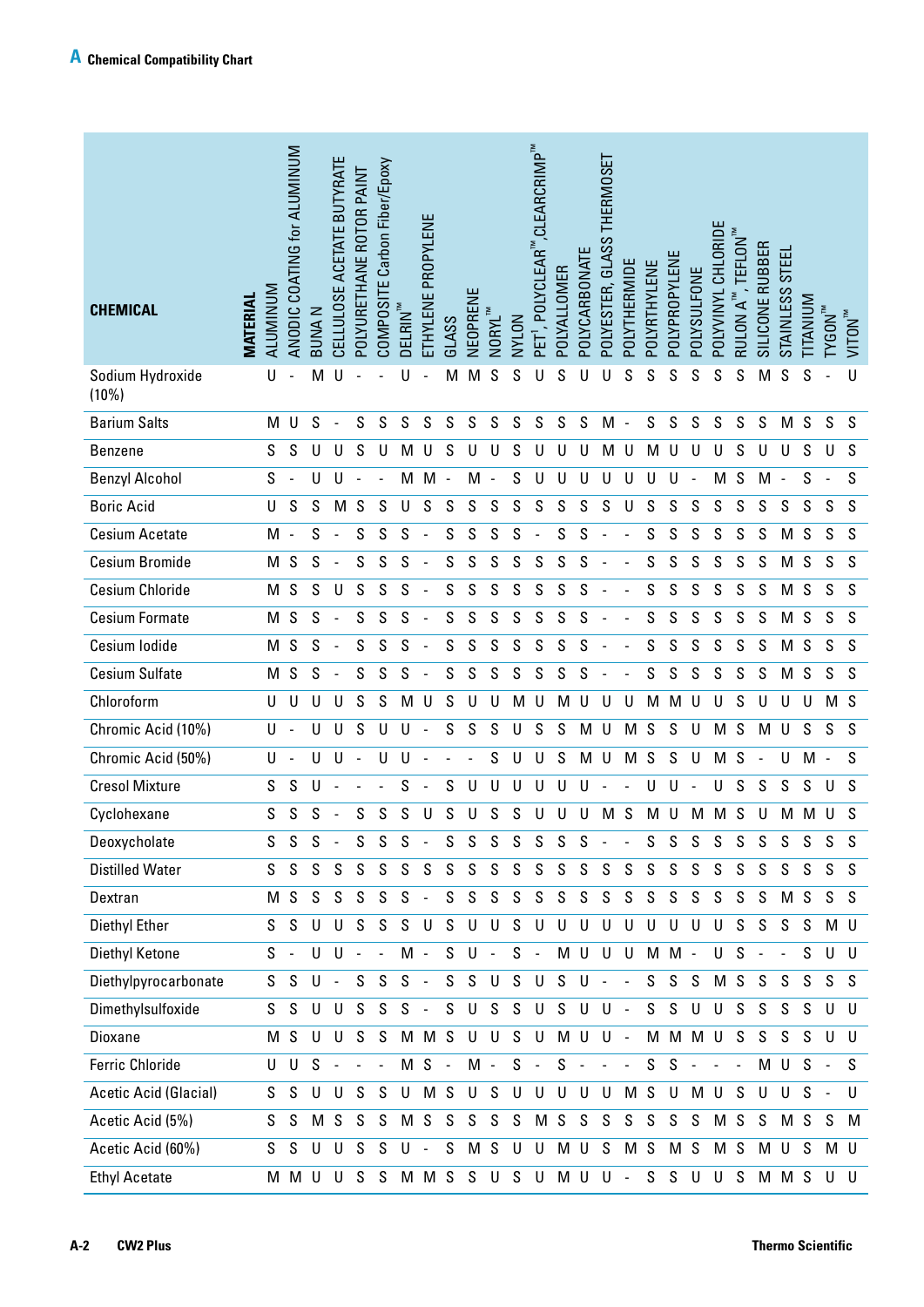| <b>CHEMICAL</b>                | MATERIAL | ALUMINUM | ANODIC COATING for ALUMINUM | <b>BUNAN</b> | CELLULOSE ACETATE BUTYRATE | POLYURETHANE ROTOR PAINT | Carbon Fiber/Epoxy<br>COMPOSITE | <b>DELRIN<sup>™</sup></b> | <b>ETHYLENE PROPYLENE</b> | GLASS          | <b>VEOPRENE</b> | NORYL <sup>™</sup>       | NVLON         | PET', POLYCLEAR", CLEARCRIMP"                                                                               | POLYALLOMER | POLYCARBONATE | GLASS THERMOSET<br>POLYESTER, | POLYTHERMIDE   | POLYRTHYLENE   | POLYPROPYLENE       | POLYSULFONE              | POLYVINYL CHLORIDE | <b>TEFLON<sup>™</sup></b><br>RULON A <sup>™</sup> . | SILICONE RUBBER | STEEL<br>STAINLESS | <b>ITANIUM</b> | <b>TYGON</b> <sup>™</sup> | <b>MLDU</b> |
|--------------------------------|----------|----------|-----------------------------|--------------|----------------------------|--------------------------|---------------------------------|---------------------------|---------------------------|----------------|-----------------|--------------------------|---------------|-------------------------------------------------------------------------------------------------------------|-------------|---------------|-------------------------------|----------------|----------------|---------------------|--------------------------|--------------------|-----------------------------------------------------|-----------------|--------------------|----------------|---------------------------|-------------|
| Ethyl Alcohol (50%)            |          | S        | S                           | S            | S                          | S                        | S                               | M                         | S                         | S              | S               | S                        | S             | U                                                                                                           | S           | U             | S                             | S              | S              | S                   | S                        | S                  | S                                                   | S               | М                  | S              | M U                       |             |
| Ethyl Alcohol (95%)            |          | S        | S                           | S            | U                          | S                        | S                               | M                         | S                         | S              | S               | S                        | S             | U                                                                                                           | S           | U             |                               | S              | S              | S                   | M                        | S                  | S                                                   | S               | U                  | S              | M U                       |             |
| <b>Ethylene Dichloride</b>     |          | S        |                             | U            | U                          |                          |                                 | S                         | M                         | ÷,             | U               | U                        | S             | U                                                                                                           | U           | U             | U                             | U              | U              | U                   |                          | U                  | S                                                   | U               |                    | S              |                           | S           |
| <b>Ethylene Glycol</b>         |          | S        | S                           | S            | S                          | S                        | S                               | S                         | S                         | S              | S               | S                        | S             |                                                                                                             | S           | U             | S                             | S              | S              | S                   | S                        | S                  | S                                                   | S               | M                  | S              | М                         | S           |
| Ethylene Oxide Vapor           |          | S        |                             | U            |                            |                          | U                               |                           |                           | S              | U               |                          | S             |                                                                                                             | S           | M             |                               |                | S              | S                   | S                        | U                  | S                                                   | U               | S                  | S              | S                         | $\cup$      |
| Ficoll-Hypaque <sup>™</sup>    |          | M        | S                           | S            |                            | S                        | S                               | S                         |                           | S              | S               | S                        | S             |                                                                                                             | S           | S             |                               | S              | S              | S                   | S                        | S                  | S                                                   | S               | M                  | S              | S                         | S           |
| Hydrofluoric Acid<br>(10%)     |          | U        | U                           | U            | M                          |                          |                                 | U                         |                           |                | U               | U                        | S             |                                                                                                             | S           | M             | U                             | S              | S              | S                   | S                        | M                  | S                                                   | U               | U                  | U              |                           |             |
| Hydrofluoric Acid<br>(50%)     |          | U        | U                           | U            | U                          |                          |                                 | U                         |                           |                | U               | U                        | U             | U                                                                                                           | S           | U             | U                             | U              | S              | S                   | M                        | м                  | S                                                   | U               | U                  | U              |                           | M           |
| Hydrochloric Acid<br>(conc.)   |          | U        | U                           | U            | U                          |                          | U                               | U                         | M                         | $\overline{a}$ | U               | M                        | $\mathsf{U}%$ | U                                                                                                           | M           | U             | U                             | $\cup$         | $\overline{a}$ | S                   | $\overline{a}$           | U                  | S                                                   | U               | U                  | U              |                           |             |
| Formaldehyde (40%)             |          | М        | M                           | M            | S                          | S                        | S                               | S                         | M                         | S              | S               | S                        | S             | M                                                                                                           | S           | S             | S                             | U              | S              | S                   | M                        | S                  | S                                                   | S               | M                  | S              | M U                       |             |
| Glutaraldehyde                 |          | S        | S                           | S            | S                          |                          |                                 | S                         |                           | S              | S               | S                        | S             | S                                                                                                           | S           | S             |                               |                | S              | S                   | S                        |                    |                                                     | S               | S                  | S              |                           |             |
| Glycerol                       |          | M        | S                           | S            |                            | S                        | S                               | S                         | S                         | S              | S               | S                        | S             | S                                                                                                           | S           | S             | S                             |                | S              | S                   | S                        | S                  | S                                                   | S               | S                  | S              | S                         | S           |
| Guanidine<br>Hydrochloride     |          | U        | U                           | S            |                            | S                        | S                               | S                         |                           | S              | S               | S                        | S             | S                                                                                                           | S           | S             |                               |                | S              | S                   | S                        | S                  | S                                                   | S               | U                  | S              | S                         | S           |
| Haemo-Sol <sup>™</sup>         |          | S        | S                           | S            |                            |                          |                                 | S                         |                           | S              | S               | S                        | S             | S                                                                                                           | S           | S             |                               |                | S              | S                   | S                        | S                  | S                                                   | S               | S                  | S              | S                         | S           |
| Hexane                         |          | S        | S                           | S            |                            | S                        | S                               | S                         | $\blacksquare$            | S              | S               | U                        | S             | U                                                                                                           | M U         |               | S                             | S              | U              | S                   | S                        | M S                |                                                     | U               | S                  | S              | U                         | S           |
| <b>Isobutyl Alcohol</b>        |          |          |                             | M U          |                            | $\blacksquare$           |                                 | S                         | S                         | $\blacksquare$ | U               | $\overline{\phantom{a}}$ | S             | U                                                                                                           | S           | S             | M S                           |                | S              | S                   | $\overline{\phantom{a}}$ | S                  | S                                                   | S               | $\frac{1}{2}$      | S              | $\overline{\phantom{a}}$  | S           |
| <b>Isopropyl Alcohol</b>       |          |          | M M                         | M U          |                            | S                        | S                               | S                         | S                         | S              | U               | S                        | $\mathsf S$   | U                                                                                                           | S           | U             | M <sub>S</sub>                |                | S              | S                   | $\mathsf S$              | S                  | S                                                   | S               |                    |                | M M M S                   |             |
| <b>Iodoacetic Acid</b>         |          | S        | S                           | M -          |                            | S                        | S                               | S                         | $\blacksquare$            | S              | M               | S                        | S             | M                                                                                                           | S           | S             | $\overline{\phantom{a}}$      | M <sub>S</sub> |                | S                   | S                        | S                  | S                                                   | М               | S                  | S              |                           | M M         |
| Potassium Bromide              |          | U        | S                           | S            | $\overline{\phantom{a}}$   | S                        | S                               | S                         | $\blacksquare$            | S              | S               | S                        | $\mathsf S$   | S                                                                                                           | S           | S             | S                             | S              | S              | S                   | $\blacksquare$           | S                  | S                                                   | S               | M <sub>S</sub>     |                | S                         | S           |
| Potassium Carbonate            |          | М        | U                           | S            | S                          | S                        | S                               | S                         | $\frac{1}{2}$             | S              | S               | S                        | $\mathsf S$   | S                                                                                                           | S           | U             | S                             | S              | S              | S                   | S                        | S                  | S                                                   | S               | S                  | S              | S                         | S           |
| Potassium Chloride             |          | U        | S                           | S            | $\blacksquare$             | S                        | S                               | S                         | S                         | S              | S               | S                        | S             | S                                                                                                           | S           | S             | $\overline{\phantom{a}}$      | S              | S              | S                   | $\mathsf S$              | S                  | S                                                   | S               | U                  | S              | S                         | S           |
| Potassium Hydroxide<br>(5%)    |          | U        | U                           | S            | S                          | S                        | S                               | M -                       |                           | S              | $\mathsf S$     | S                        | $\mathsf S$   | $\overline{a}$                                                                                              | S           | U             | S                             | S              | S              | S                   | S                        | S                  | S                                                   | M               | U                  | M <sub>S</sub> |                           | U           |
| Potassium Hydroxide<br>(conc.) |          | U        | U                           | M U          |                            | $\overline{\phantom{a}}$ |                                 | M -                       |                           |                | M S             | $S -$                    |               | U                                                                                                           |             | M U           | $\cup$                        | U              | S              | M -                 |                          |                    | M U                                                 | $\sim$ $-$      | U                  | U -            |                           | U           |
| Potassium<br>Permanganate      |          | S        | S                           | S            | $\sim$                     | S                        | S                               | S                         | $\overline{\phantom{a}}$  | S              | S               | S                        | $\mathsf{U}%$ | S                                                                                                           | S           | S             | M -                           |                | S              | M <sub>S</sub>      |                          | U                  | S                                                   | S               | M <sub>S</sub>     |                | U                         | - S         |
| <b>Calcium Chloride</b>        |          |          | M U                         |              |                            |                          |                                 |                           |                           |                |                 |                          |               | $S \quad S \quad S \quad S \quad S \quad S \quad S \quad S \quad S \quad S \quad S \quad M \quad S \quad -$ |             |               |                               |                |                | $S$ $S$ $S$ $S$ $S$ |                          |                    |                                                     | S               |                    |                | M S S S                   |             |
|                                |          |          |                             |              |                            |                          |                                 |                           |                           |                |                 |                          |               |                                                                                                             |             |               |                               |                |                |                     |                          |                    |                                                     |                 |                    |                |                           |             |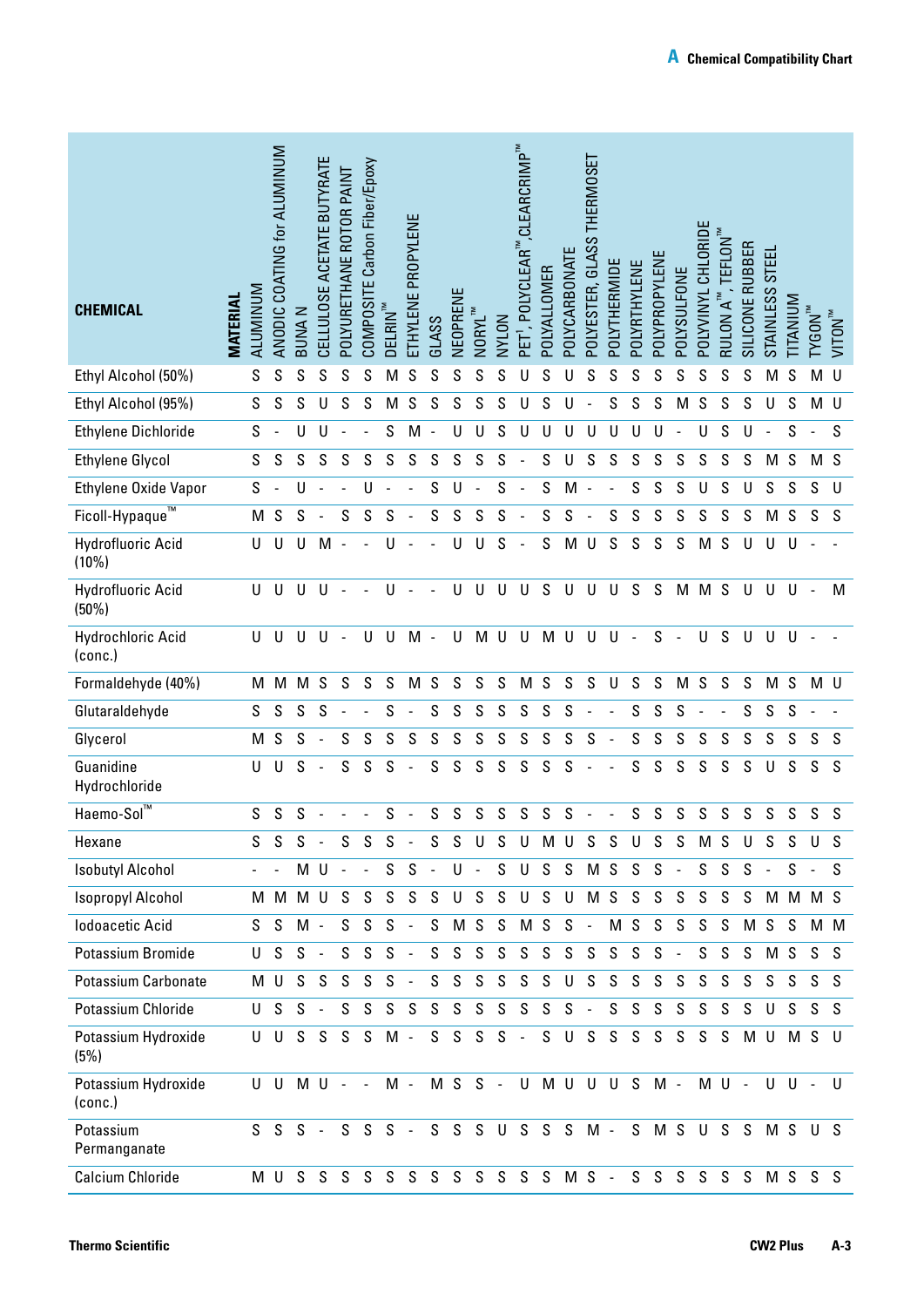| <b>CHEMICAL</b>             | MATERIAL | ALUMINUM      | ANODIC COATING for ALUMINUM | <b>BUNAN</b>        | CELLULOSE ACETATE BUTYRATE | POLYURETHANE ROTOR PAINT | COMPOSITE Carbon Fiber/Epoxy | <b>DELRIN™</b> | <b>ETHYLENE PROPYLENE</b> | GLASS | <b>VEOPRENE</b>                 | NORYL <sup>™</sup> | NVLON | PET <sup>1</sup> , POLYCLEAR <sup>"</sup> , CLEARCRIMP <sup>"</sup> | POLYALLOMER | <b>POLYCARBONATE</b> | GLASS THERMOSET<br>POLYESTER, | POLYTHERMIDE             | <b>JNJIANILRVIO</b> | <b>JN3TAGObACTO</b> | <b>3NO37NSS/TO-</b> | POLYVINYL CHLORIDE | TEFLON™<br>RULON A <sup>™</sup> , | <b>SILICONE RUBBER</b> | <b>STEEL</b><br>STAINLESS | <b>NUMNIL</b> | <b>TYGON</b> <sup>™</sup> | <b>MULIN</b> |
|-----------------------------|----------|---------------|-----------------------------|---------------------|----------------------------|--------------------------|------------------------------|----------------|---------------------------|-------|---------------------------------|--------------------|-------|---------------------------------------------------------------------|-------------|----------------------|-------------------------------|--------------------------|---------------------|---------------------|---------------------|--------------------|-----------------------------------|------------------------|---------------------------|---------------|---------------------------|--------------|
| <b>Calcium Hypochlorite</b> |          | M             |                             |                     |                            | S                        | м                            | М              | S                         |       | М                               |                    | S     |                                                                     | S           | м                    | S                             |                          |                     | S                   | S                   |                    | S                                 |                        |                           | S             |                           | S            |
| Kerosene                    |          | S             | S                           | S                   |                            | S                        | S                            | S              | U                         | S     | M                               | U                  | S     | U                                                                   | М           | М                    | S                             |                          | м                   | м                   | М                   | S                  | S                                 | U                      | S                         | S             | U                         | S            |
| Sodium Chloride<br>(10%)    |          | S             |                             | S                   | S                          | S                        | S                            | S              | S                         |       |                                 |                    | S     | S                                                                   | S           | S                    | S                             |                          | S                   | S                   | S                   | S                  |                                   | S                      | S                         | M             |                           | S            |
| Sodium Chloride<br>(sat'd)  |          | U             |                             | S                   | U                          | S                        | S                            | S              |                           |       |                                 |                    | S     | S                                                                   | S           | S                    | S                             |                          | S                   | S                   |                     | S                  |                                   | S                      | S                         | M             |                           | S            |
| Carbon Tetrachloride        |          | U             | U                           | M                   | S                          | S                        | U                            | M              | U                         | S     | U                               | U                  | S     | U                                                                   | M           | U                    | S                             | S                        | M                   | M                   | S                   | M                  | M                                 | M                      | M                         | U             | S                         | S            |
| Aqua Regia                  |          | U             |                             | U                   | U                          |                          |                              | U              |                           |       |                                 |                    |       | U                                                                   | U           | U                    | U                             | U                        | U                   | U                   |                     |                    |                                   |                        |                           | S             |                           | M            |
| Solution 555 (20%)          |          | ${\mathsf S}$ | S                           | S                   |                            |                          |                              | S              |                           | S     | S                               | S                  | S     | S                                                                   | S           | S                    |                               |                          | S                   | S                   | S                   |                    | S                                 | S                      | S                         | S             | S                         | S            |
| Magnesium Chloride          |          | M             | S                           | S                   |                            | S                        | S                            | S              | S                         | S     | S                               | S                  | S     | S                                                                   | S           | S                    | S                             | S                        | S                   | S                   | S                   | S                  | S                                 | S                      | M                         | S             | S                         | S            |
| Mercaptoacetic Acid         |          | U             | S                           | U                   |                            | S                        | M                            | S              |                           | S     | M                               | S                  | U     | U                                                                   | U           | U                    |                               | S                        | U                   | U                   | S                   | M                  | S                                 | U                      | S                         | S             | S                         | S            |
| <b>Methyl Alcohol</b>       |          | S             | S                           | S                   | U                          | S                        | S                            | M              | S                         | S     | S                               | S                  | S     | U                                                                   | S           | U                    | M                             | S                        | S                   | S                   | S                   | S                  | S                                 | S                      | M                         | S             | M                         | U            |
| Methylene Chloride          |          | U             | U                           | U                   | U                          | М                        | S                            | S              | U                         | S     | U                               | U                  | S     | U                                                                   | U           | U                    | U                             | U                        | M                   | U                   | U                   | U                  | S                                 | S                      | M                         | U             | S                         | U            |
| Methyl Ethyl Ketone         |          | S             | S                           | U                   | U                          | S                        | S                            | M              | S                         | S     | U                               | U                  | S     | U                                                                   | S           | U                    | U                             | U                        | S                   | S                   | U                   | U                  | S                                 | S                      | S                         | S             | U                         | U            |
| $Metrizamide^{\pi}$         |          | M             | S                           | S                   |                            | S                        | S                            | S              |                           | S     | S                               | S                  | S     |                                                                     | S           | S                    |                               |                          | S                   | S                   | S                   | S                  | S                                 | S                      | M                         | S             | S                         | S            |
| Lactic Acid (100%)          |          |               |                             | S                   |                            |                          |                              |                |                           |       | Μ                               | S                  | U     |                                                                     | S           | S                    | S                             | M                        | S                   | S                   |                     | M                  | S                                 | M                      | S                         | S             |                           | S            |
| Lactic Acid (20%)           |          |               |                             | S                   | S                          |                          |                              |                |                           |       | M                               | S                  | M     |                                                                     | S           | S                    | S                             | S                        | S                   | S                   | S                   | M                  | S                                 | М                      | S                         | S             |                           | S            |
| N-Butyl Alcohol             |          | S             |                             | $\mathsf{S}$        | $\cup$                     |                          |                              | S              |                           |       | S                               | M -                |       | U                                                                   |             |                      | S M S S                       |                          | S S                 |                     |                     |                    |                                   | M M S M -              |                           | S             |                           | S            |
| N-Butyl Phthalate           |          | S.            | S.                          | $U -$               |                            | S                        | S.                           | $S -$          |                           |       | S U                             |                    | U S U |                                                                     | U           | U                    | M -                           |                          | U                   | U                   | S                   | U                  | S                                 |                        | M M S                     |               | U S                       |              |
| N,<br>N-Dimethylformamide   |          |               |                             | $S$ $S$ $S$ $U$ $S$ |                            |                          |                              |                |                           |       | MS-SSUSUSU                      |                    |       |                                                                     |             |                      |                               | $U -$                    |                     |                     |                     |                    |                                   |                        |                           |               | S S U U S M S S S U       |              |
| Sodium Borate               |          |               |                             | M S S S S S S       |                            |                          |                              |                |                           |       | $S$ $S$ $S$ $S$ $U$ $S$ $S$ $S$ |                    |       |                                                                     |             |                      | $S -$                         |                          |                     | S S                 |                     | S S                |                                   | S S                    |                           |               | M S S S                   |              |
| Sodium Bromide              |          |               |                             | $U$ S S -           |                            | <sub>S</sub>             | S                            | S              | $\sim$                    | S     | S                               | S                  | S     | S                                                                   | S           | S                    | S                             | $\overline{\phantom{a}}$ | S                   | S                   | S.                  | S                  | S                                 | S                      | M S                       |               | S S                       |              |
| Sodium Carbonate<br>$(2\%)$ |          |               |                             | MUSSS               |                            |                          | S                            | S              | S                         |       | $S$ $S$ $S$                     |                    |       | $S$ $S$ $S$ $U$                                                     |             |                      |                               | S S                      | S S                 |                     |                     |                    | $S$ $S$ $S$                       | S                      | S                         | S.            | S S                       |              |
| Sodium Dodecyl<br>Sulfate   |          |               |                             |                     |                            |                          |                              |                |                           |       |                                 |                    |       |                                                                     |             |                      |                               |                          |                     |                     |                     |                    |                                   |                        |                           |               |                           |              |
| Sodium Hypochlorite<br>(5%) |          |               |                             |                     |                            |                          |                              |                |                           |       |                                 |                    |       |                                                                     |             |                      |                               |                          |                     |                     |                     |                    |                                   |                        |                           |               |                           |              |
| Sodium Iodide               |          |               |                             | $M$ S S -           |                            | S.                       | S S                          |                | $\sim$                    |       | $S$ $S$ $S$ $S$ $S$ $S$ $S$ $-$ |                    |       |                                                                     |             |                      |                               | $\sim$ $-$               |                     | S S                 | S S                 |                    | S                                 | S.                     | M S                       |               | SS.                       |              |
| Sodium Nitrate              |          |               |                             | $S$ $S$ $S$ $-$     |                            | <sub>S</sub>             | S                            | S              | S                         | S     | S                               | S                  |       | $S$ $S$ $S$                                                         |             | S                    | $S -$                         |                          | S                   | S                   |                     |                    | $S$ $S$ $S$                       | $\cup$                 | S.                        | S             | S S                       |              |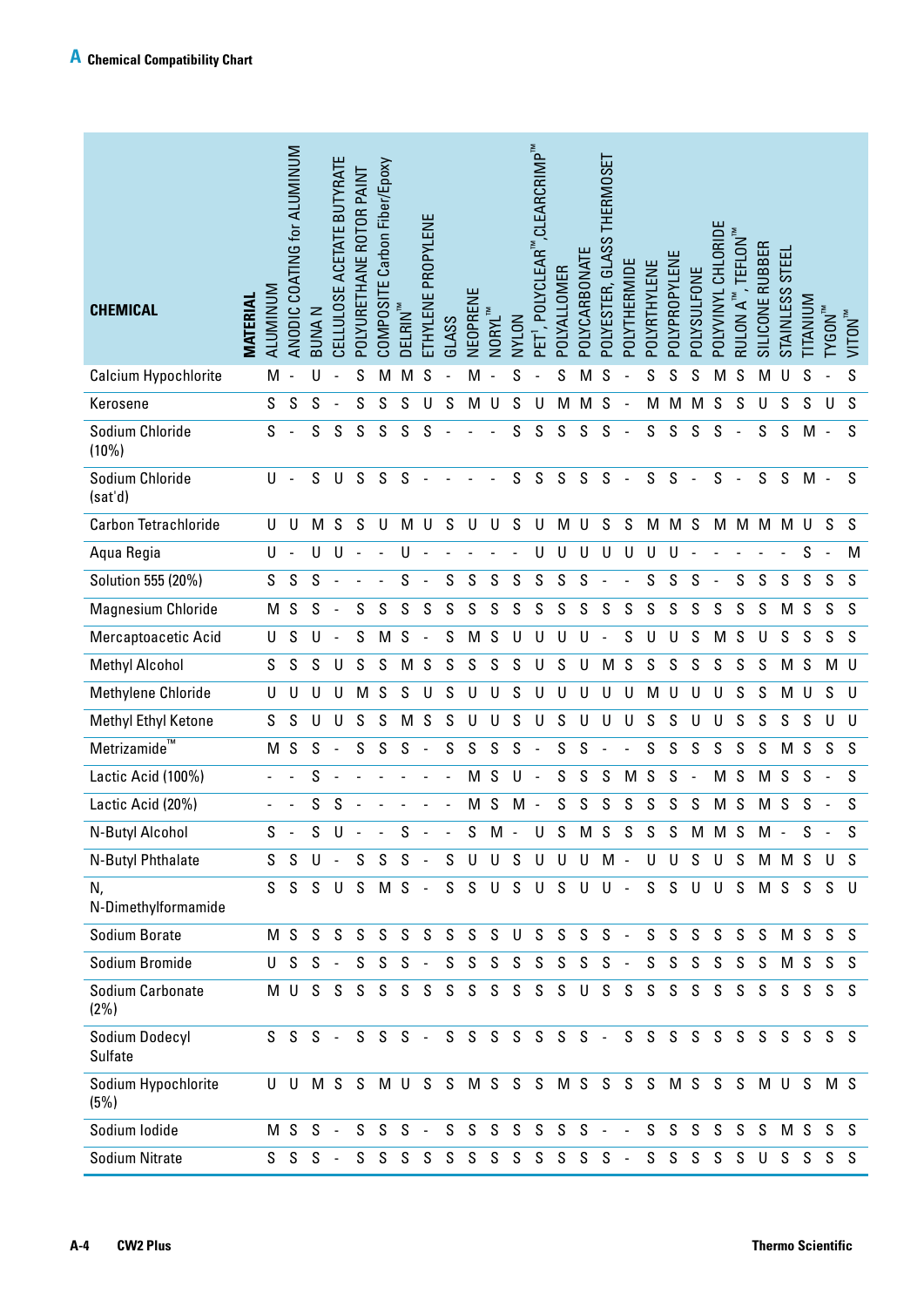| <b>CHEMICAL</b>                     | <b>MATERIAL</b> | ALUMINUM | ANODIC COATING for ALUMINUM | <b>BUNAN</b>   | CELLULOSE ACETATE BUTYRATE | POLYURETHANE ROTOR PAINT | Carbon Fiber/Epoxy<br>COMPOSITE | <b>DELRIN<sup>™</sup></b> | ETHYLENE PROPYLENE       | GLASS | NEOPRENE | NORYL <sup>™</sup> | <b>NATON</b>   | PET <sup>'</sup> , POLYCLEAR <sup>"</sup> , CLEARCRIMP <sup>"</sup> | POLYALLOMER | POLYCARBONATE | GLASS THERMOSET<br>POLYESTER, | POLYTHERMIDE             | POLYRTHYLENE | POLYPROPYLENE | POLYSULFONE              | POLYVINYL CHLORIDE | <b>TEFLON<sup>™</sup></b><br>RULON A <sup>™</sup> . | SILICONE RUBBER | STEEL<br>STAINLESS | <b>NUMNIL</b> | <b>TYGON</b> <sup>™</sup> | <b>MULIN</b> |
|-------------------------------------|-----------------|----------|-----------------------------|----------------|----------------------------|--------------------------|---------------------------------|---------------------------|--------------------------|-------|----------|--------------------|----------------|---------------------------------------------------------------------|-------------|---------------|-------------------------------|--------------------------|--------------|---------------|--------------------------|--------------------|-----------------------------------------------------|-----------------|--------------------|---------------|---------------------------|--------------|
| Sodium Sulfate                      |                 | U        | S                           | S              |                            | S                        | S                               | S                         | S                        | S     | S        | S                  | S              | S                                                                   | S           | S             | S                             | S                        | S            | S             | S                        | S                  | S                                                   | S               | M                  | S             | S                         | S            |
| Sodium Sulfide                      |                 | S        |                             | S              | S                          |                          |                                 |                           | S                        |       |          |                    | S              | S                                                                   | S           | U             | U                             |                          |              | S             |                          |                    |                                                     | S               | S                  | M             | $\overline{\phantom{a}}$  | S            |
| Sodium Sulfite                      |                 | S        | S                           | S              |                            | S                        | S                               | S                         | S                        | M     | S        | ${\mathsf S}$      | S              | S                                                                   | S           | S             | M                             |                          | S            | S             | S                        | S                  | S                                                   | S               | S                  | S             | S                         | S            |
| <b>Nickel Salts</b>                 |                 | U        | S                           | S              | S                          | S                        | S                               |                           | S                        | S     | S        |                    |                | S                                                                   | S           | S             | S                             |                          | S            | S             | S                        | S                  | S                                                   | S               | M                  | S             | S                         | S            |
| Oils (Petroleum)                    |                 | S        | S                           | S              |                            |                          |                                 | S                         | U                        | S     | S        | ${\mathsf S}$      | S              | U                                                                   | U           | M             | S                             | M                        | IJ           | U             | S                        | S                  | S                                                   | U               | S                  | S             | S                         | S            |
| Oils (Other)                        |                 | S        |                             | S              |                            |                          |                                 | S                         | M                        | S     | S        | S                  | S              | U                                                                   | S           | S             | S                             | S                        | U            | S             | S                        | S                  | S                                                   |                 | S                  | S             | M S                       |              |
| Oleic Acid                          |                 | S        |                             | U              | S                          | S                        | S                               | U                         | U                        | S     | U        | S                  | S              | M                                                                   | S           | S             | S                             | S                        | S            | S             | S                        | S                  | S                                                   | M               | U                  | S             |                           | M M          |
| <b>Oxalic Acid</b>                  |                 | U        | U                           | M              | S                          | S                        | S                               | U                         | S                        | S     | S        | S                  | S              | U                                                                   | S           | U             | S                             | S                        | S            | S             | S                        | S                  | S                                                   | S               | U                  | M             | S                         | S            |
| Perchloric Acid (10%)               |                 | U        |                             | U              |                            | S                        | U                               | U                         |                          | S     | M        | M                  | $\blacksquare$ |                                                                     | M           | U             | M                             | S                        | M            | M             | $\overline{\phantom{a}}$ | M                  | S                                                   | U               | $\overline{a}$     | S             | $\overline{\phantom{a}}$  | S            |
| Perchloric Acid (70%)               |                 | U        | U                           | U              |                            |                          | U                               | U                         |                          | S     | U        | М                  | U              | U                                                                   | M           | U             | U                             | U                        | M            | M             | U                        | M                  | S                                                   | U               | U                  | S             | U                         | S            |
| Phenol (5%)                         |                 | U        | S                           | U              |                            | S                        | М                               | M                         | $\overline{\phantom{a}}$ | S     | U        | М                  | U              | U                                                                   | S           | U             | M                             | S                        | M            | S             | U                        | U                  | S                                                   | U               | M                  | M             | M S                       |              |
| Phenol (50%)                        |                 | U        | S                           | U              |                            | S                        | U                               | M                         |                          | S     | U        | M                  | U              | U                                                                   | U           | U             | U                             | S                        | U            | M             | U                        | U                  | S                                                   | U               | U                  | U             | M S                       |              |
| Phosphoric Acid<br>(10%)            |                 | U        | U                           | M              | S                          | S                        | S                               | U                         | S                        | S     | S        | S                  | U              |                                                                     | S           | S             | S                             | S                        | S            | S             | S                        | S                  | S                                                   | U               | M                  | U             | S                         | S            |
| Phosphoric Acid<br>(cone.)          |                 | U        | U                           | M              | M                          |                          |                                 | U                         | S                        |       | M        | S                  | U              | U                                                                   | M           | M             | S                             | S                        | S            | M             | S                        | М                  | S                                                   | U               | M                  | U             | $\overline{\phantom{a}}$  | S            |
| Physiologic Media<br>(Serum, Urine) |                 | M        | S                           | S              | S                          |                          |                                 | S                         | L                        | S     | S        | $\mathsf S$        | S              | S                                                                   | S           | S             | S                             | S                        | S            | S             | S                        | S                  | S                                                   | S               | S                  | S             | S                         | S            |
| Picric Acid                         |                 | S        | S                           | U              | $\overline{\phantom{a}}$   | S                        | Μ                               | S                         | S                        | S     | M S      |                    | U              | S                                                                   | S           | S             | U                             | $\mathsf S$              | S            | S             | S                        | U                  | S                                                   | U               | M <sub>S</sub>     |               | M S                       |              |
| Pyridine (50%)                      |                 | U        | S                           | U              | U                          | S                        | U                               | U                         | $\overline{\phantom{a}}$ | U     | S        | S                  | U              | U                                                                   | M U         |               | U                             | $\overline{\phantom{a}}$ | U            | S             | М                        | U                  | S                                                   | S               | U                  | U             | U                         | U            |
| Rubidium Bromide                    |                 |          | M S                         | S              | $\overline{\phantom{a}}$   | S                        | S                               | S                         | $\blacksquare$           | S     | S        | S                  | $\mathsf S$    | S                                                                   | S           | S             | $\overline{\phantom{a}}$      | $\overline{a}$           | S            | S             | $\mathsf S$              | S                  | S                                                   | S               | M S                |               | S                         | S            |
| Rubidium Chloride                   |                 |          | M S                         | S              | $\overline{\phantom{a}}$   | S                        | S                               | S                         | $\overline{\phantom{a}}$ | S     | S        | S                  | $\mathsf S$    | S                                                                   | S           | S             | $\overline{\phantom{a}}$      |                          | S            | S             | S                        | S                  | S                                                   | S               | M <sub>S</sub>     |               | S                         | S            |
| Sucrose                             |                 |          | M S                         | S              | $\overline{\phantom{a}}$   | S                        | S                               | S                         | $\mathsf S$              | S     | S        | S                  | $\mathsf S$    | S                                                                   | S           | S             | S                             | S                        | S            | S             | S                        | S                  | S                                                   | S               | S                  | S             | S                         | S            |
| Sucrose, Alkaline                   |                 |          | M S                         | S              | $\overline{\phantom{a}}$   | S                        | S                               | S                         | $\overline{\phantom{a}}$ | S     | S        | S                  | ${\mathsf S}$  | S                                                                   | S           | U             | $\mathsf S$                   | S                        | S            | S             | S                        | S                  | S                                                   | S               | M <sub>S</sub>     |               | S                         | S            |
| Sulfosalicylic Acid                 |                 | U        | U                           | S              | S                          | S                        | S                               | S                         | $\blacksquare$           | S     | S        | S                  | U              | S                                                                   | $\mathsf S$ | S             | $\frac{1}{2}$                 | S                        | S            | S             | $\blacksquare$           | S                  | S                                                   | S               | U                  | S             | S                         | S            |
| Nitric Acid (10%)                   |                 | U        | S                           | U              | S                          | S                        | U                               | U                         | $\blacksquare$           | S     | U        | S                  | U              | $\overline{\phantom{a}}$                                            | S           | S             | S                             | ${\mathsf S}$            | S            | S             | S                        | S                  | S                                                   | M S             |                    | S             | S                         | S            |
| Nitric Acid (50%)                   |                 | U        | S                           | $\sf U$        | M S                        |                          | U                               | U                         | $\overline{\phantom{a}}$ | S     | U        | S                  | U              | U                                                                   |             | M M U         |                               |                          | M M          | M S           |                          | S                  | S                                                   | U               | S                  | S             | M <sub>S</sub>            |              |
| Nitric Acid (95%)                   |                 | U        | $\overline{\phantom{a}}$    | U              | U                          | $\overline{a}$           | U                               | U                         | $\frac{1}{2}$            |       | U        | U                  | U              | U                                                                   | M U         |               | U                             | U                        | U            | M U           |                          | U                  | S                                                   | U               | S                  | S             |                           | S            |
| Hydrochloric Acid<br>(10%)          |                 | U        | U                           | M <sub>S</sub> |                            | S                        | S                               | U                         | $\frac{1}{2}$            | S     | S        | S                  | U              | U                                                                   | S           | U             | S                             | S                        | S            | S             | S                        | S                  | S                                                   | S               | U                  | M S           |                           | -S           |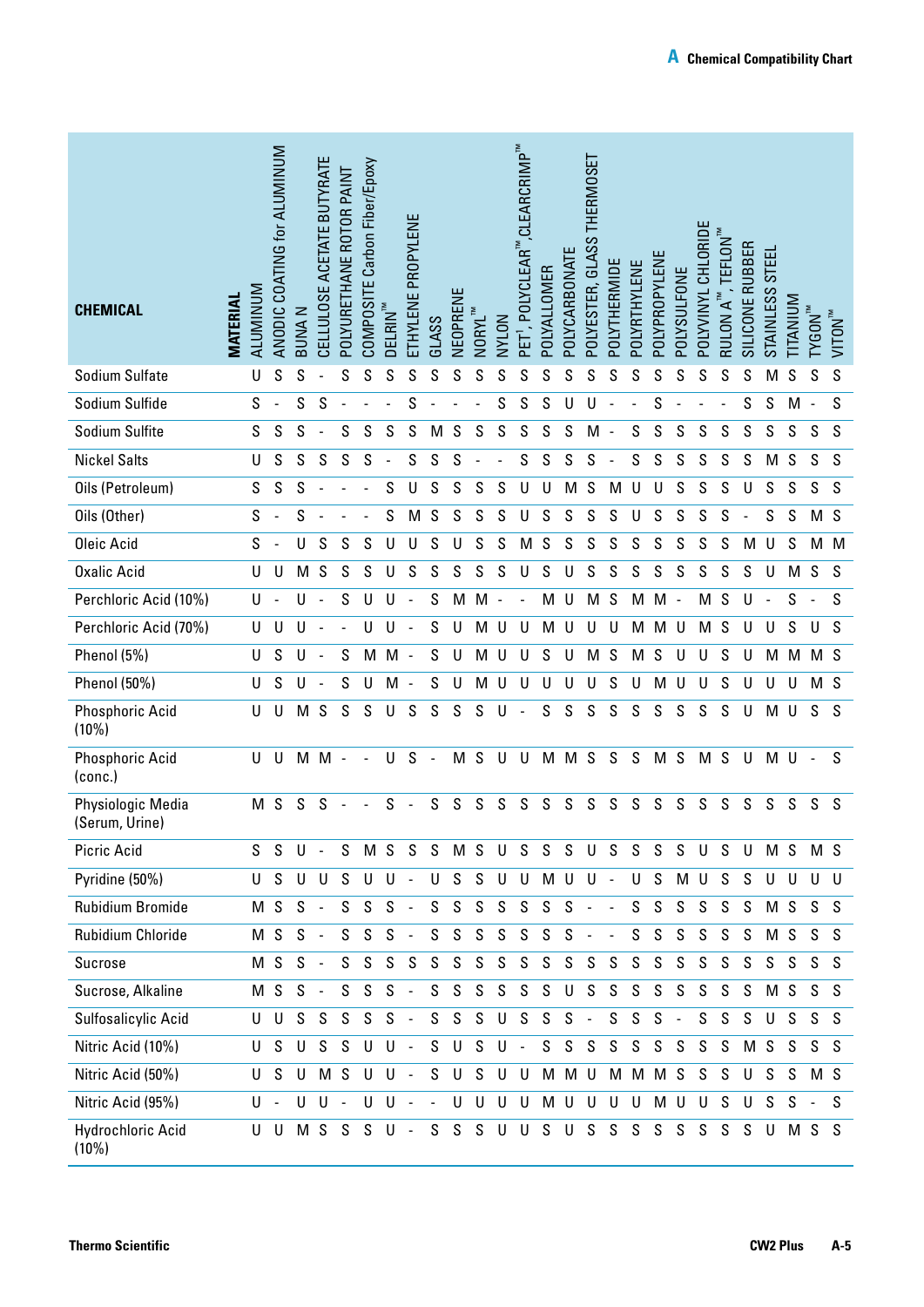| <b>CHEMICAL</b>                                | MATERIAL | ALUMINUM | ANODIC COATING for ALUMINUM | <b>BUNAN</b> | CELLULOSE ACETATE BUTYRATE | POLYURETHANE ROTOR PAINT | Carbon Fiber/Epoxy<br>COMPOSITE | <b>DELRIN<sup>™</sup></b> | ETHYLENE PROPYLENE | GLASS          | NEOPRENE | NORYL <sup>™</sup>                                                          | <b>NVLON</b> | PET <sup>'</sup> , POLYCLEAR <sup>"</sup> , CLEARCRIMP <sup>"</sup> | POLYALLOMER             | POLYCARBONATE | GLASS THERMOSET<br>POLYESTER, | POLYTHERMIDE | POLYRTHYLENE | POLYPROPYLENE | POLYSULFONE | POLYVINYL CHLORIDE | RULON A <sup>"</sup> , TEFLON <sup>™</sup> | SILICONE RUBBER | STEEL<br>STAINLESS | <b>NUNNILL</b> | <b>TYGON</b> <sup>™</sup> | <b>MLOUI</b>  |
|------------------------------------------------|----------|----------|-----------------------------|--------------|----------------------------|--------------------------|---------------------------------|---------------------------|--------------------|----------------|----------|-----------------------------------------------------------------------------|--------------|---------------------------------------------------------------------|-------------------------|---------------|-------------------------------|--------------|--------------|---------------|-------------|--------------------|--------------------------------------------|-----------------|--------------------|----------------|---------------------------|---------------|
| Hydrochloric Acid<br>(50%)                     |          | U        | U                           | U            | U                          | S                        | U                               | U                         |                    | S              | М        | S                                                                           | U            |                                                                     | М                       | U             |                               | S            | S            | S             | S           | M                  | S                                          | М               | U                  |                | м                         | M             |
| Sulfuric Acid (10%)                            |          | M U      |                             | U            | S                          | S                        | U                               | U                         |                    | S              | S        | M                                                                           | U            | S                                                                   | S                       | S             | S                             | S            | S            | S             | S           | S                  | S                                          | U               | U                  | U              | S                         | S             |
| Sulfuric Acid (50%)                            |          | M        | U                           | U            | U                          | S                        | U                               | U                         |                    | S              | S        | M                                                                           | U            | U                                                                   | S                       | U             | U                             | M            | S            | S             | S           | S                  | S                                          | U               | U                  | U              | M                         | S             |
| Sulfuric Acid (conc.)                          |          | M        | U                           | U            | U                          |                          | U                               | U                         | M                  | $\overline{a}$ |          | M                                                                           | U            | U                                                                   | S                       | U             | U                             | U            | M            | S             | U           | M                  | S                                          | U               | U                  | U              | $\overline{a}$            | S             |
| <b>Stearic Acid</b>                            |          | S        |                             | S            |                            |                          |                                 | S                         | M                  | S              | S        | ${\mathsf S}$                                                               | S            |                                                                     | S                       | S             | S                             | S            | S            | S             | S           | S                  | S                                          | M               | M                  | S              | S                         | S             |
| Tetrahydrofuran                                |          | S        | S                           | U            | U                          | S                        | U                               | U                         | M                  | S              | U        | U                                                                           | S            | U                                                                   | U                       | U             | $\overline{\phantom{a}}$      | M            | U            | U             | U           | U                  | S                                          | U               | S                  | S              | U                         | U             |
| <b>Toluene</b>                                 |          | S        | S                           | U            | U                          | S                        | S                               | M                         | U                  | S              | U        | U                                                                           | S            | U                                                                   | U                       | U             | S                             | U            | M            | U             | U           | U                  | S                                          | U               | S                  | U              | U                         | M             |
| <b>Trichloroacetic Acid</b>                    |          | U        | U                           | U            |                            | S                        | S                               | U                         | M                  | S              | U        | S                                                                           | U            | U                                                                   | S                       | M             | ÷,                            | M            | S            | S             | U           | U                  | S                                          | U               | U                  | U              | M                         | U             |
| Trichloroethane                                |          | S        |                             | U            |                            |                          |                                 | M                         | U                  |                | U        |                                                                             | S            | U                                                                   | U                       | U             | U                             | U            | U            | U             | U           | U                  | S                                          | U               |                    | S              |                           | S             |
| Trichloroethylene                              |          |          |                             | U            | U                          |                          |                                 |                           | U                  |                | U        |                                                                             | S            | U                                                                   | U                       | U             | U                             | U            | U            | U             | U           | U                  | S                                          | U               |                    | U              | $\overline{a}$            | S             |
| <b>Trisodium Phosphate</b>                     |          |          |                             |              | S                          |                          |                                 | M                         |                    |                |          |                                                                             |              |                                                                     | S                       |               |                               | S            | S            | S             |             |                    | S                                          |                 |                    | S              |                           | S             |
| Tris Buffer (neutral<br>pH)                    |          | U        | S                           | S            | S                          | S                        | S                               | S                         |                    | S              | S        | S                                                                           | S            | S                                                                   | S                       | S             | S                             | S            | S            | S             | S           | S                  | S                                          | S               | S                  | S              | S                         | $\mathsf{S}$  |
| Triton $X-100^{\text{TM}}$                     |          | S        | S                           | S            |                            | S                        | S                               | S                         |                    | S              | S        | S                                                                           | S            | S                                                                   | S                       | S             | S                             | S            | S            | S             | S           | S                  | S                                          | S               | S                  | S              | S                         | ${\mathsf S}$ |
| Urea                                           |          | S        |                             | U            | S                          | S                        | S                               | S                         |                    |                |          |                                                                             | S            | S                                                                   | S                       | M             | S                             | S            | S            | S             |             | S                  | S                                          | S               | М                  | S              | $\overline{a}$            | S             |
| Hydrogen Peroxide<br>(10%)                     |          | U        | U                           | M            | S                          | S                        | U                               | U                         |                    | S              | S        | S                                                                           | U            | S                                                                   | S                       | S             | M                             | U            | S            | S             | S           | S                  | S                                          | S               | M                  | S              | U                         | S             |
| Hydrogen Peroxide<br>(3%)                      |          | S        |                             | $M$ S S S -  |                            |                          |                                 |                           | $S -$              |                |          | $S \quad S \quad S \quad S \quad S \quad S \quad S \quad M \quad S \quad S$ |              |                                                                     |                         |               |                               |              |              |               |             | S S                | S                                          | S               |                    | S S            | S S                       |               |
| Xylene                                         |          | S.       | S.                          | U            | S                          | S.                       | S                               |                           | M U S U            |                |          | U                                                                           |              |                                                                     | UUUU                    |               |                               | M U          | M U          |               |             | U U                | S U                                        |                 |                    |                | M S U                     | S.            |
| Zinc Chloride                                  |          | U        | U                           | S            | S                          | S                        | S                               |                           | U S S              |                | S        | S                                                                           |              | S S                                                                 | S                       | S             |                               | S S          | S            | S             | S           | S                  | S                                          | S               | U                  | S              | S                         | S.            |
| Zinc Sulfate                                   |          | U        | S.                          | S            | $\sim$                     | S                        | S                               | S                         | S                  | S              | S        | S                                                                           | S            | S                                                                   | $\overline{\mathsf{s}}$ | S             | S                             | S            | S            | S             | S           | $\mathsf S$        | S                                          | S               | S.                 | S.             | S                         | S             |
| Citric Acid (10%)<br>Polyethyleneterephthalate |          |          | M S                         | S            |                            |                          |                                 |                           | M S S M S S S      |                |          |                                                                             |              |                                                                     | $S$ $S$ $S$ $S$         |               | S S M S                       |              |              | S             |             | S S                | S                                          | S               | S.                 | S.             | S                         | S.            |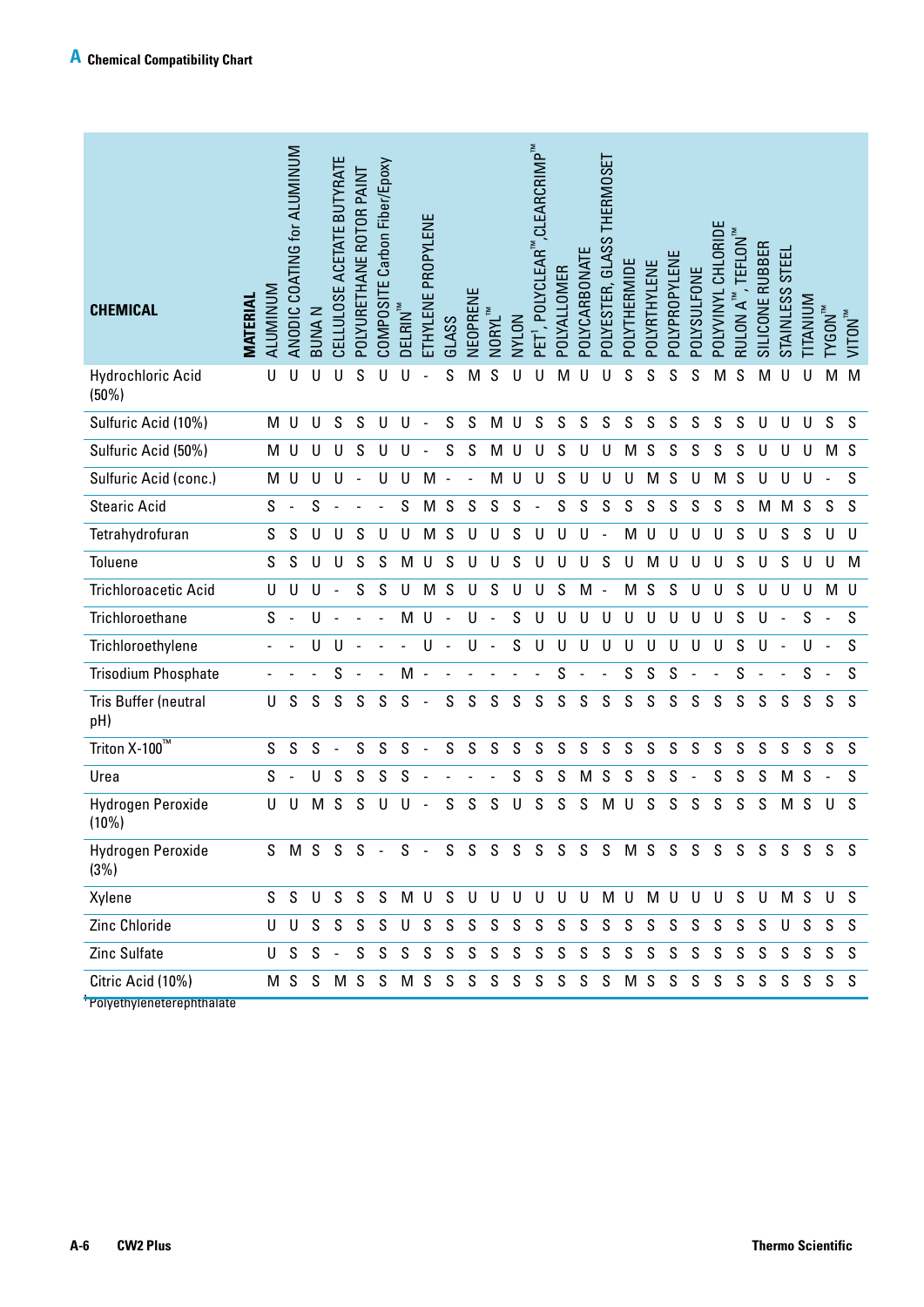#### M M = Moderate attack, may be satisfactory for use in centrifuge depending on length of exposure, speed involved, etc.; suggest testing under actual conditions of use. U U = Unsatisfactory, not recommended.

-- Performance unknown; suggest testing, using sample to avoid loss of valuable material.

Chemical resistance data is included only as a guide to product use. Because no organized chemical resistance data exists for materials under the stress of centrifugation, when in doubt we recommend pretesting sample lots.

#### Key

S Satisfactory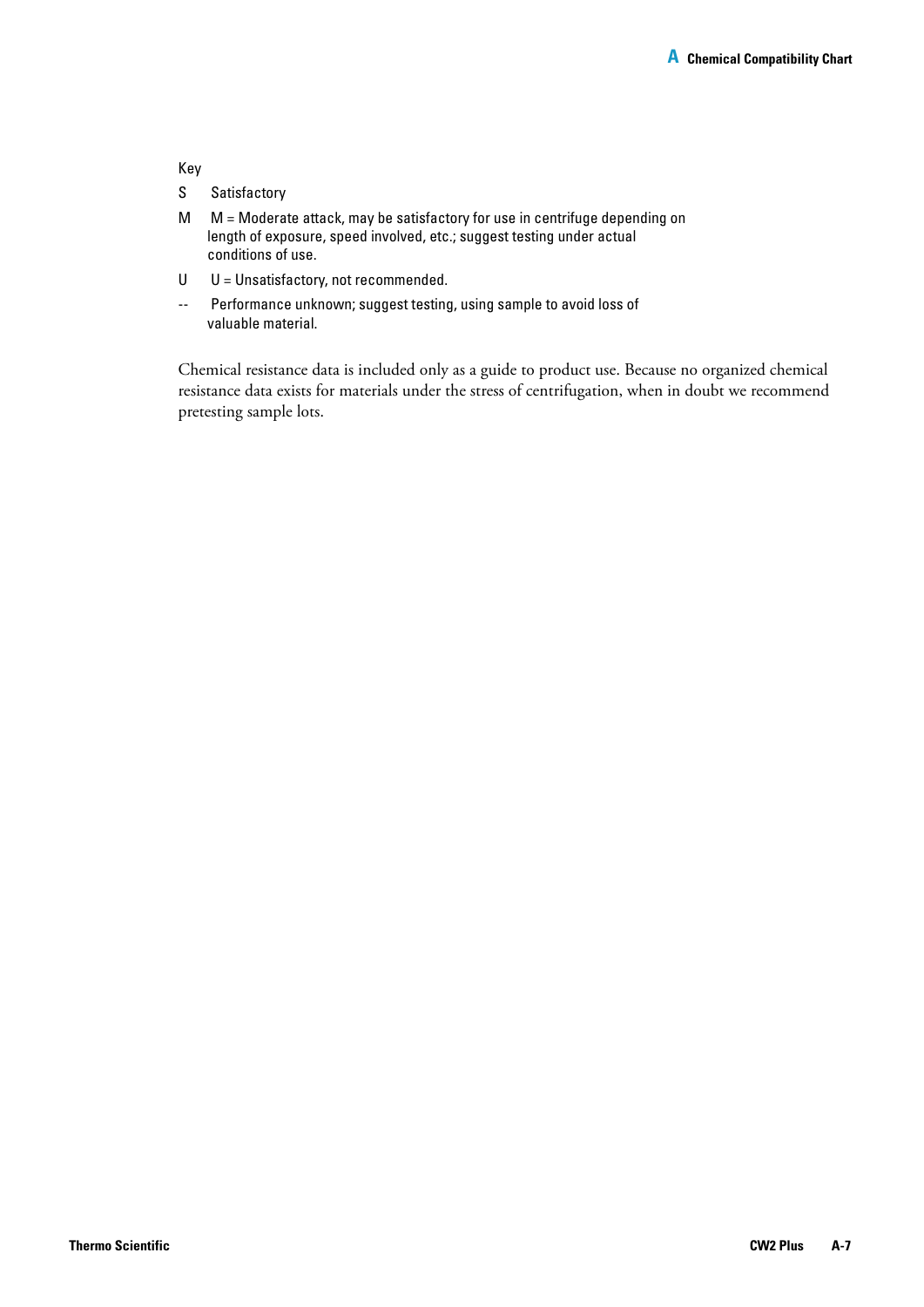## B

## <span id="page-42-0"></span>**Warranty**

Thermo Fisher Scientific warrants that the Products will operate substantially in conformance with Thermo Fisher Scientific's Specifications applicable to such Products, when subjected to normal, proper and intended usage by properly trained personnel, for a period of twenty-four (24) months from the date of installation, not to exceed thirty (30) months from date of shipment from Thermo (the "Warranty Period"). Thermo Fisher Scientific agrees during the applicable Warranty Period, provided it is promptly notified in writing upon the discovery of any defect and further provided that all costs of returning the defective Products to Thermo Fisher Scientific are pre-paid by Purchaser, to repair or replace, at Thermo Fisher Scientific's option, non-conforming Products so as to cause the same to operate in substantial conformance with said Specifications. Such repair shall include parts only during the final twelve (12) months of the Warranty Period. Replacement parts may be new or refurbished, at the election of Thermo Fisher Scientific. All replaced parts shall become the property of Thermo Fisher Scientific. Lamps, fuses, bulbs and other expendable items are expressly excluded from the warranty. Thermo Fisher Scientific's sole liability with respect to equipment, materials, parts or software furnished to Thermo Fisher Scientific by third party suppliers shall be limited to the assignment by Thermo Fisher Scientific to Purchaser of any such third party supplier's warranty, to the extent the same is assignable. In no event shall Thermo Fisher Scientific have any obligation to make repairs, replacements or corrections required, in whole or in part, as the result of (i) normal wear and tear, (ii) accident, disaster or event of force majeure, (iii) misuse, fault or negligence of or by Purchaser, (iv) use of the Products in a manner for which they were not designed, (v) causes external to the Products such as, but not limited to, power failure or electrical power surges, (vi) improper storage of the Products or (vii) use of the Products in combination with equipment or software not supplied by Thermo Fisher Scientific. If Thermo Fisher Scientific determines that Products for which Purchaser has requested warranty services are not covered by the warranty hereunder, Purchaser shall pay or reimburse Thermo Fisher Scientific for all costs of investigating and responding to such request at Thermo Fisher Scientific's then prevailing time and materials rates. If Thermo Fisher Scientific provides repair services or replacement parts that are not covered by the warranty, Purchaser shall pay Thermo Fisher Scientific therefore at Thermo Fisher Scientific's then prevailing time and materials rates. ANY INSTALLATION, MAINTENANCE, REPAIR, SERVICE, RELOCATION OR ALTERATION TO OR OF, OR OTHER TAMPERING WITH, THE PRODUCTS PERFORMED BY ANY PERSON OR ENTITY OTHER THAN Thermo Fisher Scientific WITHOUT Thermo Fisher Scientific'S PRIOR WRIT-TEN APPROVAL, OR ANY USE OF REPLACEMENT PARTS NOT SUPPLIED BY THERMO, SHALL IMMEDIATELY VOID AND CANCEL ALL WARRANTIES WITH RESPECT TO THE AFFECTED PRODUCTS. THE OBLIGATIONS CREATED BY THIS SECTION TO REPAIR OR REPLACE A NON-CONFORMING PRODUCT SHALL BE THE SOLE REMEDY OF PURCHASER

IN THE EVENT OF A NON-CONFORMING PRODUCT. EXCEPT AS EXPRESSLY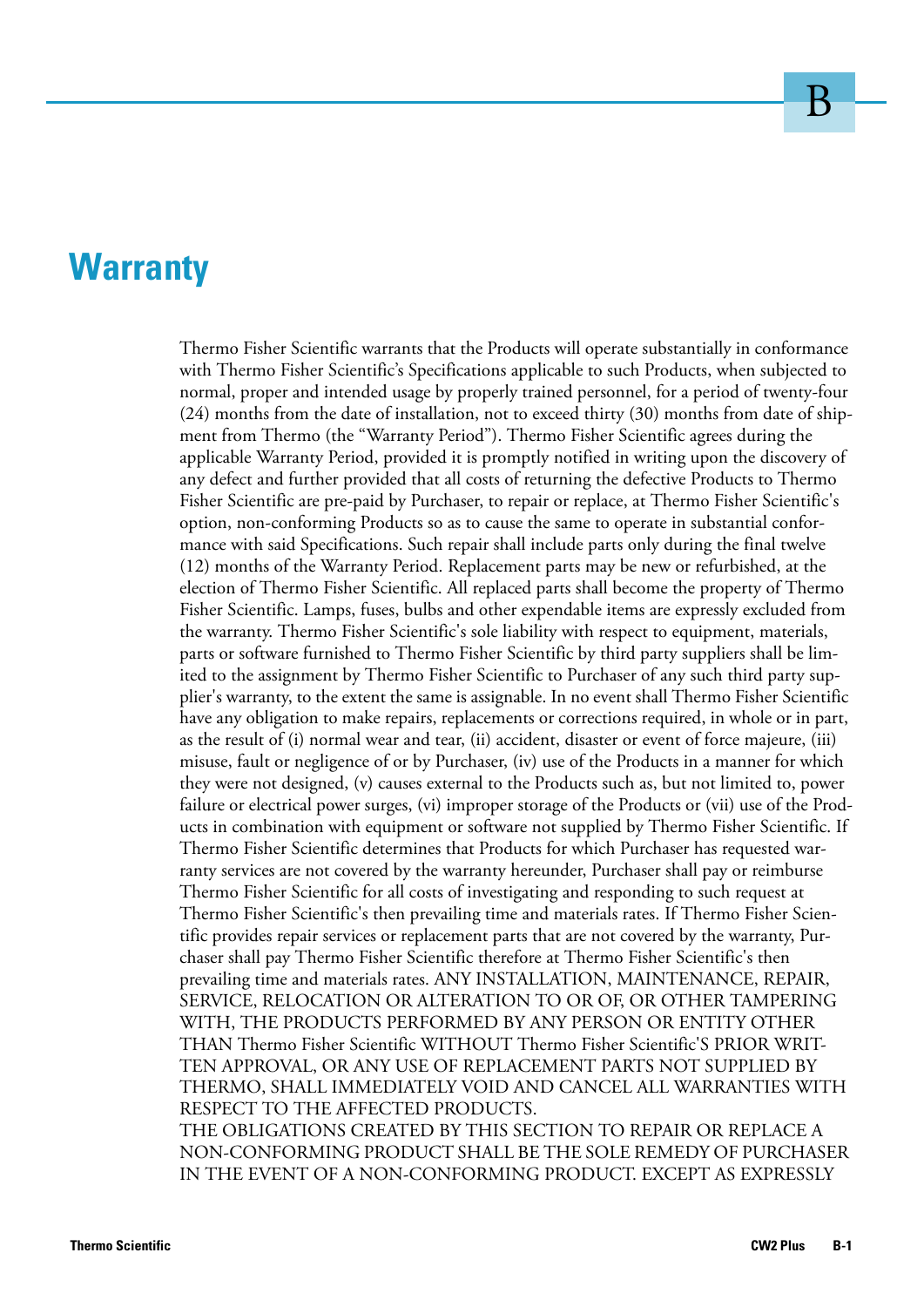PROVIDED IN THIS WARRANTY, THERMO DISCLAIMS ALL WARRANTIES, WHETHER EXPRESS OR IMPLIED, ORAL OR WRITTEN, WITH RESPECT TO THE PRODUCTS, DELIVERABLES AND SERVICES, INCLUDING WITHOUT LIM-ITATION ALL IMPLIED WARRANTIES OF NON-INFRINGEMENT, MERCHANT-ABILITY OR FITNESS FOR ANY PARTICULAR PURPOSE. Thermo Fisher Scientific DOES NOT WARRANT THAT THE PRODUCTS, DELIVERABLES AND SERVICES, ARE ERROR-FREE, OR WILL ACCOMPLISH ANY PARTICULAR RESULT. FUR-THER, WITH RESPECT TO ANY SOFTWARE PRODUCT OR LICENCED SOFT-WARE, PROVIDED TO PURCHASER HEREUNDER, THERMO MAKES NO REPRESENTATIONS OR WARRANTY THAT ALL ERRORS HAVE BEEN OR CAN BE ELIMINATED FROM THE SOFTWARE, THAT IT WILL OPERATE WITHOUT INTERRUPTION OR THAT IT WILL OPERATE WITH OTHER PRODUCTS. Thermo Fisher Scientific EXPRESSLY DISCLAIMS ANY WARRANTY WHATSOEVER WITH RESPECT TO ANY OTHER THIRD PARTY PRODUCTS WHETHER LICENSED OR SOLD TO PURCHASER DIRECTLY BY A THIRD PARTY VENDOR OR SUBLICENSED OR RESOLD TO PURCHASER BY Thermo Fisher Scientific. Thermo Fisher Scientific warrants that the Services provided hereunder will comply with the requirements expressly set forth in the terms and conditions set forth in this warranty hereto and will otherwise be performed in accordance with generally accepted industry practice by competent personnel. In the event that any Services fail to comply with the foregoing standard, Thermo Fisher Scientific will, at its option, provided it is promptly notified in writing upon discovery of such failure, either repeat such non-complying Services at no additional charge or refund to Purchaser all fees theretofore paid by Purchaser with respect to such non-complying Services. Notwithstanding the foregoing, the cost of any such repeat of Services which generates results consistent with the original results will be at Purchaser's expense. THE FOREGOING WARRANTY IS THE SOLE AND EXCLUSIVE WARRANTY GIVEN BY THERMO IN CONNECTION WITH THE SERVICES PERFORMED HEREUNDER, AND IS IN LIEU OF ALL OTHER WARRANTIES OF ANY KIND, WHETHER EXPRESS OR IMPLIED, ORAL OR WRITTEN."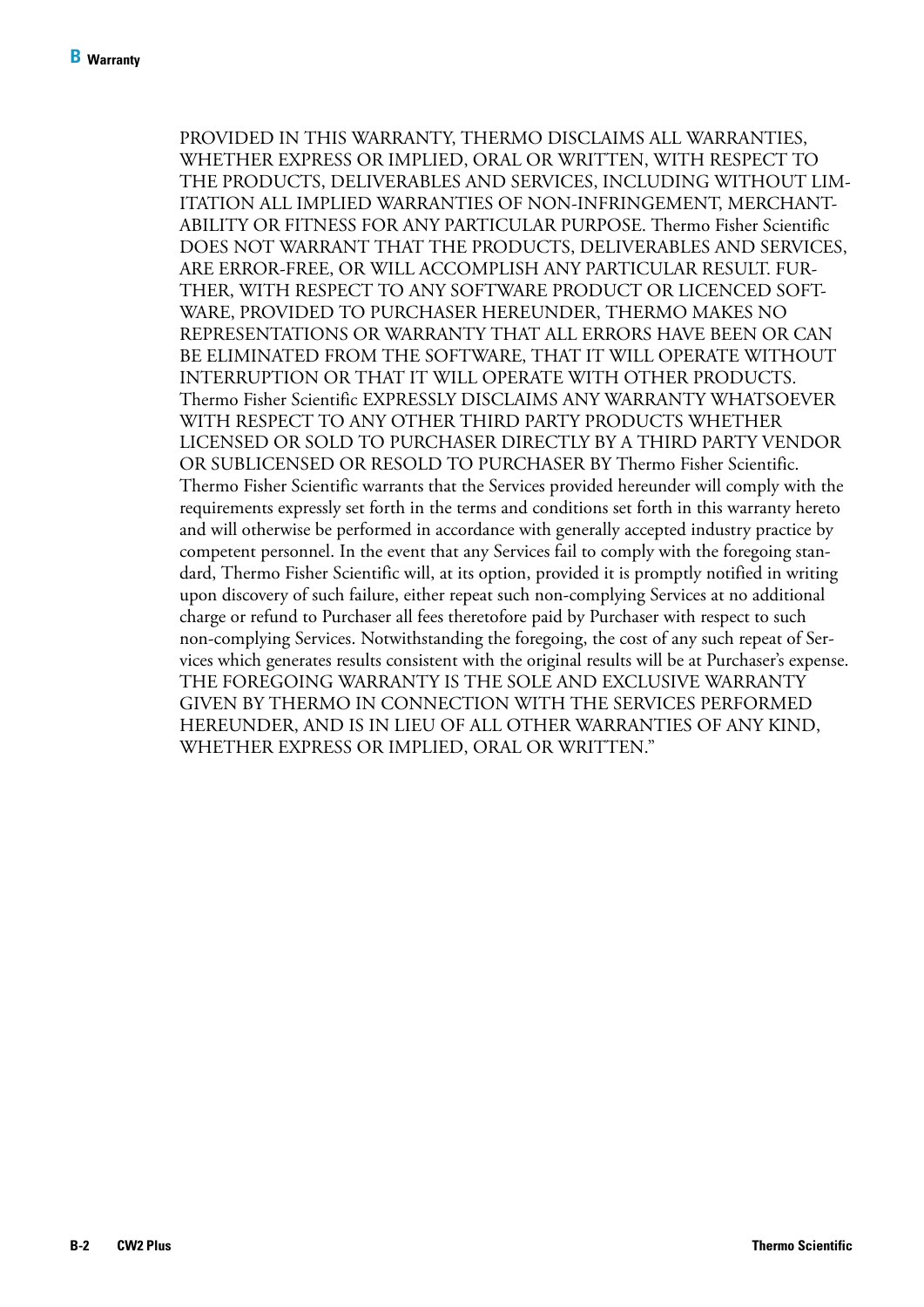# <span id="page-44-0"></span>**Contact Information**

| <b>Country</b>                  | <b>Telephone number</b> |
|---------------------------------|-------------------------|
| United States / Canada          | +1 866 984 3766         |
| Latin America                   | +1 866 984 3766         |
| Austria                         | +43 1 801 40 0          |
| Belgium                         | +32 53 73 42 41         |
| France                          | +33 2 2803 2180         |
| Germany                         | 0800 1 536 376          |
|                                 | +49 6184 90 6000        |
| Italy                           | +39 02 95059 552        |
| Netherlands                     | +31 76 579 55 55        |
| Nordic / Baltic Countries / CIS | +358 9 329 10200        |
| Russia                          | +7 812 703 42 15        |
| Spain / Portugal                | +34 93 223 09 18        |
| Switzerland                     | +41 44 454 12 22        |
| UK / Ireland                    | +44 870 609 9203        |
| China                           | +86 21 6865 4588        |
|                                 | +86 10 8419 3588        |
| India                           | +91 22 6716 2200        |
| Japan                           | +81 45 453 9220         |
| Other Asian Countries           | +852 2885 4613          |
| Australia                       | +61 39757 4300          |
| New Zealand                     | $+6499806700$           |
| Countries not listed            | +49 6184 90 6000        |
|                                 | +33 2 2803 2180         |

C